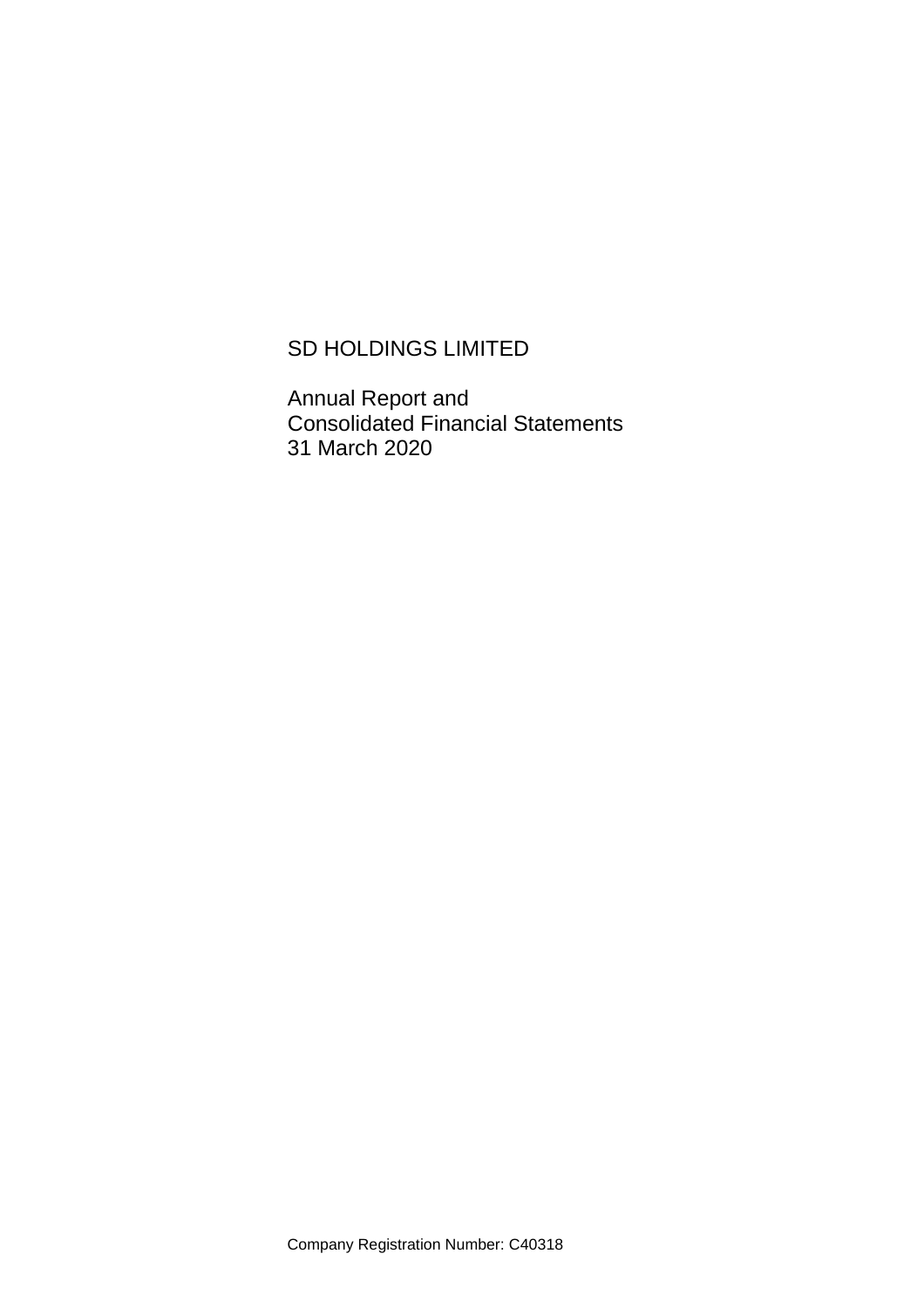|                                    | <b>Pages</b> |
|------------------------------------|--------------|
| Directors' report                  | $1 - 4$      |
| Independent auditor's report       | $5 - 8$      |
| Statements of financial position   | $9 - 10$     |
| Income statements                  | 11           |
| Statements of comprehensive income | $12 \,$      |
| Statements of changes in equity    | $13 - 15$    |
| Statements of cash flows           | 16           |
| Notes to the financial statements  | $17 - 69$    |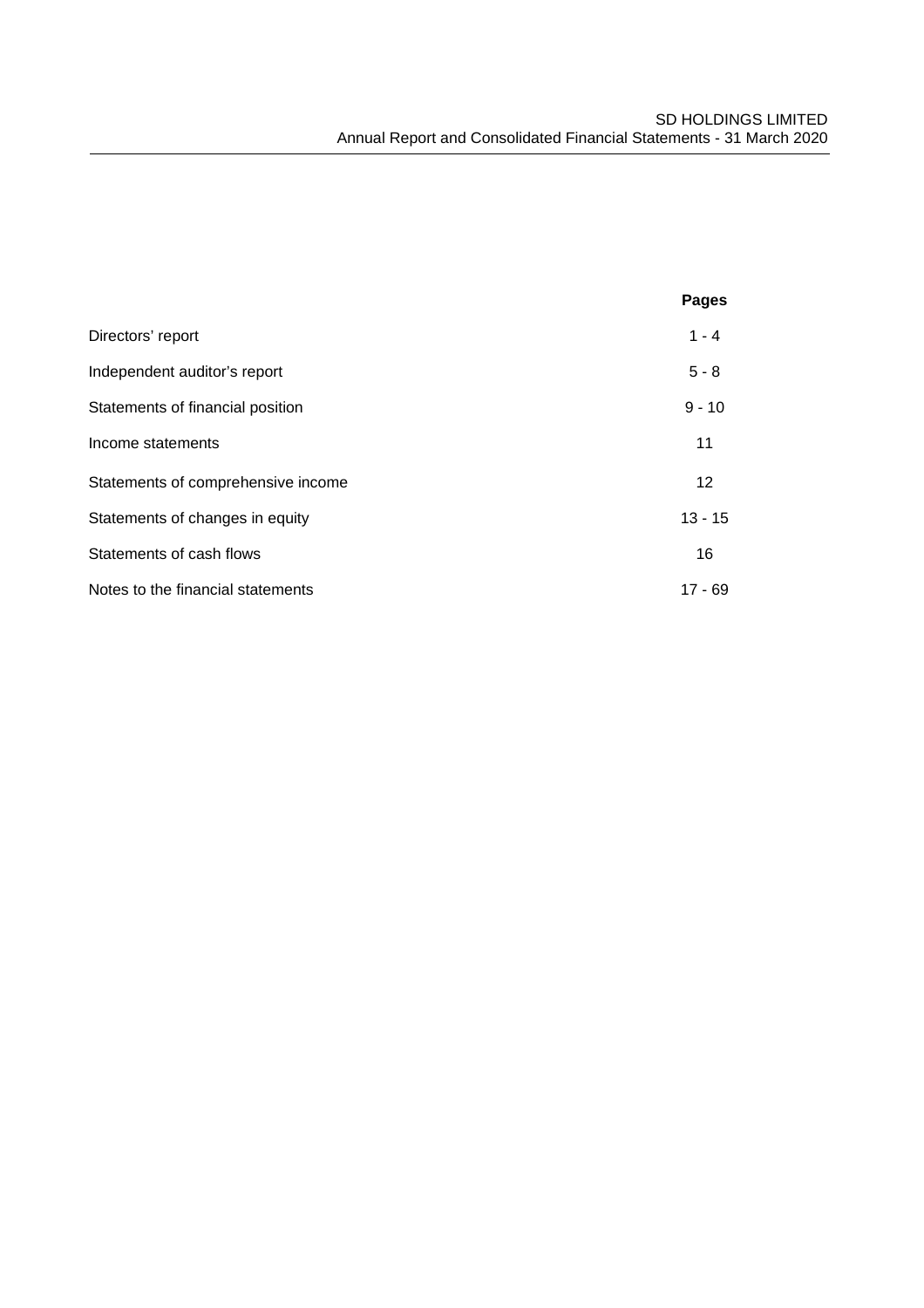# **Directors' report**

The directors present their report and the audited financial statements for the year ended 31 March 2020.

#### **Principal activities**

The company's principal activity is that of holding investments.

The group operates in the local market and predominantly in hospitality, leisure and catering activities. It operates and owns two hotels: the db Seabank Resort & SPA situated at Ghadira Bay Mellieha and the db San Antonio Hotel & SPA situated in Bugibba. It also operates and owns the restaurant amenities at the Tunny Net Complex (now restyled as Adeera) and operates outlets under the *Hard Rock Café* franchise and the *Starbucks* franchise.

The group also holds investments in associates which provide healthcare and catering services to hospitals and retirement homes and associates which provide catering services primarily to Air Malta and other airlines operating from Malta. Other associated investments operate in the hospitality and catering industries.

#### **Review of business**

Total revenue for the group during the year under review reached €59.3 million resulting in a year on year increase of €3.2 million (+5.7%). This incremental revenue reflected itself in an earnings before interest, tax, depreciation and amortisation (EBITDA) which continues to show a positive trajectory, factoring in at €27.6 million as against €26.4 million registered for 2019 (+4.5%). These results further consolidate the margin of profit or return on turnover generated at 47%, showing the same result on the 2019 comparative ratio also at 47%. The group continues to witness an increase across all its revenue streams, particularly in the hospitality and leisure sector. The main driver within this segment of revenues is the improved yields on hotel accommodation, food and beverage and retailing activities. These results were achieved despite two significant occurrences which would have otherwise resulted in even better results, namely, the effect of the COVID-19 pandemic during the course of the last month of reporting and the one off bad debt write off following the bankruptcy of Thomas Cook in the UK, which together impacted the overall results by circa €1.3 million in EBIDTA.

Notwithstanding, this performance led to an improvement in net profit of €1.5 million, factoring in at €12.2 million against comparative for 2019 of €10.7 million. The overall hotel portfolio occupancy maintained strong levels at an annualised level of 81%. These are numbers which continued to help strengthen the Group's overall position. However, it is expected that financial year 2021 will present its challenges as a result of the COVID-19 pandemic and that these results will be hard to repeat at least in the immediate future.

The food, beverage and merchandise components continue to factor in positive growth trends at 24%. This was achieved on a two-tier level - organic growth by the current units and secondly as a result of the launching onto the market of new units, particularly the Starbucks units and the AKI Japanese restaurant in Valletta.

The group's balance sheet value now factors in at €324 million as a against a comparative of €316 million in 2019. The increase from prior year is primarily emanating from an increase in cash and cash equivalents of €14.8 million. A decrease in current trade and other receivables of € 6.5 million was partly off-set against a decrease in current trade and other payables of €2.7 million. The group's equity base saw it increasing further by €5 million despite a downward valuation in its property portfolio value of €7.3 million. As a result, the group's gearing ratio factored in at 25.9% as against 32% for 2019.

The interest rate cover now stands at 7.5 multiple against a 9.1 multiple in the prior year mainly as a result of the imputed interest component on deferred income arising on long-term rights of use of sales.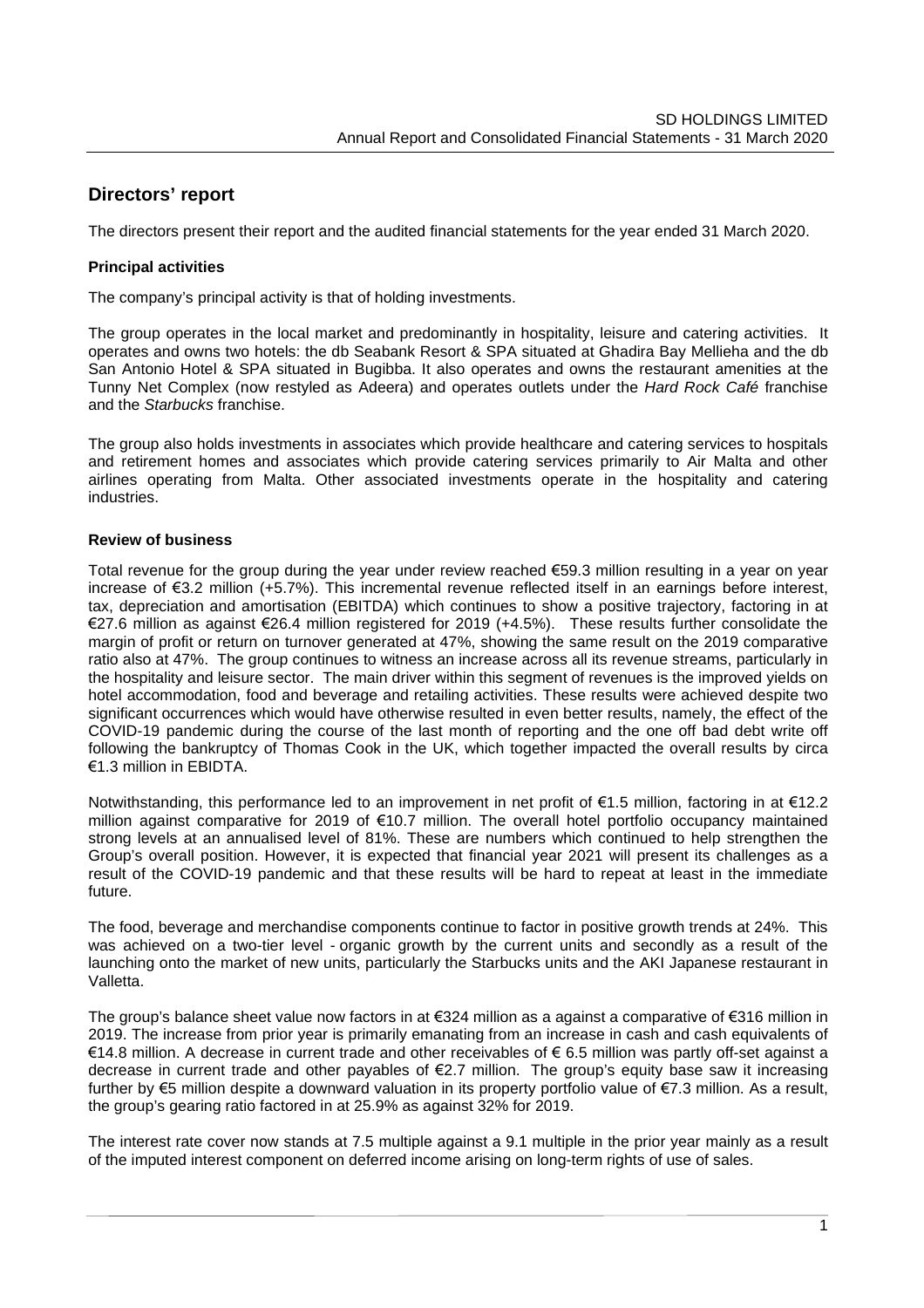# **Directors' report** - continued

#### **Review of business** - continued

Given the size of the group and its dependence on the local economy, the group recognises that the main risks and uncertainty to its business is the potential downturn in the local economy with particular reference to the tourism and services industry.

### *Outlook for the financial year ending 2021*

By March 2020, the world was suffering from a widespread COVID-19 pandemic, resulting in disruptions to businesses worldwide. Several restrictions, both at a global and local level, which resulted in the forced closure of hotels, catering establishments and other places of entertainment, invariably had a negative impact on the Group, as it predominantly operates in the hospitality and leisure industry. The Maltese Government has responded with monetary and fiscal interventions to assist companies to overcome these unprecedented financial difficulties.

As a result of the pandemic and restrictions imposed by the Health Authorities, the hotels with catering establishments operated by the Group experienced a complete shutdown to its operations with effect from the third week of March 2020. Since then, the pandemic has been brought under control with the Authorities relaxing the measures and gradually allowing the re-opening of catering establishments and eventually of hotels, and followed by the re-opening of the airport to commercial flights on 1 July 2020. The Group has taken significant cost-cutting measures to reduce its cost base. All non-essential service contracts and retainers were either terminated or suspended, others were re-negotiated, all its staff put on a reduced working week and all in-house plant and machinery put on shutdown mode. The Group is also in receipt of various COVID-19 business assistance programmes issued by the Government, with the aim to mitigate against the adverse financial impact of this pandemic, and to safeguard its future wellbeing and that of its employees and other stakeholders.

The Group has prepared projections for the coming 12 months and beyond, based on historical financial information and forecasts, but factoring in the mayhem created by the COVID-19 pandemic. The Group has over the past years accumulated a substantial cash reserve of over €24 million. The Group also secured a €10 million loan under the MDB COVID-19 Guarantee scheme to mitigate against its working capital needs and at the same time cushioning the effect of any prolongment in its receivables cycle.

We are encouraged however to note that as at the date that these financial statements have been authorised for issue, all the business units of the Group are back in business and fully operational within the restrictions and guidelines issued by the Health Authorities. Business is starting to pick up again although admittedly we are nowhere close to pre-COVID-19 levels. However, we are positive that this upward surge will persist and eventually gain traction. Suffice to say that all employees are expected to be back on a 40 hour working week by 1 August 2020.

Conversely, the pandemic had the opposite effect on the health care arm of the Group. An upswing in demand for the services offered by the Group within this sector was experienced which somehow mitigated to a lesser extent the negative effects experienced within the hospitality and leisure arm of the Group's business model. Moreover, with the gradual opening in July 2020 of the 504-bed new wing at Saint Vincent de Paul Residence which will be run and managed by one of the Group's associated companies, this will further serve to cushion the negative impact experienced in other sectors within the Group.

Amid the disruptions faced by the Group as noted above, SD Finance p.l.c. (the Issuer of the bonds) still paid its bondholders the full interest that was due in April 2020. Furthermore, it should be noted that in view of the measures undertaken by the Group, the projections outlined above and the cash reserves accumulated by the Group in the past years, the directors are of the opinion that the Issuer will have the necessary funds to finance the interest falling due in April 2021 and going forward.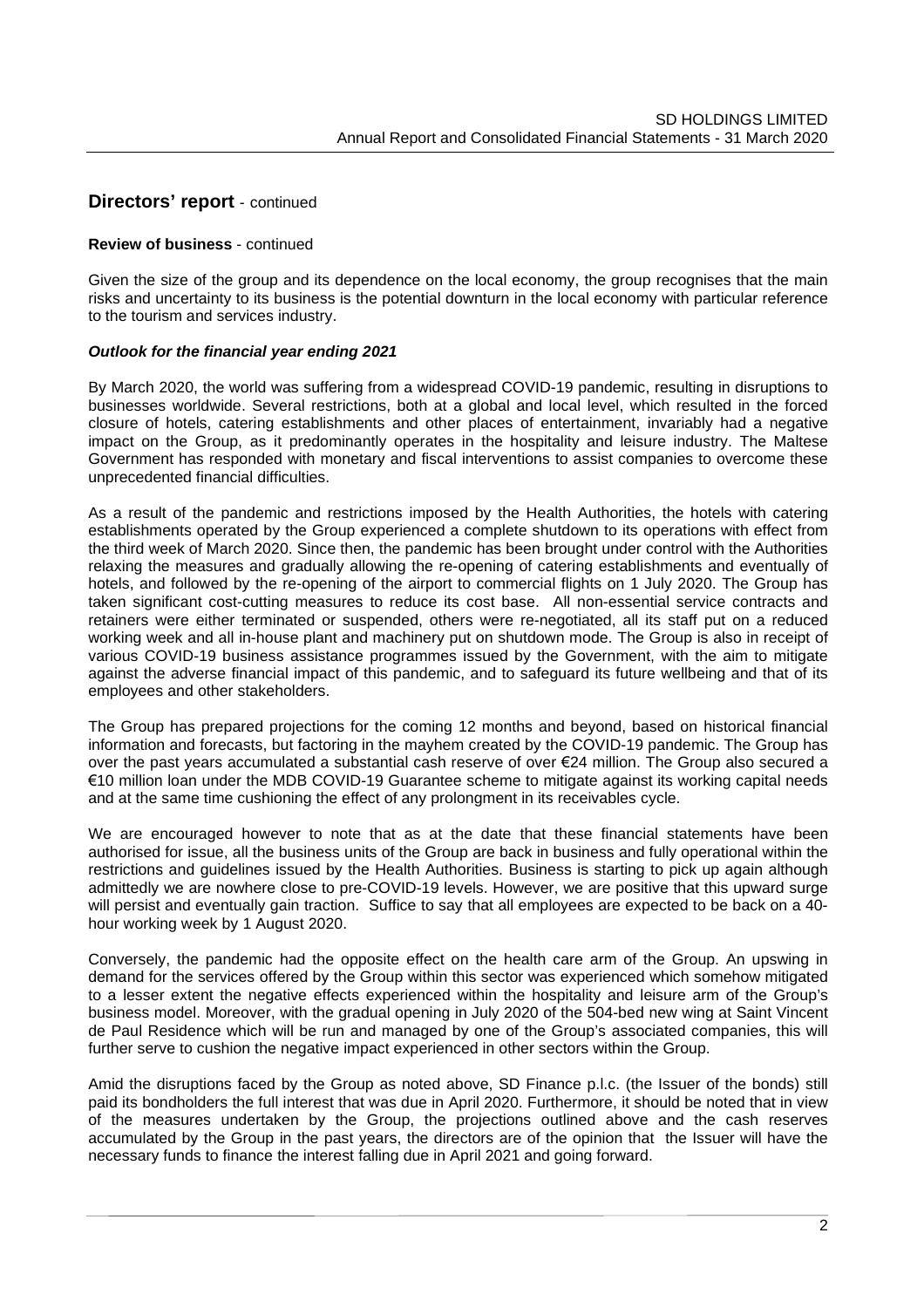# **Directors' report** - continued

#### *Financial risk management*

The group's and company's activities expose them to a variety of financial risks, including market risk (including currency risk, fair value interest rate risk and cash flow interest rate risk), credit risk and liquidity risk. Refer to Note 2 in these financial statements.

### **Results and dividends**

The consolidated financial results are set out on page 11. The directors do not recommend the payment of a dividend.

Retained earnings carried forward at the end of the financial reporting period for the group and the company amounted to €46,326,706 (2019: €33,945,259) and €16,963,869 (2019: Nil).

### **Directors**

The directors of the company who held office during the year were:

Silvio Debono Arthur Gauci Robert Debono Victoria Debono Vincent Degiorgio Jesmond Vella

The company's Articles of Association do not require the directors to retire.

#### **Statement of directors' responsibilities for the financial statements**

The directors are required by the Maltese Companies Act (Cap.386) to prepare financial statements which give a true and fair view of the state of affairs of the group and the parent company as at the end of each financial period and of the profit or loss for that period.

In preparing the financial statements, the directors are responsible for:

- ensuring that the financial statements have been drawn up in accordance with International Financial Reporting Standards as adopted by the EU;
- selecting and applying appropriate accounting policies;
- making accounting estimates that are reasonable in the circumstances;
- ensuring that the financial statements are prepared on the going concern basis unless it is inappropriate to presume that the group and the parent company will continue in business as a going concern.

The directors are also responsible for designing, implementing and maintaining internal control relevant to the preparation and the fair presentation of the financial statements that are free from material misstatement, whether due to fraud or error, and that comply with the Maltese Companies Act (Cap.386). They are also responsible for safeguarding the assets of the group and the parent company and hence for taking reasonable steps for the prevention and detection of fraud and other irregularities.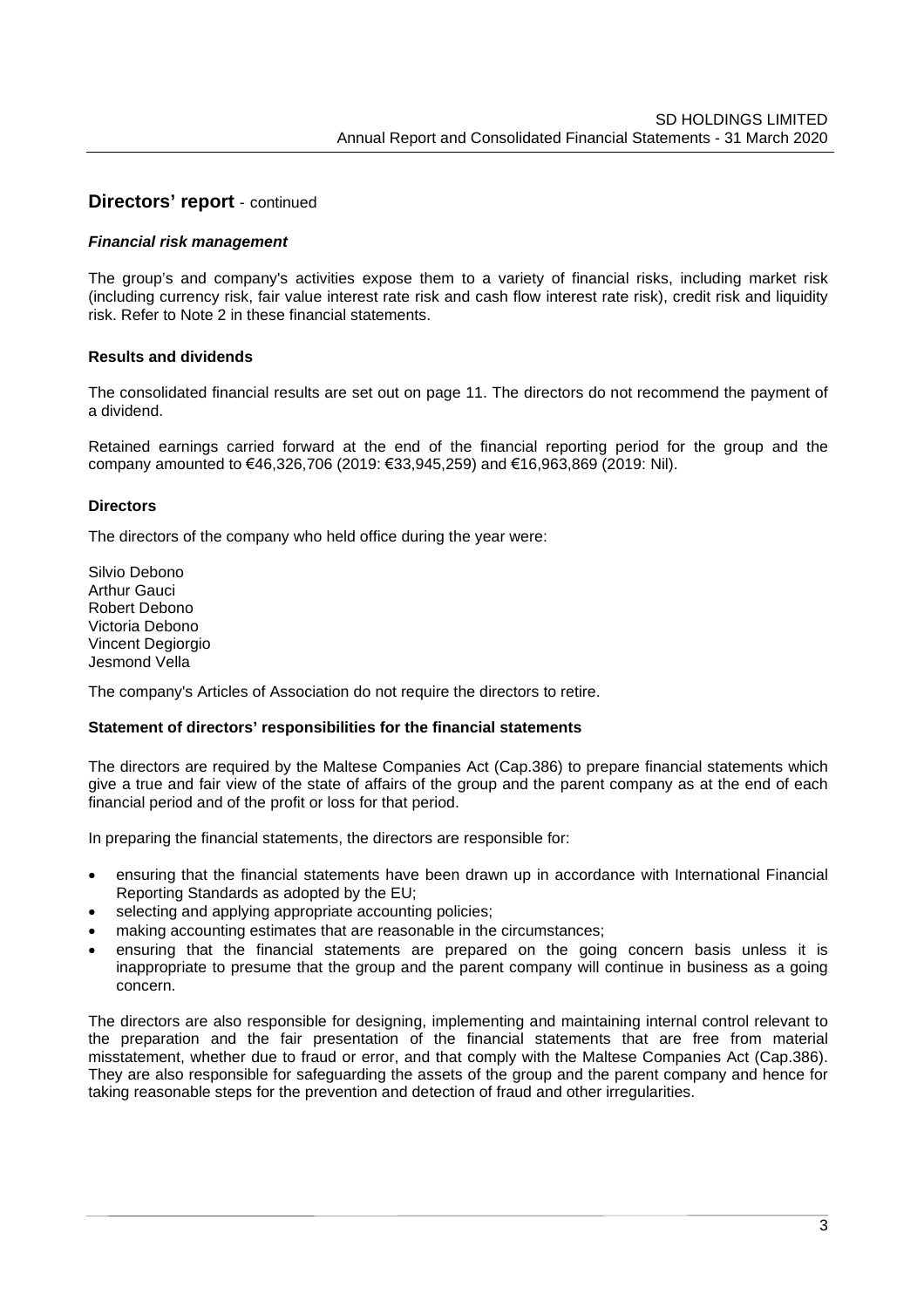# **Directors' report** - continued

### **Statement of directors' responsibilities for the financial statements** - continued

The financial statements of SD Holdings Limited for the year ended 31 March 2020 are included in the Annual Report and Consolidated Financial Statements 2020, which is published in hard-copy printed form and made available on the group's website. The directors of the entities constituting the db group are responsible for the maintenance and integrity of the Annual Report on the website in view of their responsibility for the controls over, and the security of, the website. Access to information published on the group's website is available in other countries and jurisdictions, where legislation governing the preparation and dissemination of financial statements may differ from requirements or practice in Malta.

### **Auditors**

PricewaterhouseCoopers have indicated their willingness to continue in office and a resolution for their reappointment will be proposed at the Annual General Meeting.

On behalf of the board

Director **Director** Director **Director Director Director Director Director Director Director Director Director Director Director Director Director Director Director Director Director Direc** 

Registered office: Seabank Hotel Marfa Road Ghadira, Malta

31 July 2020

Silvio Debono **Arthur Gauci**<br>Director **Arthur Gauci**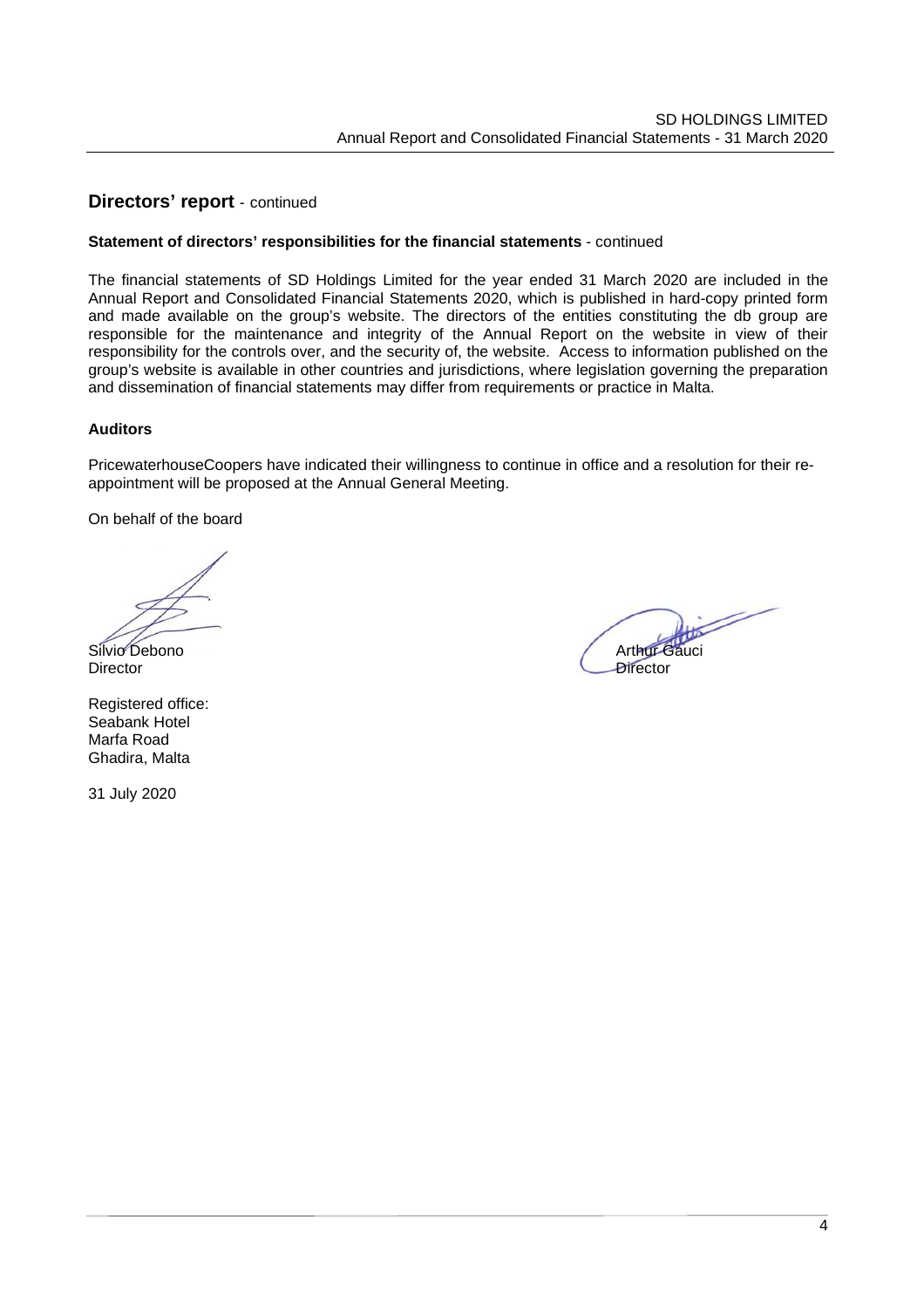

# *Independent auditor's report*

To the Shareholders of SD Holdings Limited

# *Report on the audit of the financial statements*

## *Our opinion*

In our opinion:

- SD Holdings Limited's Group financial statements and Parent Company financial statements (the "financial statements") give a true and fair view of the Group's and the Parent Company's financial position as at 31 March 2020, and of the Group's and the Parent Company's financial performance and cash flows for the year then ended in accordance with International Financial Reporting Standards ('IFRSs') as adopted by the EU; and
- The financial statements have been prepared in accordance with the requirements of the Maltese Companies Act (Cap. 386).

### **What we have audited**

SD Holdings Limited's financial statements, set out on pages 9 to 69, comprise:

- the Consolidated and Parent Company statements of financial position as at 31 March 2020;
- the Consolidated and Parent Company income statements and statements of comprehensive income for the year then ended;
- the Consolidated and Parent Company statements of changes in equity for the year then ended;
- the Consolidated and Parent Company statements of cash flows for the year then ended; and
- the notes to the financial statements, which include a summary of significant accounting policies.

## *Basis for opinion*

We conducted our audit in accordance with International Standards on Auditing (ISAs). Our responsibilities under those standards are further described in the *Auditor's Responsibilities for the Audit of the Financial Statements* section of our report.

We believe that the audit evidence we have obtained is sufficient and appropriate to provide a basis for our opinion.

#### **Independence**

We are independent of the Group and the Parent Company in accordance with the International Ethics Standards Board for Accountants' Code of Ethics for Professional Accountants (IESBA Code) together with the ethical requirements of the Accountancy Profession (Code of Ethics for Warrant Holders) Directive issued in terms of the Accountancy Profession Act (Cap. 281) that are relevant to our audit of the financial statements in Malta. We have fulfilled our other ethical responsibilities in accordance with these Codes.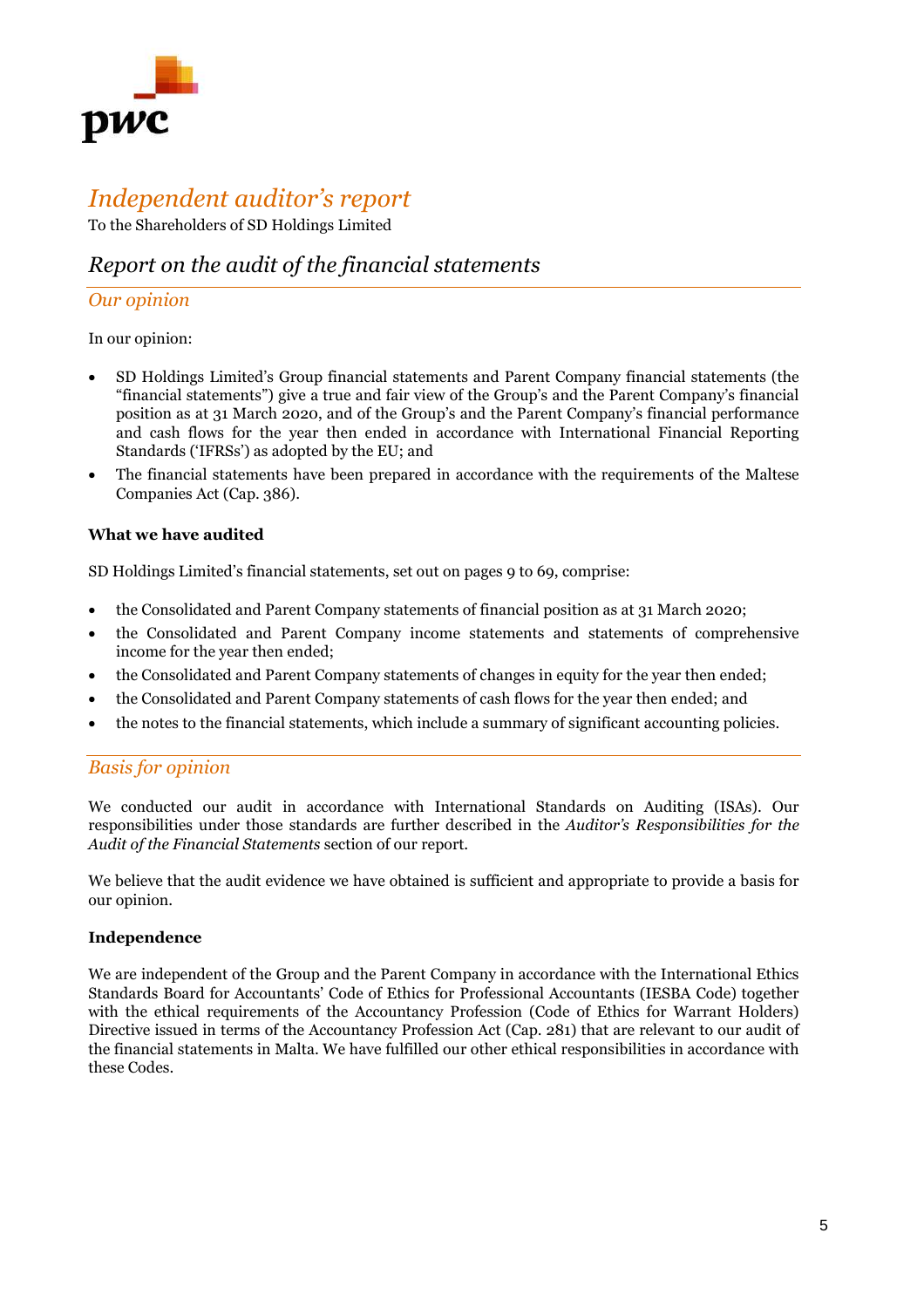

# *Independent auditor's report - continued*

To the Shareholders of SD Holdings Limited

## *Emphasis of matter*

We draw attention to Note 4 to these financial statements that explains the impact of COVID-19 on the Group's property valuations as at 31 March 2020 and the related uncertainties in this regard. This matter is considered to be of fundamental importance to the understanding of the financial statements due to its nature and significance. Our opinion is not modified in respect of this matter.

## *Other information*

The directors are responsible for the other information. The other information comprises of the Directors' report and the db Group Annual report (but does not include the financial statements and our auditor's report thereon).

Our opinion on the financial statements does not cover the other information, including the directors' report.

In connection with our audit of the financial statements, our responsibility is to read the other information identified above and, in doing so, consider whether the other information is materially inconsistent with the financial statements or our knowledge obtained in the audit, or otherwise appears to be materially misstated.

With respect to the directors' report, we also considered whether the directors' report includes the disclosures required by Article 177 of the Maltese Companies Act (Cap. 386).

Based on the work we have performed, in our opinion:

- The information given in the directors' report for the financial year for which the financial statements are prepared is consistent with the financial statements; and
- the directors' report has been prepared in accordance with the Maltese Companies Act (Cap. 386).

In addition, in light of the knowledge and understanding of the company and its environment obtained in the course of the audit, we are required to report if we have identified material misstatements in the directors' report and other information that we obtained prior to the date of this auditor's report. We have nothing to report in this regard.

# *Responsibilities of the directors for the financial statements*

The directors are responsible for the preparation of financial statements that give a true and fair view in accordance with IFRSs as adopted by the EU and the requirements of the Maltese Companies Act (Cap. 386), and for such internal control as the directors determine is necessary to enable the preparation of financial statements that are free from material misstatement, whether due to fraud or error.

In preparing the financial statements, the directors are responsible for assessing the Group's and the Parent Company's ability to continue as a going concern, disclosing, as applicable, matters related to going concern and using the going concern basis of accounting unless the directors either intend to liquidate the Group or the Parent Company or to cease operations, or have no realistic alternative but to do so.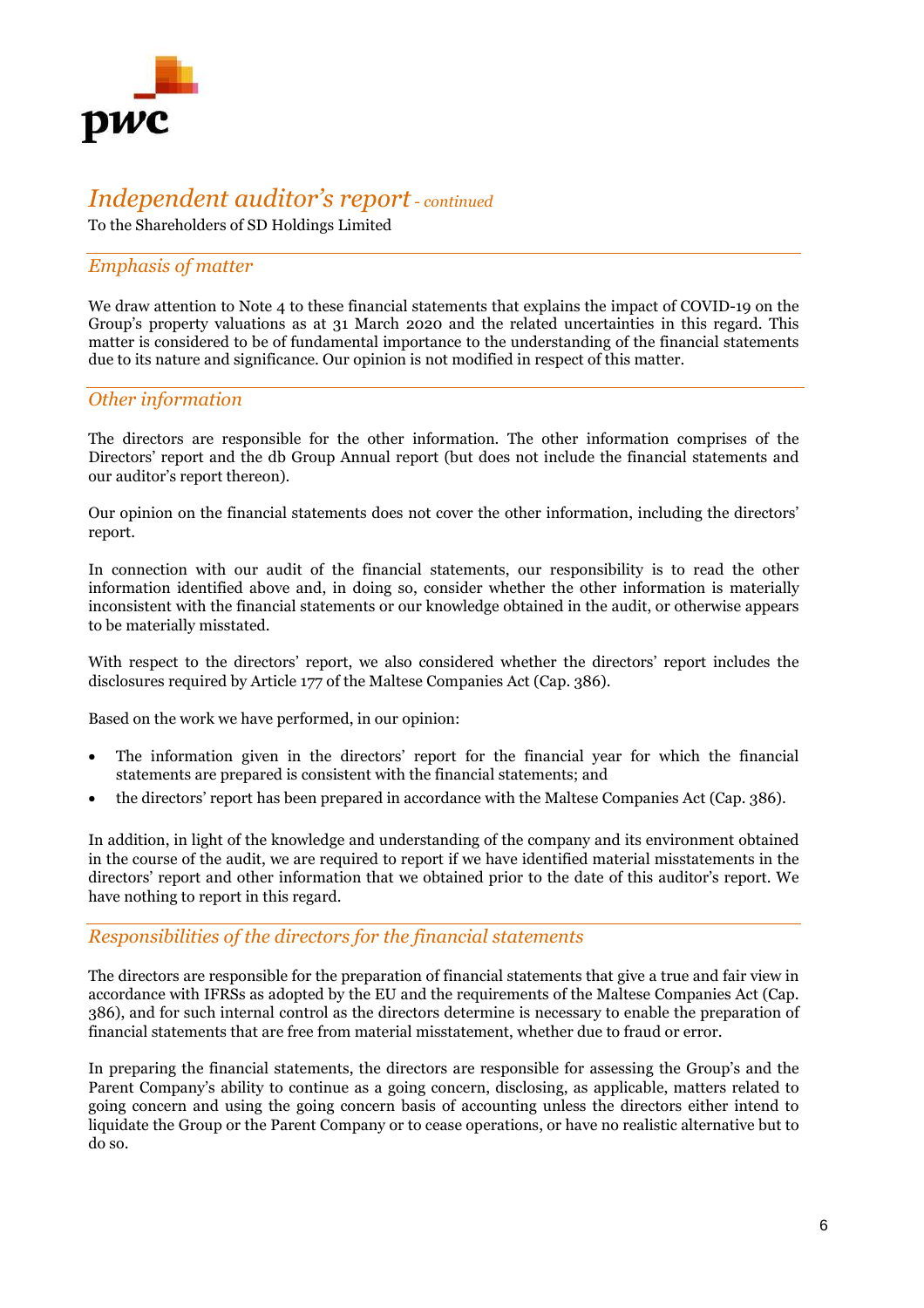

# *Independent auditor's report - continued*

To the Shareholders of SD Holdings Limited

# *Auditor's responsibilities for the audit of the financial statements*

Our objectives are to obtain reasonable assurance about whether the financial statements as a whole are free from material misstatement, whether due to fraud or error, and to issue an auditor's report that includes our opinion. Reasonable assurance is a high level of assurance, but is not a guarantee that an audit conducted in accordance with ISAs will always detect a material misstatement when it exists. Misstatements can arise from fraud or error and are considered material if, individually or in the aggregate, they could reasonably be expected to influence the economic decisions of users taken on the basis of these financial statements.

As part of an audit in accordance with ISAs, we exercise professional judgement and maintain professional scepticism throughout the audit. We also:

- Identify and assess the risks of material misstatement of the financial statements, whether due to fraud or error, design and perform audit procedures responsive to those risks, and obtain audit evidence that is sufficient and appropriate to provide a basis for our opinion. The risk of not detecting a material misstatement resulting from fraud is higher than for one resulting from error, as fraud may involve collusion, forgery, intentional omissions, misrepresentations, or the override of internal control.
- Obtain an understanding of internal control relevant to the audit in order to design audit procedures that are appropriate in the circumstances, but not for the purpose of expressing an opinion on the effectiveness of the Group's and the Parent Company's internal control.
- Evaluate the appropriateness of accounting policies used and the reasonableness of accounting estimates and related disclosures made by the directors.
- Conclude on the appropriateness of the directors' use of the going concern basis of accounting and, based on the audit evidence obtained, whether a material uncertainty exists related to events or conditions that may cast significant doubt on the Group's or the Parent Company's ability to continue as a going concern. If we conclude that a material uncertainty exists, we are required to draw attention in our auditor's report to the related disclosures in the financial statements or, if such disclosures are inadequate, to modify our opinion. Our conclusions are based on the audit evidence obtained up to the date of our auditor's report. However, because not all future events or conditions can be predicted, this statement is not a guarantee as to the Group or the Parent Company's ability to continue as a going concern. In particular, it is difficult to evaluate all of the potential implications that COVID-19 will have on the company's trade, customers and suppliers, and the disruption to its business and the overall economy.
- Evaluate the overall presentation, structure and content of the financial statements, including the disclosures, and whether the financial statements represent the underlying transactions and events in a manner that achieves fair presentation.
- Obtain sufficient appropriate audit evidence regarding the financial information of the entities or business activities within the Group to express an opinion on the consolidated financial statements. We are responsible for the direction, supervision and performance of the group audit. We remain solely responsible for our audit opinion.

We communicate with the directors regarding, among other matters, the planned scope and timing of the audit and significant audit findings, including any significant deficiencies in internal control that we identify during our audit.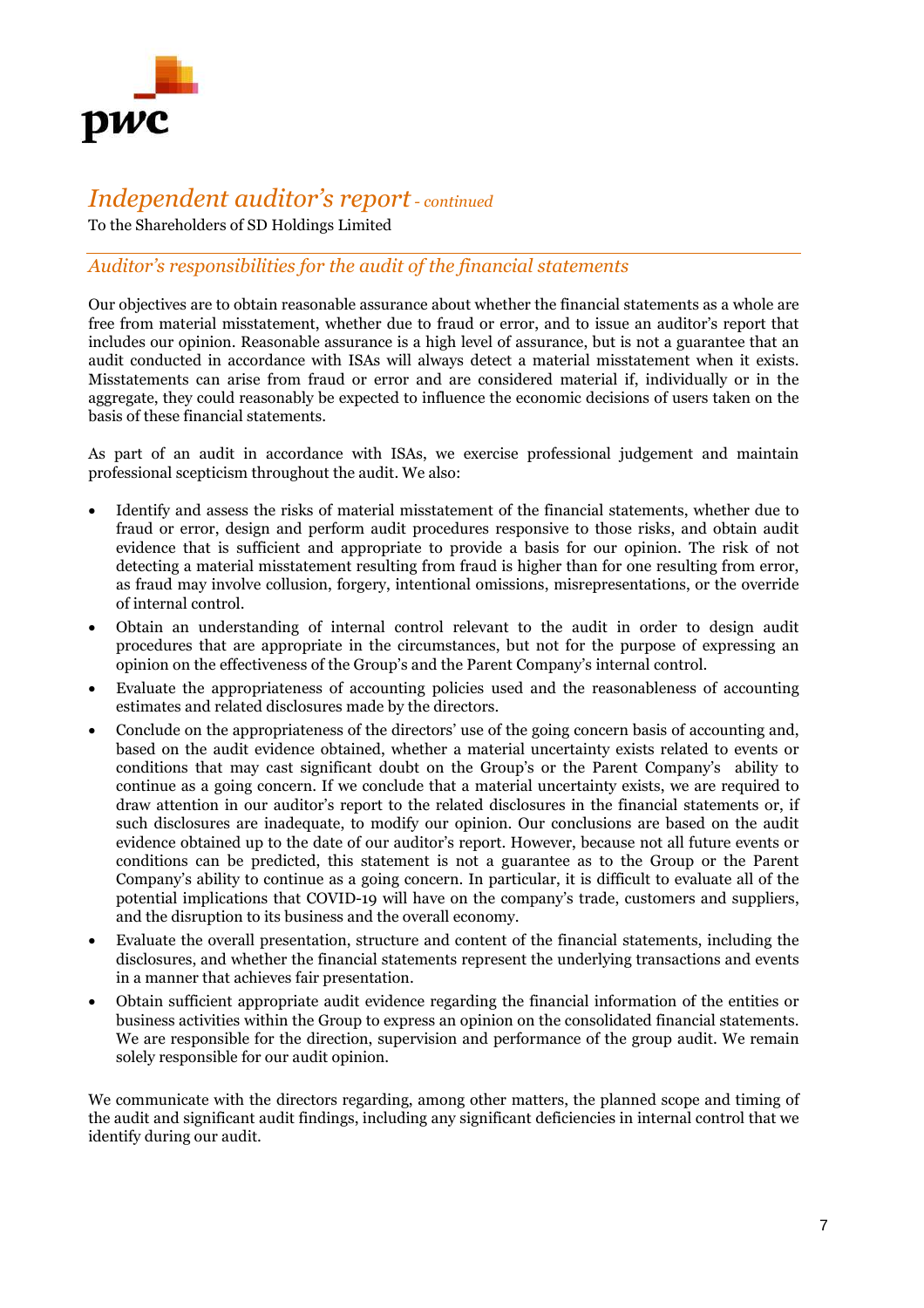

# *Independent auditor's report - continued*

To the Shareholders of SD Holdings Limited

# *Report on other legal and regulatory requirements*

*Other matters on which we are required to report by exception*

We also have responsibilities under the Maltese Companies Act (Cap. 386) to report to you if, in our opinion:

- Adequate accounting records have not been kept, or that returns adequate for our audit have not been received from branches not visited by us.
- The financial statements are not in agreement with the accounting records and returns.
- We have not received all the information and explanations we require for our audit.

We have nothing to report to you in respect of these responsibilities.

**PricewaterhouseCoopers** 78 Zone 5, Business District Qormi Malta

Bonello Partner

31 July 2020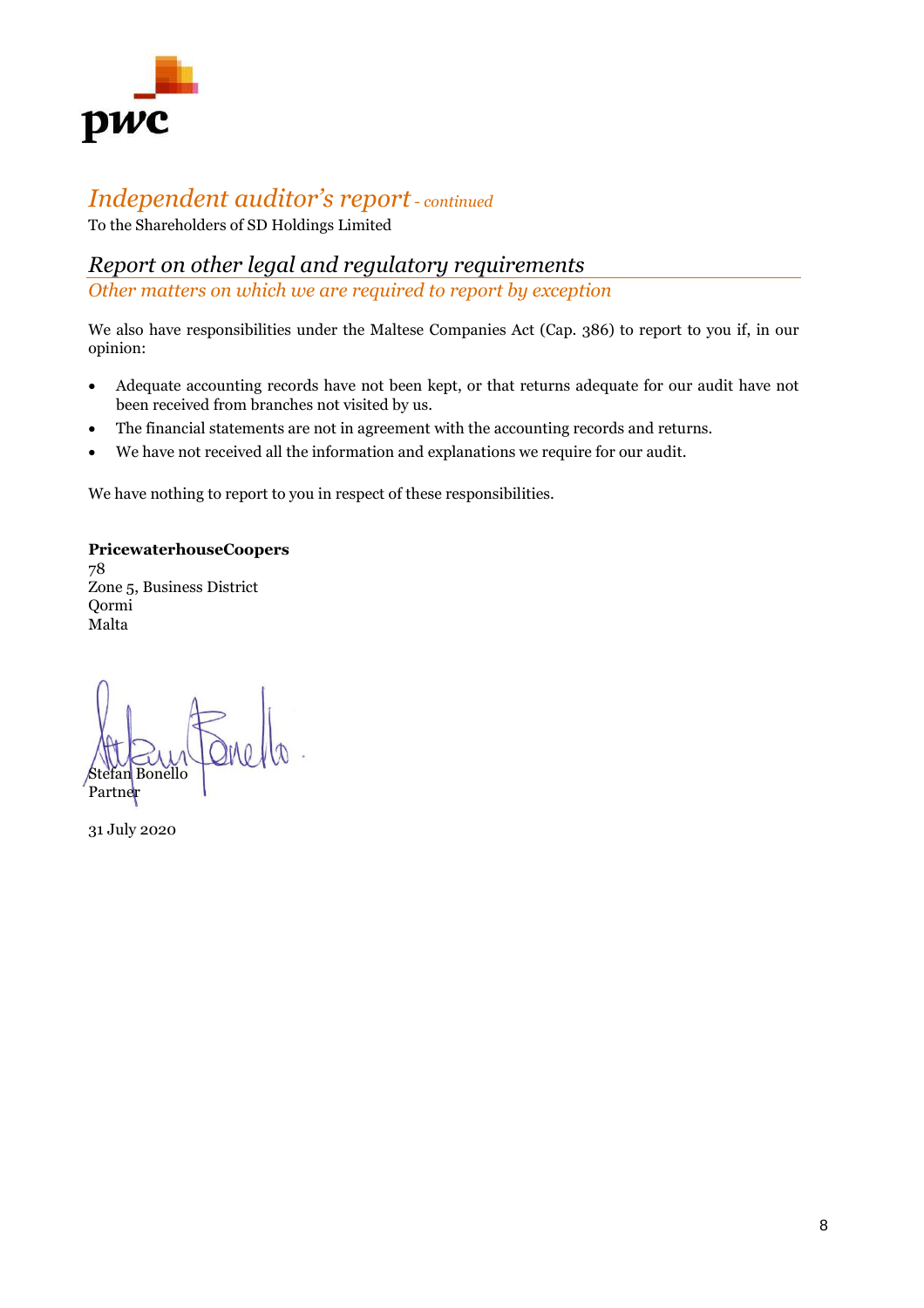# **Statements of financial position**

|                               |              | As at 31 March |                         |            |            |
|-------------------------------|--------------|----------------|-------------------------|------------|------------|
|                               |              |                | Group                   |            | Company    |
|                               |              | 2020           | 2019                    | 2020       | 2019       |
| <b>ASSETS</b>                 | <b>Notes</b> | €              | €                       | €          | €          |
| <b>Non-current assets</b>     |              |                |                         |            |            |
| Property, plant and equipment | 4            | 193,547,993    | 205, 207, 368           |            |            |
| Investment property           | 5            | 74,898,044     | 71,553,630              |            |            |
| Intangible assets             | 6            | 909,127        | 287,608                 |            |            |
| Investments in subsidiaries   | 7            |                |                         | 36,512,741 | 35,912,741 |
| Investments in associates     | 8            | 9,368,405      | 7,757,226               | 5,460      | 5,400      |
| Right of use assets           | 9            | 6,150,948      |                         |            |            |
| Deferred tax assets           | 10           | 1,392,474      | 1,363,394               |            |            |
| Trade and other receivables   | 11           | 100,435        | 75,000                  | 17,000,000 |            |
| Total non-current assets      |              | 286,367,426    | 286,244,226             | 53,518,201 | 35,918,141 |
| <b>Current assets</b>         |              |                |                         |            |            |
| Inventories                   | 12           | 1,764,184      | 1,219,608               |            |            |
| Trade and other receivables   | 11           | 10,524,768     | 17,053,727              | 2,099,864  | 2,239,029  |
| Cash and cash equivalents     | 13           | 25,770,964     | 11,004,457              | 20,344,084 | 4,450,162  |
| Total current assets          |              | 38,059,916     | 29,277,792              | 22,443,948 | 6,689,191  |
| <b>Total assets</b>           |              |                | 324,427,342 315,522,018 | 75,962,149 | 42,607,332 |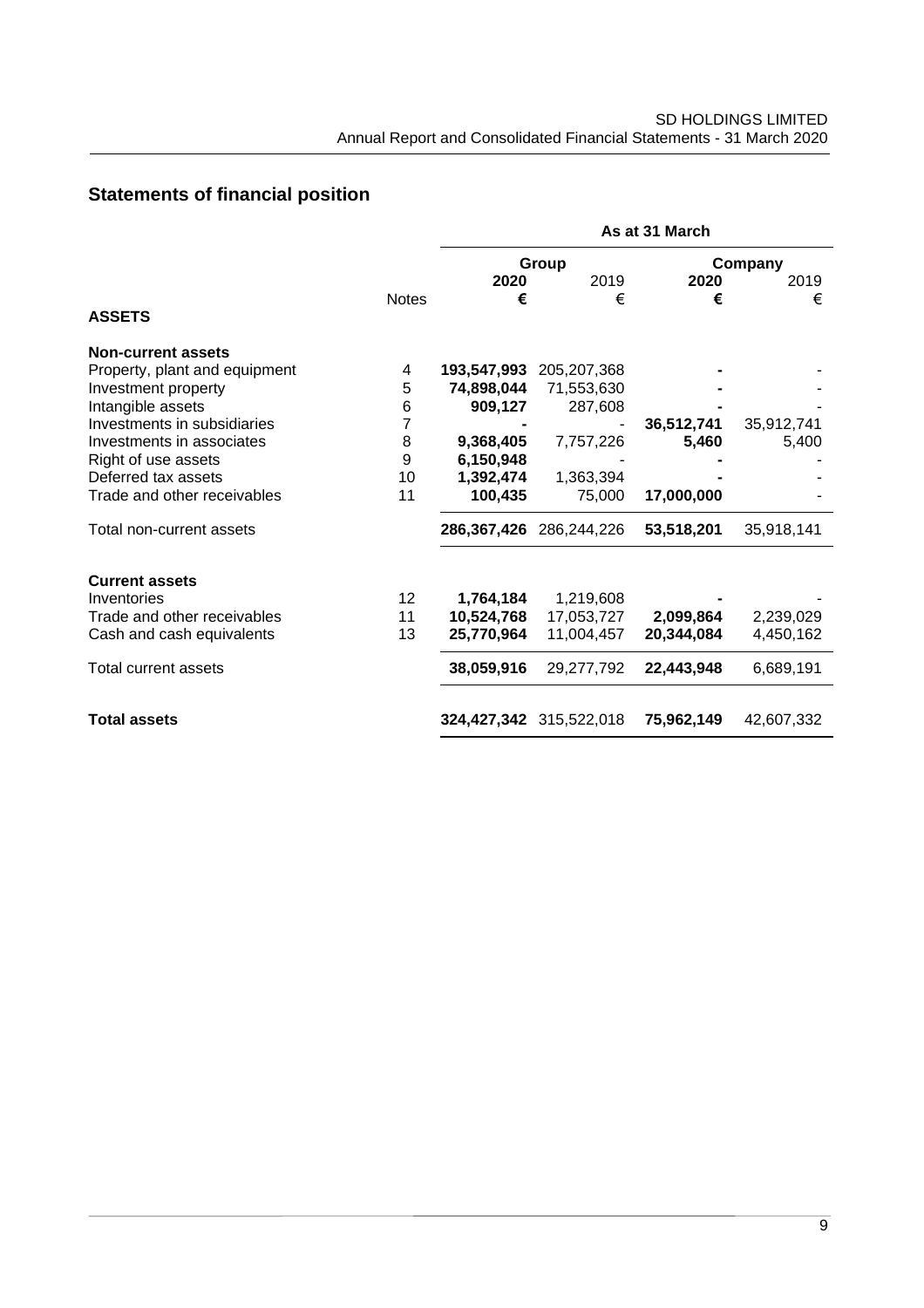# **Statements of financial position** - continued

|                                        |              | As at 31 March |                         |            |            |  |
|----------------------------------------|--------------|----------------|-------------------------|------------|------------|--|
|                                        |              |                | Group                   |            | Company    |  |
|                                        |              | 2020           | 2019                    | 2020       | 2019       |  |
|                                        | <b>Notes</b> | €              | €                       | €          | €          |  |
| <b>EQUITY AND LIABILITIES</b>          |              |                |                         |            |            |  |
| <b>Capital and reserves</b>            |              |                |                         |            |            |  |
| Share capital                          | 14           | 4,000,000      | 4,000,000               | 4,000,000  | 4,000,000  |  |
| <b>Revaluation reserve</b>             | 15           | 74,354,642     | 81,706,384              |            |            |  |
| Other reserves                         | 17           | 12,930,164     | 12,930,164              |            |            |  |
| Retained earnings/(accumulated losses) |              | 46,326,706     | 33,945,259              | 16,940,588 | (41, 581)  |  |
| <b>Total equity</b>                    |              | 137,611,512    | 132,581,807             | 20,940,588 | 3,958,419  |  |
| <b>Non-current liabilities</b>         |              |                |                         |            |            |  |
| Trade and other payables               | 17           | 61,378,708     | 59,932,547              |            |            |  |
| Borrowings                             | 18           | 71,615,862     | 72,535,616              | 1,488,101  | 1,488,101  |  |
| Deferred Government grants             | 19           | 4,820          | 9,641                   |            |            |  |
| Deferred tax liabilities               | 10           | 20,154,800     | 22,258,251              |            |            |  |
| Lease liabilities                      | 20           | 5,751,061      |                         |            |            |  |
| Total non-current liabilities          |              | 158,905,251    | 154,736,055             | 1,488,101  | 1,488,101  |  |
| <b>Current liabilities</b>             |              |                |                         |            |            |  |
| Trade and other payables               | 17           | 23,357,836     | 26,042,436              | 53,530,859 | 37,160,812 |  |
| Borrowings                             | 18           | 2,191,860      | 763,097                 |            |            |  |
| Deferred Government grants             | 19           | 4,821          | 4,821                   |            |            |  |
| Lease liabilities                      | 20           | 540,924        |                         |            |            |  |
| <b>Current tax liabilities</b>         |              | 1,815,138      | 1,393,802               | 2,601      |            |  |
| <b>Total current liabilities</b>       |              | 27,910,579     | 28,204,156              | 53,533,460 | 37,160,812 |  |
| <b>Total liabilities</b>               |              | 186,815,830    | 182,940,211             | 57,021,561 | 38,648,913 |  |
| <b>Total equity and liabilities</b>    |              |                | 324,427,342 315,522,018 | 75,962,149 | 42,607,332 |  |

The notes on pages 17 to 69 are an integral part of these financial statements.

The financial statements on pages 9 to 69 were authorised for issue and signed by the board of directors on 31 July 2020 and were signed on its behalf by:

Director **Director** Director

Silvio Debono Arthur Gauci and Arthur Gauci and Arthur Gauci and Arthur Gauci and Arthur Gauci and Arthur Gauci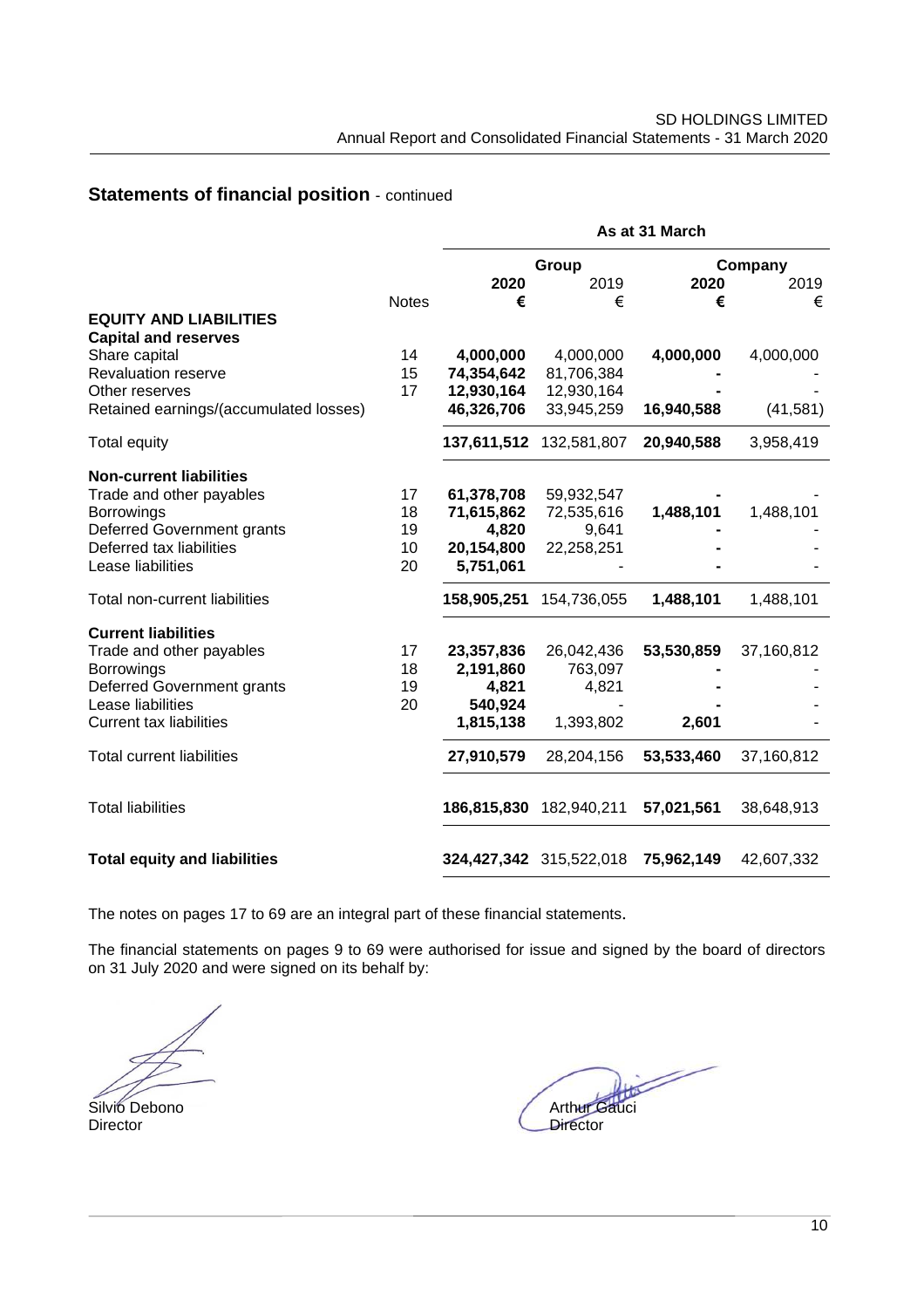# **Income statements**

|                                    |              | Year ended 31 March |                |            |           |  |
|------------------------------------|--------------|---------------------|----------------|------------|-----------|--|
|                                    |              |                     | Group          |            | Company   |  |
|                                    |              | 2020                | 2019           | 2020       | 2019      |  |
|                                    | <b>Notes</b> | €                   | €              | €          | €         |  |
| Revenue                            | 21           | 59,323,674          | 56,132,865     |            |           |  |
| Cost of sales                      | 22           | (40,267,291)        | (35, 542, 356) |            |           |  |
| <b>Gross profit</b>                |              | 19,056,383          | 20,590,509     |            |           |  |
| Selling expenses                   | 22           | (300, 831)          | (401, 542)     |            |           |  |
| Administrative expenses            | 22           | (4,002,950)         | (4, 199, 076)  | (13, 216)  | (17,750)  |  |
| Movement in credit loss allowances |              | 264,914             | 1,085,091      |            |           |  |
| Gain on disposal of intellectual   |              |                     |                |            |           |  |
| property                           |              |                     |                | 16,990,000 |           |  |
| Other operating income             | 24           | 1,432,104           | 360,989        |            | 14,457    |  |
| <b>Operating profit/(loss)</b>     |              | 16,449,620          | 17,435,971     | 16,976,784 | (3,293)   |  |
| Finance income                     | 25           |                     | 14,524         | 77,742     | 68,344    |  |
| Finance costs                      | 25           | (3,742,075)         | (2,943,944)    | (69, 556)  | (68, 344) |  |
| Share of results of associates     | 8            | 1,911,119           | 1,588,966      |            |           |  |
| Profit/(loss) before tax           |              | 14,618,664          | 16,095,517     | 16,984,970 | (3,293)   |  |
| Tax expense                        | 26           | (2,438,959)         | (5,402,891)    | (2,801)    |           |  |
| Profit/(loss) for the year         |              | 12,179,705          | 10,692,626     | 16,982,169 | (3,293)   |  |

The notes on pages 17 to 69 are an integral part of these financial statements.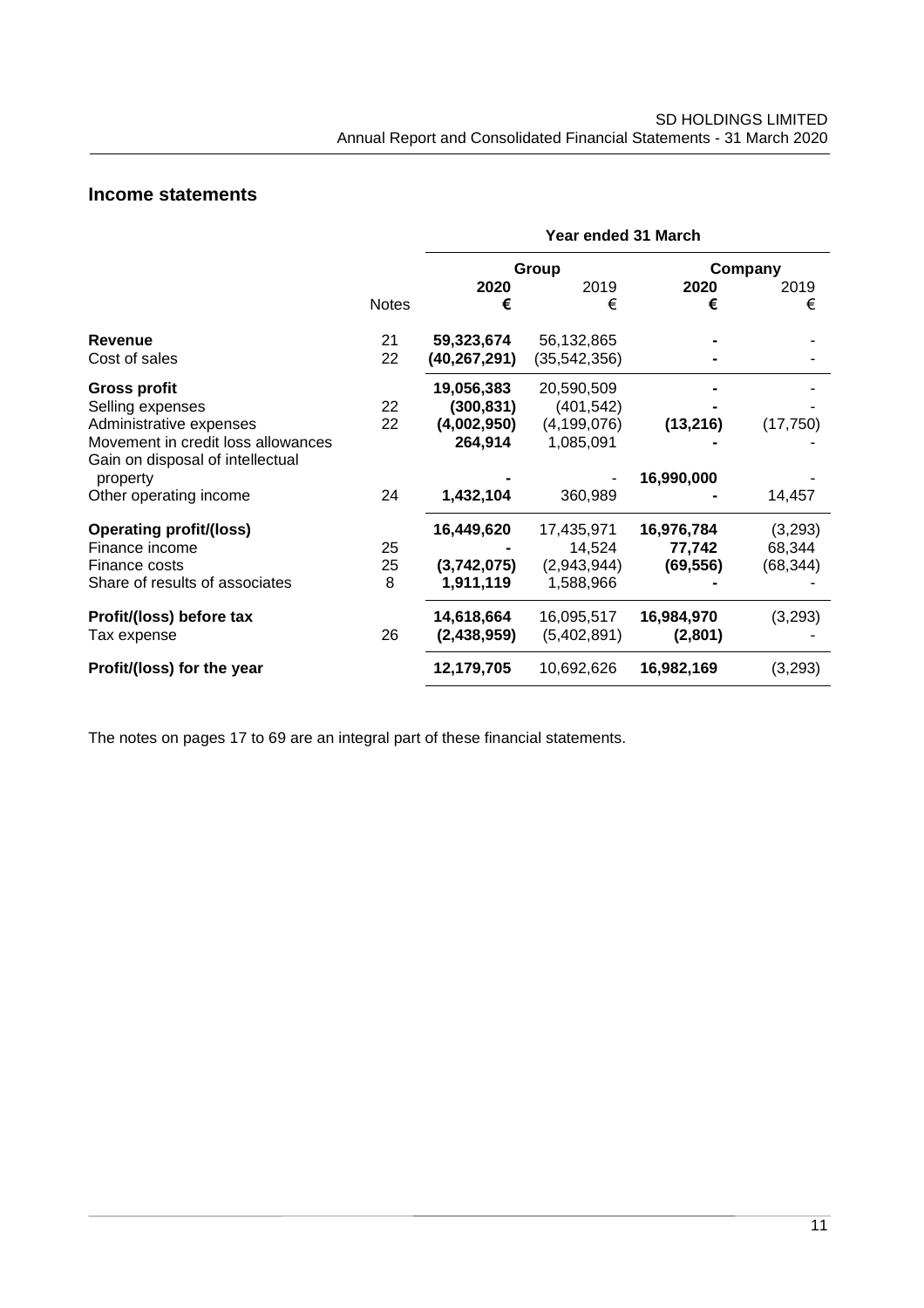# **Statements of comprehensive income**

|                                                                                                          |              | Year ended 31 March |            |            |           |  |
|----------------------------------------------------------------------------------------------------------|--------------|---------------------|------------|------------|-----------|--|
|                                                                                                          |              |                     | Group      |            | Company   |  |
|                                                                                                          | <b>Notes</b> | 2020<br>€           | 2019<br>€  | 2020<br>€  | 2019<br>€ |  |
| Profit/(loss) for the year                                                                               |              | 12,179,705          | 10,692,626 | 16,982,169 | (3,293)   |  |
| Other comprehensive income:<br>Items that will not be subsequently<br>reclassified to profit or loss     |              |                     |            |            |           |  |
| Revaluation surplus on land and<br>buildings arising during the year, net of<br>deferred tax             | 15           | $\blacksquare$      | 59,120,619 |            |           |  |
| Reversal of revaluation surplus on land<br>and buildings arising during the year,<br>net of deferred tax | 15           | (7, 150, 000)       |            |            |           |  |
| <b>Total comprehensive income for</b><br>the year                                                        |              | 5,029,705           | 69,813,245 | 16,982,169 | (3,293)   |  |

The notes on pages 17 to 69 are an integral part of these financial statements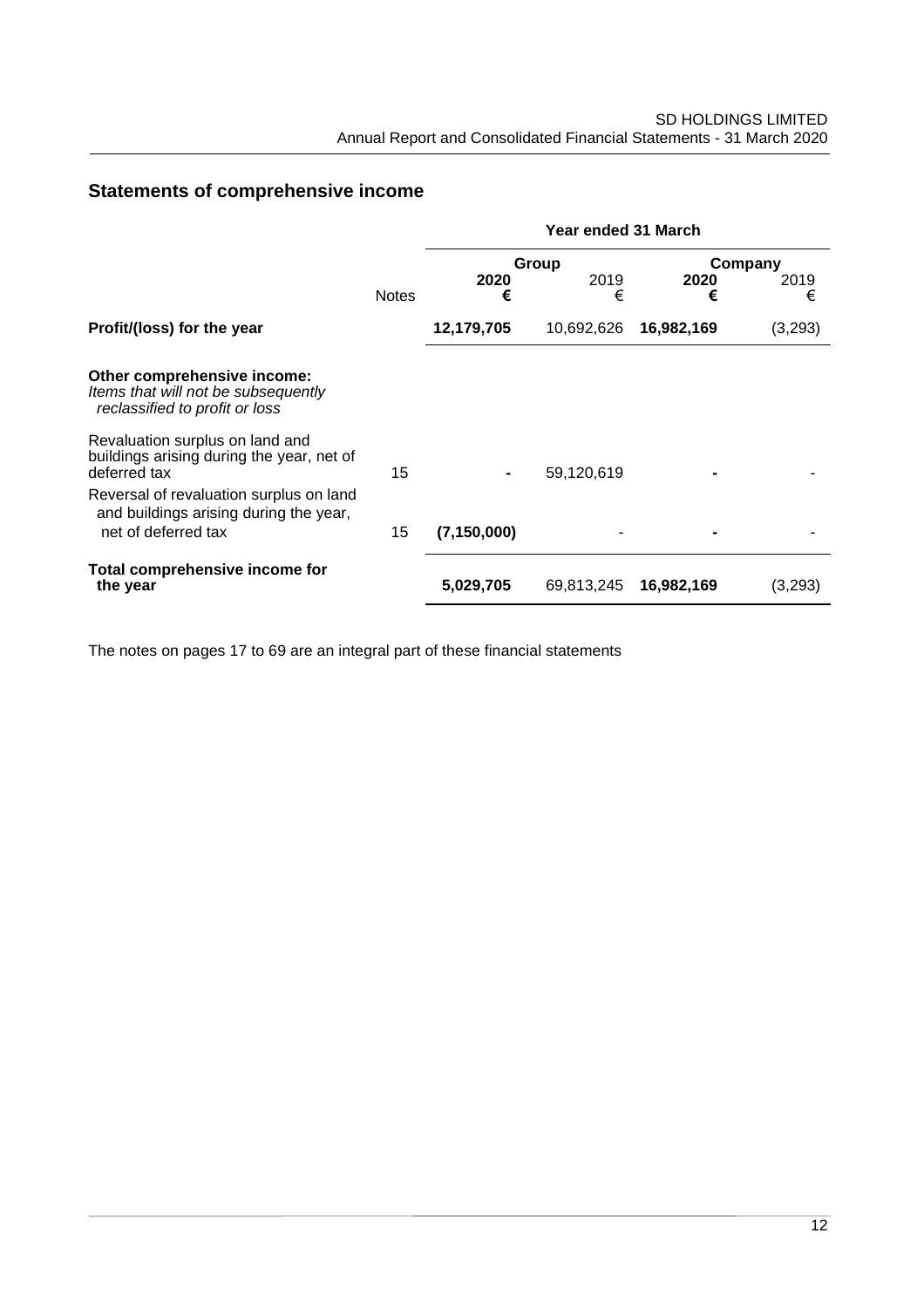# **Statements of changes in equity**

## **Group**

|                                                                                                                          |              |                              |                                    | Attributable to owners of the parent |                             |             |
|--------------------------------------------------------------------------------------------------------------------------|--------------|------------------------------|------------------------------------|--------------------------------------|-----------------------------|-------------|
|                                                                                                                          | <b>Notes</b> | <b>Share</b><br>capital<br>€ | <b>Revaluation</b><br>reserve<br>€ | <b>Other</b><br><b>reserves</b><br>€ | <b>Retained</b><br>earnings | Total<br>€  |
| Balance at 1 April 2018                                                                                                  |              | 4,000,000                    | 22,585,765                         | 12,930,164                           | 23,252,633                  | 62,768,562  |
| <b>Comprehensive income</b><br>Profit for the year                                                                       |              | ٠                            |                                    | $\overline{\phantom{a}}$             | 10,692,626                  | 10,692,626  |
| Other comprehensive income:<br>Revaluation surplus on land and buildings arising during<br>the year, net of deferred tax | 15           | $\sim$                       | 59,120,619                         |                                      |                             | 59,120,619  |
| <b>Total comprehensive income</b>                                                                                        |              | ۰                            | 59,120,619                         | $\overline{\phantom{a}}$             | 10,692,626                  | 69,813,245  |
| Balance at 31 March 2019                                                                                                 |              | 4,000,000                    | 81,706,384                         | 12,930,164                           | 33,945,259                  | 132,581,807 |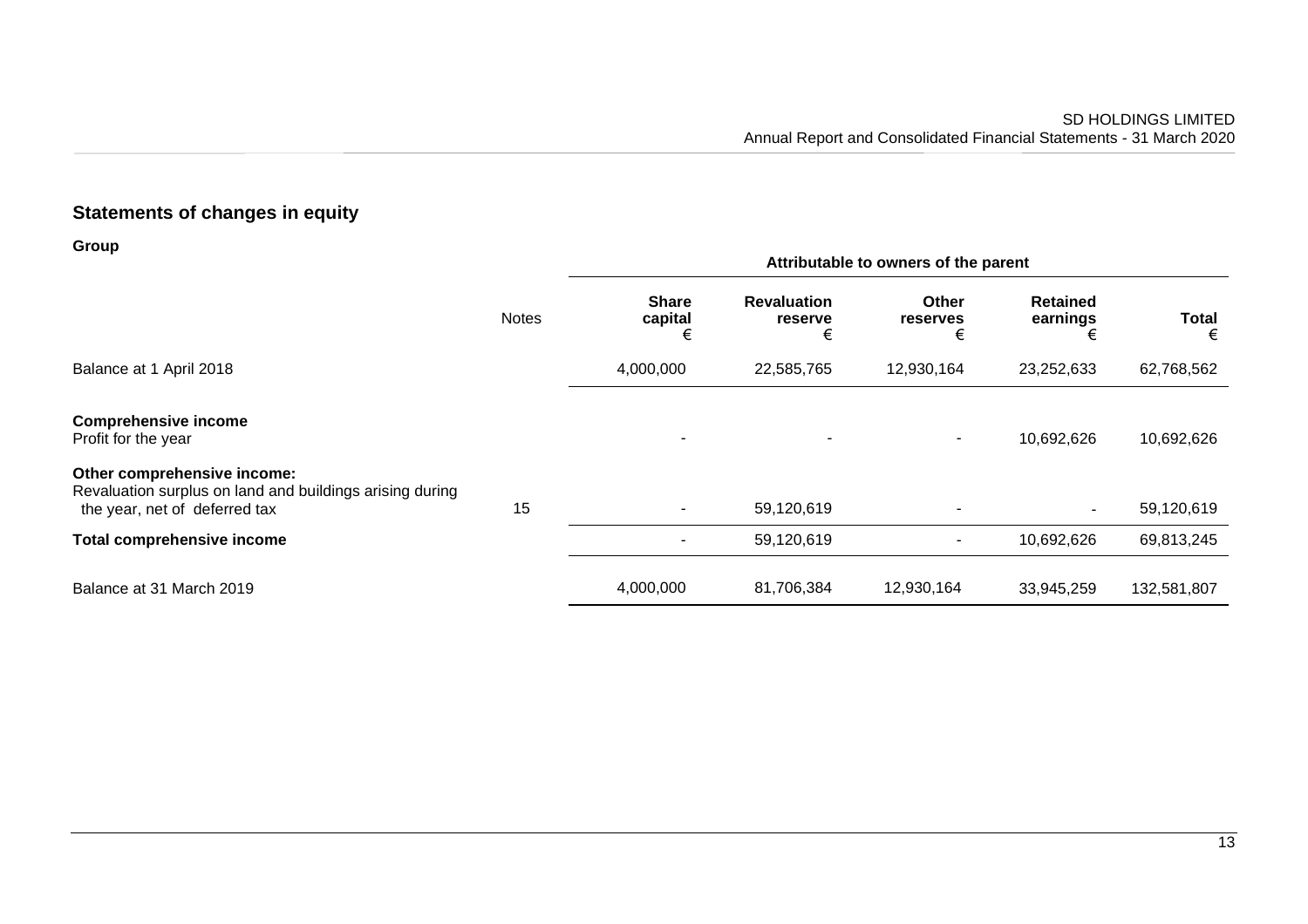# **Statements of changes in equity - continued**

### **Group**

|                                                                                                                                                                                                   | Attributable to owners of the parent |                              |                                    |                               |                             |               |
|---------------------------------------------------------------------------------------------------------------------------------------------------------------------------------------------------|--------------------------------------|------------------------------|------------------------------------|-------------------------------|-----------------------------|---------------|
|                                                                                                                                                                                                   | <b>Notes</b>                         | <b>Share</b><br>capital<br>€ | <b>Revaluation</b><br>reserve<br>€ | Other<br><b>reserves</b><br>€ | <b>Retained</b><br>earnings | Total<br>€    |
| Balance at 1 April 2019                                                                                                                                                                           |                                      | 4,000,000                    | 81,706,384                         | 12,930,164                    | 33,945,259                  | 132,581,807   |
| <b>Comprehensive income</b><br>Profit for the year                                                                                                                                                |                                      | $\overline{\phantom{a}}$     |                                    | $\blacksquare$                | 12,179,709                  | 12,179,709    |
| Other comprehensive income:<br>Reversal of revaluation surplus on land and buildings<br>arising during the year, net of deferred tax<br>Depreciation transfer through asset use, net deferred tax | 15                                   | ۰                            | (7, 150, 000)<br>(201, 742)        |                               | 201,742                     | (7, 150, 000) |
| Total other comprehensive income                                                                                                                                                                  |                                      |                              | (7, 351, 742)                      |                               | 201,742                     | (7, 150, 000) |
| <b>Total comprehensive income</b>                                                                                                                                                                 |                                      | ۰                            | (7, 351, 742)                      | ٠                             | 12,381,447                  | 5,029,705     |
| Balance at 31 March 2020                                                                                                                                                                          |                                      | 4,000,000                    | 74,354,642                         | 12,930,164                    | 46,326,706                  | 137,611,512   |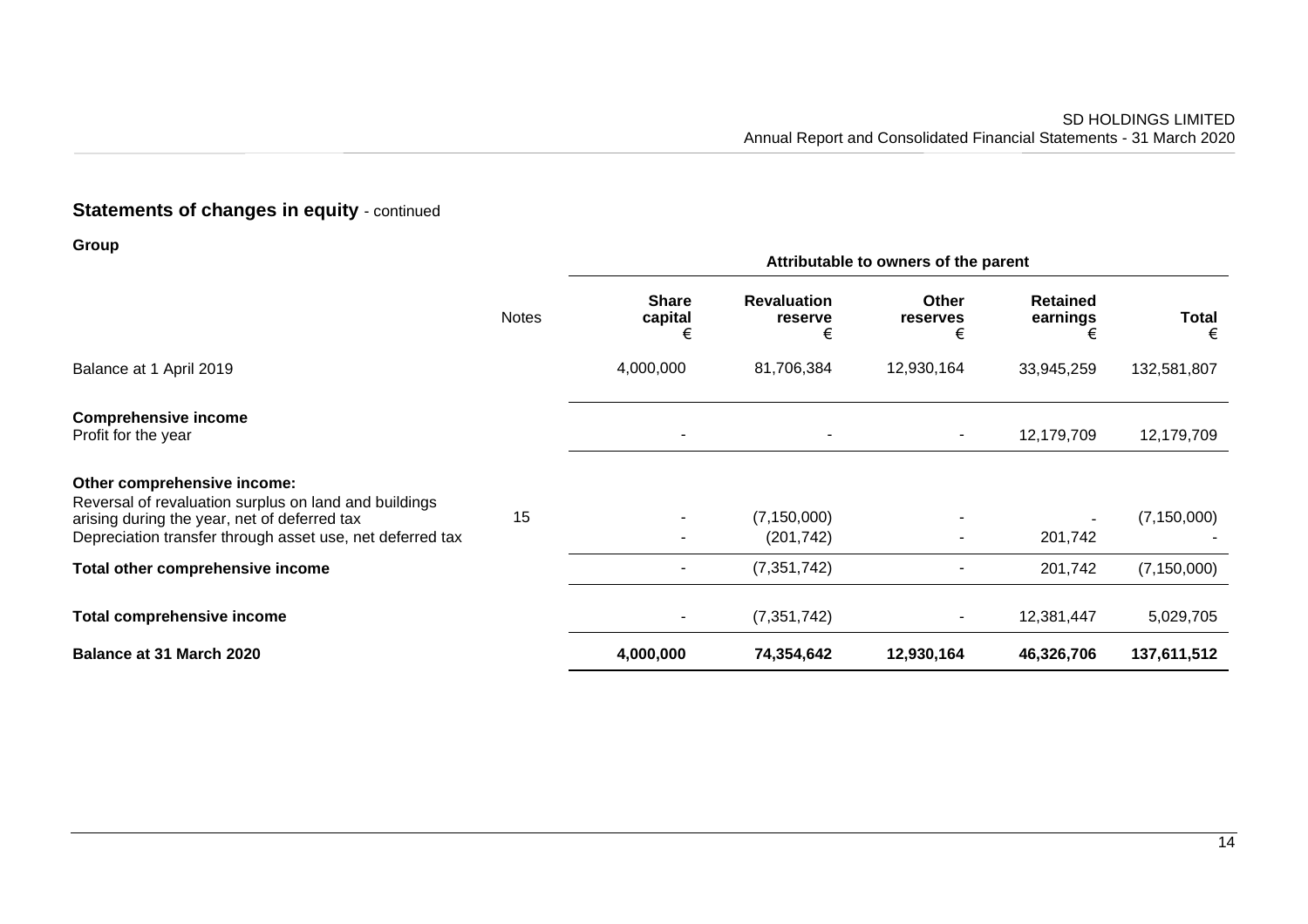# **Statements of changes in equity - continued**

**Company**

|                                                                                 | <b>Share</b><br>capital<br>€ | <b>Retained</b><br>earnings/<br>(accumulated<br>losses)<br>€ | Total<br>€ |
|---------------------------------------------------------------------------------|------------------------------|--------------------------------------------------------------|------------|
| Balance at 1 April 2018                                                         | 4,000,000                    | (38, 288)                                                    | 3,961,712  |
| <b>Comprehensive income</b><br>Loss for the year $-$ total comprehensive income |                              | (3,293)                                                      | (3,293)    |
| Balance at 31 March 2019                                                        | 4,000,000                    | (41, 581)                                                    | 3,958,419  |
| <b>Comprehensive income</b><br>Profit for the year – total comprehensive income |                              | 16,982,169                                                   | 16,982,169 |
| <b>Balance at 31 March 2020</b>                                                 | 4,000,000                    | 16,940,588                                                   | 20,940,588 |

The notes on pages 17 to 69 are an integral part of these financial statements.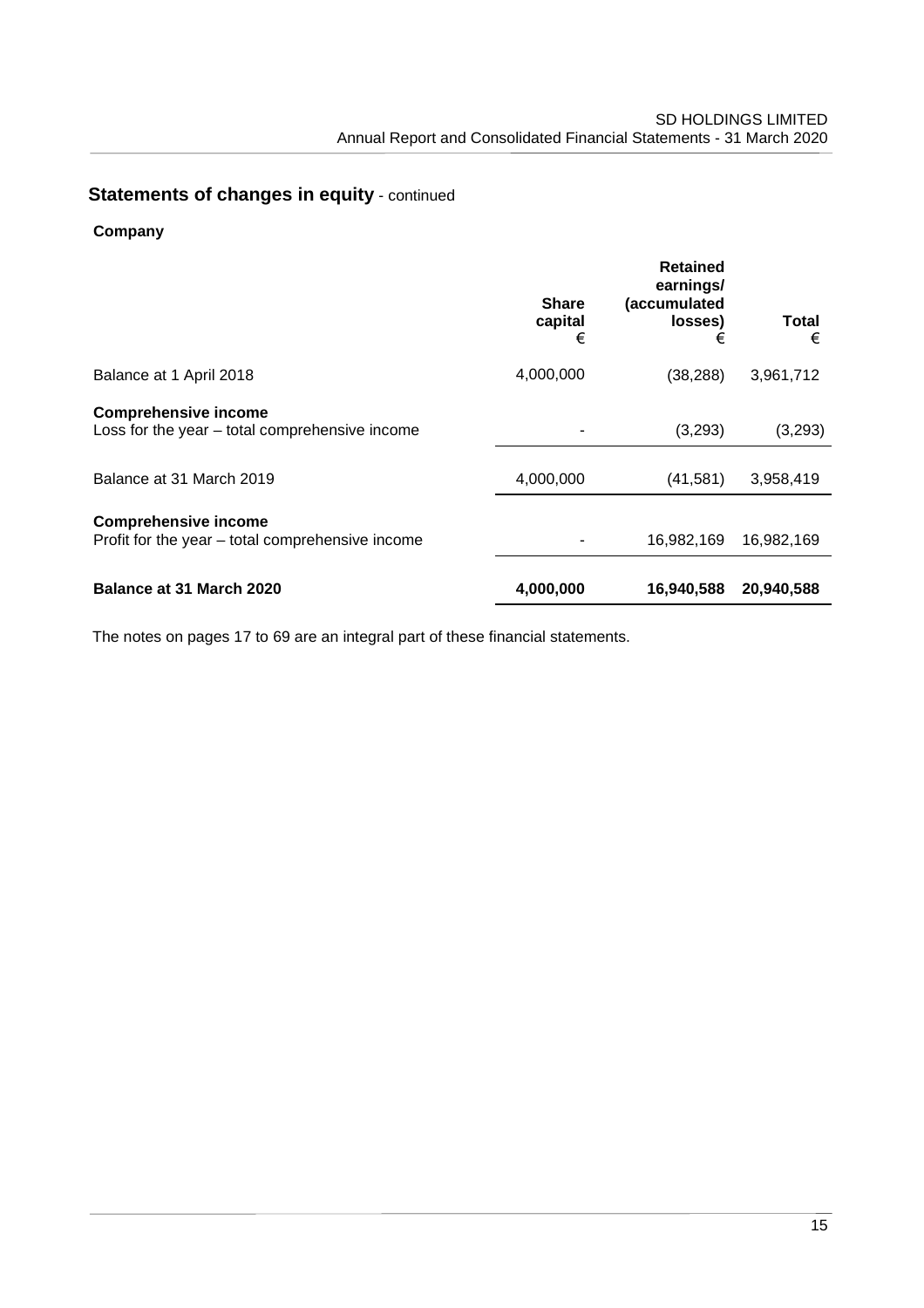# **Statements of cash flows**

|                                                                                  |              | Year ended 31 March       |                           |                |           |  |
|----------------------------------------------------------------------------------|--------------|---------------------------|---------------------------|----------------|-----------|--|
|                                                                                  |              | Group                     |                           | Company        |           |  |
|                                                                                  |              | 2020                      | 2019                      | 2020           | 2019      |  |
|                                                                                  | <b>Notes</b> | €                         | €                         | €              | €         |  |
| Cash flows from operating activities                                             |              |                           |                           |                |           |  |
| Cash generated from operations                                                   | 28           | 28,706,783                | 24,809,203                | 16,485,996     | 2,510,913 |  |
| Net interest (paid)/received<br>Tax paid                                         |              | (3,745,507)<br>(300, 151) | (2,825,898)<br>(362, 616) | 8,186<br>(200) |           |  |
|                                                                                  |              |                           |                           |                |           |  |
| Net cash generated from operating                                                |              |                           |                           |                |           |  |
| activities                                                                       |              | 24,661,125                | 21,620,689                | 16,485,996     | 2,510,913 |  |
| Cash flows from investing activities                                             |              |                           |                           |                |           |  |
| Payments for property, plant and                                                 |              |                           |                           |                |           |  |
| equipment                                                                        |              | (7,891,790)               | (6, 244, 114)             |                |           |  |
| Proceeds from disposal of property, plant                                        |              |                           |                           |                |           |  |
| and equipment                                                                    |              | 4,258                     | 3,500                     |                |           |  |
| Payments for investment property and<br>related property development expenditure |              | (1,041,331)               | (13, 375, 623)            |                |           |  |
| Payments for intangible assets                                                   |              | (890, 478)                | (43, 365)                 |                |           |  |
| Consideration paid for investments in                                            |              |                           |                           |                |           |  |
| subsidiaries and associates                                                      |              | (60)                      | (4,500)                   | (600, 060)     | (16, 486) |  |
| Dividend received from associate                                                 |              | 300,000                   |                           |                |           |  |
| Net cash used in investing activities                                            |              | (9,519,401)               | (19,664,102)              | (600, 060)     | (16, 486) |  |
|                                                                                  |              |                           |                           |                |           |  |
| Cash flows from financing activities                                             |              |                           |                           |                |           |  |
| Proceeds from bank borrowings                                                    |              | 1,079,608                 |                           |                |           |  |
| Repayments of bank borrowings                                                    |              | (1,750,950)               |                           |                |           |  |
| Principal elements of lease payments                                             |              | (518, 830)                |                           |                |           |  |
| Net cash used in financing activities                                            |              | (1, 190, 172)             |                           |                |           |  |
| Net movements in cash and cash                                                   |              |                           |                           |                |           |  |
| equivalents                                                                      |              | 13,951,552                | 1,956,587                 | 15,893,922     | 2,494,427 |  |
| <b>Cash and cash equivalents</b>                                                 |              |                           |                           |                |           |  |
| at beginning of year                                                             |              | 10,409,280                | 8,452,693                 | 4,450,162      | 1,955,735 |  |
| <b>Cash and cash equivalents</b>                                                 |              |                           |                           |                |           |  |
| at end of year                                                                   | 13           | 24,360,832                | 10,409,280                | 20,344,084     | 4,450,162 |  |

The notes on pages 17 to 69 are an integral part of these financial statements.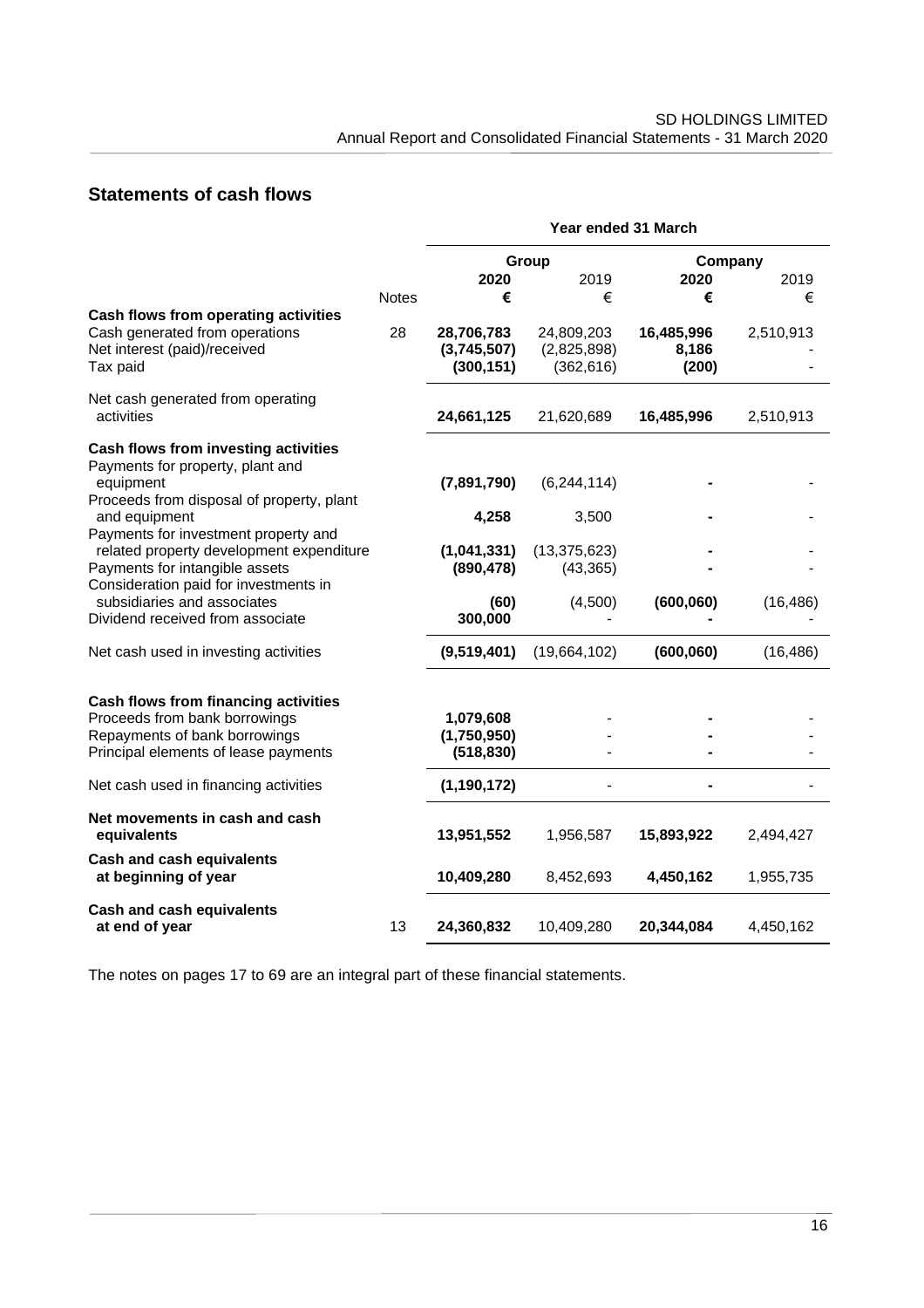## **Notes to the financial statements**

#### **1. Summary of significant accounting policies**

The principal accounting policies applied in the preparation of these financial statements are set out below. These policies have been consistently applied to all the years presented, unless otherwise stated.

#### **1.1 Basis of preparation**

In view of the current situation brought about by the COVID-19 pandemic, the Group has prepared projections for the coming 12 months and beyond, based on historical financial information and forecasts, but factoring in the mayhem created by the COVID-19 pandemic. These forecasts project a positive cash flow for the Group. The Group has over the past years accumulated a substantial cash reserve which as at year end amounted to €24.4 million and also secured a €10 million loan under the MDB COVID-19 Guarantee scheme to mitigate against its working capital needs and at the same time cushioning the effect of any prolongment in its receivables cycle.

Given the group's strong cash reserve and a solid equity position resulting in a gearing ratio 25.9% as at 31 March 2020, the directors have concluded that the Group will be able to meet its commitments both financial and otherwise. Consequently, the Group's obligations to bondholders should be met in full as well, whereby the payment of bond interest falling due in April 2020 has been settled already.

On this basis, the directors have assessed that the Group is expected to have the necessary funds to finance its operations and commitments towards employees, creditors, banks and bondholders. Accordingly, the board continues to adopt the going concern basis in preparing the Group's financial statements and considers that there are no material uncertainties which may cast doubt about the ability of the Group to continue operating as a going concern.

These financial statements have been prepared in accordance with the requirements of International Financial Reporting Standards (IFRSs) as adopted by the EU and with the requirements of the Maltese Companies Act (Cap. 386). The financial statements have been prepared under the historical cost convention, as modified by the revaluation of land and buildings.

The preparation of financial statements in conformity with IFRSs as adopted by the EU requires the use of certain accounting estimates. It also requires directors to exercise their judgment in the process of applying the Company's accounting policies (see Note 3 – Critical accounting estimates and judgments).

*Standards, interpretations and amendments to published standards effective during the current financial year*

During the current financial year, the company adopted new standards, amendments and interpretations to existing standards that are mandatory for the company's accounting period beginning on 1 April 2019. The adoption of these revisions to the requirements of IFRSs as adopted by the EU resulted in changes to the company's accounting policies impacting the Company's financial performance and position. With the exception of IFRS 16, 'Leases', no other standards had any impact on the Group's accounting policies.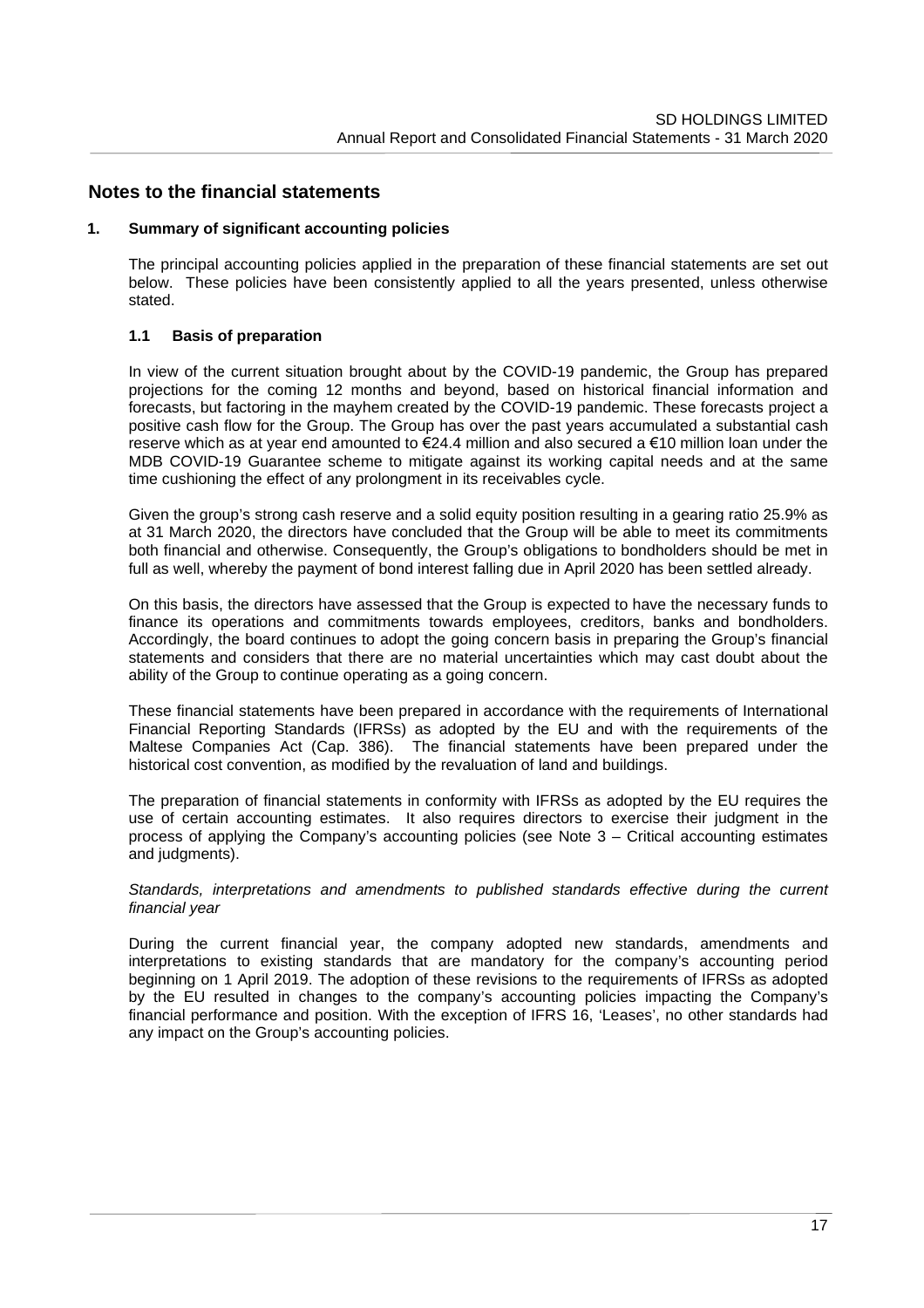#### **1.1 Basis of preparation** - continued

#### IFRS 16, 'Leases'

IFRS 16, 'Leases' establishes the principles for the recognition, measurement, presentation and disclosure of leases. The new model removes the distinction between operating and finance leases for lessees, and requires the lessee to recognise a lease liability reflecting future lease payments and a 'right-of-use asset' for virtually all lease contracts; the only exceptions are short-term leases and leases of low-value assets, for which entities may apply an exemption from the general requirement. Unless the lessee applies one of these exemptions, IFRS 16 also influences the income statement as a result of the replacement of operating lease rental expenditure by an interest cost on the lease liability and, unless an alternative measurement model is applied to subsequently measure the rightof-use asset, by amortisation of the right-of-use asset. The accounting under the new model remains substantially the same for lessors; with the exception of the definition of lease and subleases and the accounting for sale and leaseback transactions.

The Group has adopted IFRS 16 retrospectively from 1 April 2019 but has not restated comparatives for the 2019 reporting period, as permitted under the specific transition provisions in the standard. The reclassifications and the adjustments arising from the new leasing rules are therefore recognised in the opening balance sheet on 1 April 2019.

On adoption of IFRS 16, the Group recognised lease liabilities in relation to the use of immovable property and a number of motor vehicles; which leases are deemed to be within scope of IFRS 16. These liabilities were measured at the present value of the remaining lease payments, discounted using the interest rate implicit in the lease arrangement as of 1 April 2019. The discount rate applied to the lease liabilities on 1 April 2019 was 5%.

#### *Adjustment recognised in the balance sheet on 1 April 2019*

The change in accounting policy affected the following items in the balance sheet on 1 April 2019:

- Right-of-use assets increase by €3,411,508
- Lease liabilities increase by €3,411,508

#### *Measurement of right of use assets*

Right-of use assets were measured at the amount equal to the lease liability and relate to the following types of assets:

|                              | As at<br>1 April<br>2019<br>€ |
|------------------------------|-------------------------------|
| Properties<br>Motor vehicles | 3,316,243<br>95,265           |
| Total right-of-use assets    | 3,411,508                     |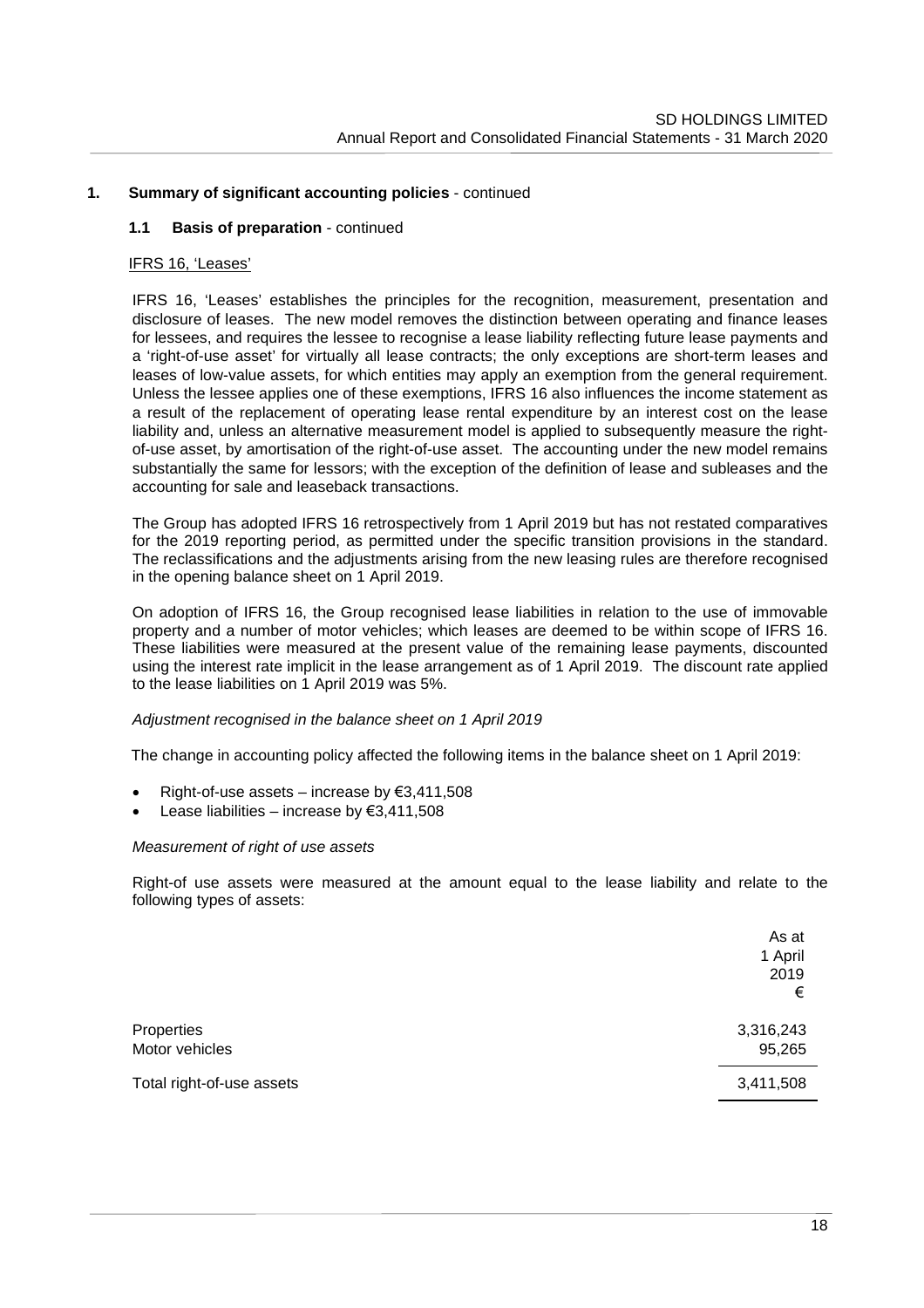#### **1.1 Basis of preparation** - continued

*Measurement of lease liabilities*

|                                                                                                               | 2019<br>€   |
|---------------------------------------------------------------------------------------------------------------|-------------|
| Operating lease commitments as at 31 March 2019<br>Impact of discounting using the incremental borrowing rate | 6.031.119   |
| as at 1 April 2019                                                                                            | (2,619,611) |
| Lease liabilities recognised as at 1 April 2019                                                               | 3,411,508   |
| Of which are:                                                                                                 |             |
| Current lease liabilities                                                                                     | 541,086     |
| Non-current lease liabilities                                                                                 | 2,870,422   |
|                                                                                                               | 3,411,508   |

#### *Practical expedients applied*

In applying IFRS 16 for the first time, the Group has used the following practical expedients permitted by the standard:

- the use of a single discount rate to a portfolio of leases with reasonably similar characteristics;
- the accounting for operating leases with a remaining lease term of less than 12 months as at 1 April 2019 as short-term leases; and
- the use of hindsight in determining the lease term where the contract contains options to extend or terminate the lease.

#### *Amounts recognised in profit or loss*

The income statement reflects the following amounts relating to leases:

|                                                               | 2020<br>€ |
|---------------------------------------------------------------|-----------|
| Amortisation charge of right-of-use assets                    | 463.609   |
| Interest expense (included in finance costs)                  | 196,258   |
| Variable lease payments (included in administrative expenses) | 315,472   |
|                                                               | 975.339   |

Operating lease charges to be reflected within profit and loss, utilising the accounting principles of IAS 17 'Leases' had IFRS 16 not been adopted, during the period from 1 April 2019 to 31 March 2020 would have amounted to €518,830. Hence, EBITDA for the year ended 31 March 2020 has been impacted favourably by €518,830, in view of the adoption of the requirements of IFRS 16.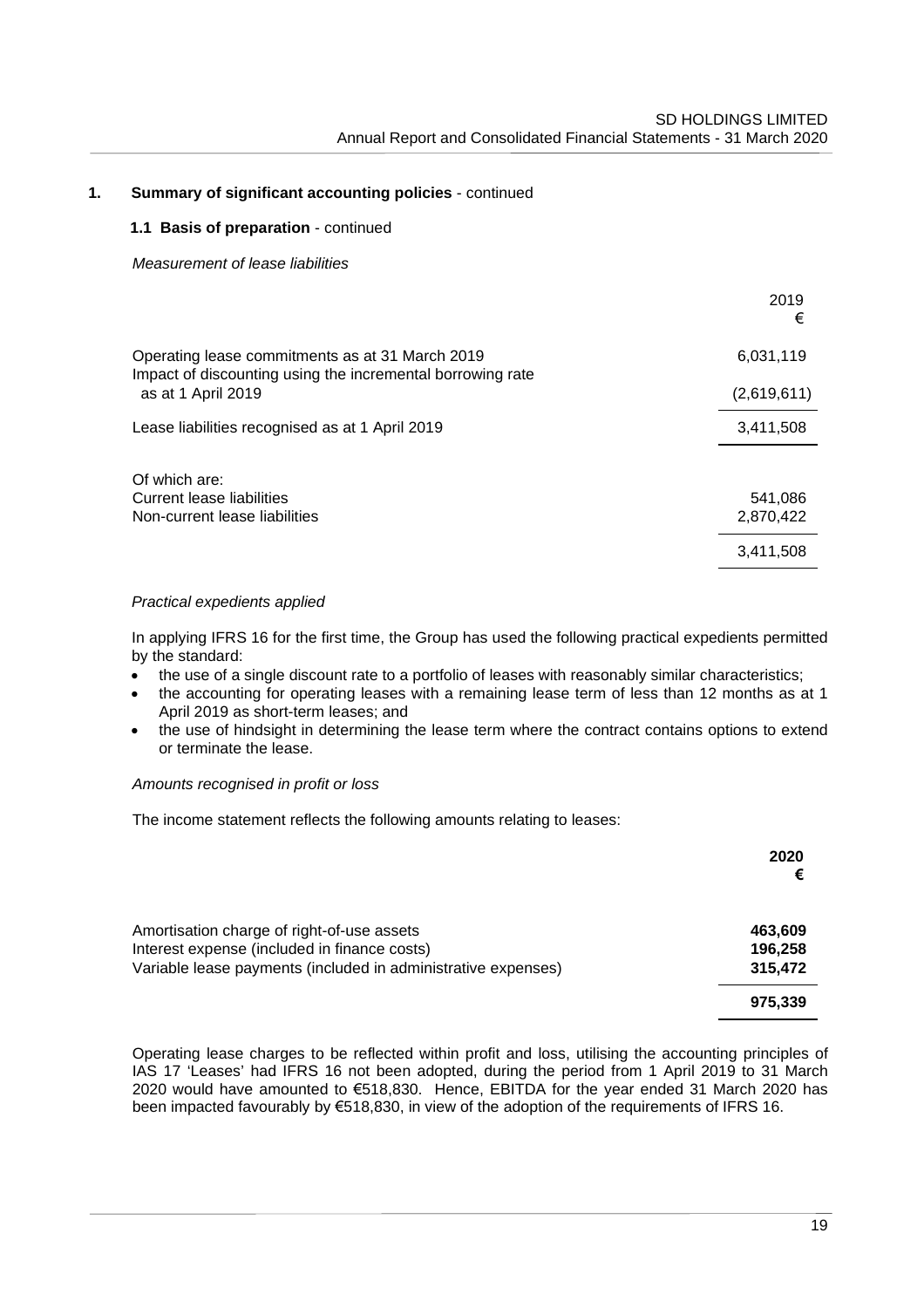#### **1.1 Basis of preparation** - continued

Therefore, the impact on net profit before tax for the year ended 31 March 2020 had IFRS 16 not been adopted, would have been favourably impacted as per below:

|                                                                | 2020<br>€  |
|----------------------------------------------------------------|------------|
| Add: Depreciation charge of right-of-use assets under IFRS 16  | 463.609    |
| Add: Interest expense (included in finance cost) under IFRS 16 | 196.258    |
| Less: Lease charge under IAS 17                                | (518, 830) |
|                                                                | 141.037    |

#### *Standards, interpretations and amendments to published standards that are not yet adopted*

Certain new standards, amendments and interpretations to existing standards have been published by the date of authorisation for issue of these financial statements but are mandatory for the group's accounting periods beginning after 1 April 2019. The group has not early adopted these revisions to the requirements of IFRSs as adopted by the EU, and the group's directors are of the opinion that, except as disclosed below, there are no requirements that will have a possible significant impact on the group's financial statements in the period of initial application.

#### **1.2 Consolidation**

#### (a) Subsidiaries

Subsidiary undertakings are all entities over which the group has the power to govern the financial and operating policies generally accompanying a shareholding of more than one half of the voting rights. Subsidiaries are fully consolidated from the date on which control is transferred to the group. They are de-consolidated from the date that control ceases.

The group applies the acquisition method to account for business combinations. The consideration transferred for the acquisition of a subsidiary is the fair values of the assets transferred, the liabilities incurred to the former owners of the acquiree and the equity interests issued by the group. The consideration transferred includes the fair value of any asset or liability resulting from a contingent consideration arrangement. Identifiable assets acquired and liabilities and contingent liabilities assumed in a business combination are measured initially at their fair values at the acquisition date. The group recognises any non-controlling interest in the acquiree on an acquisition-by-acquisition basis, either at fair value or at the non-controlling interest's proportionate share of the recognised amounts of acquiree's identifiable net assets.

Acquisition-related costs are expensed as incurred.

If the business combination is achieved in stages, the acquisition date carrying value of the acquirer's previously held equity interest in the acquiree is re-measured to fair value at the acquisition date; any gains or losses arising from such re-measurement are recognised in profit or loss.

Any contingent consideration to be transferred by the group is recognised at fair value at the acquisition date. Subsequent changes to the fair value of the contingent consideration that is deemed to be an asset or liability is recognised in accordance with IAS 39 either in profit or loss or as a change to other comprehensive income. Contingent consideration that is classified as equity is not re-measured, and its subsequent settlement is accounted for within equity.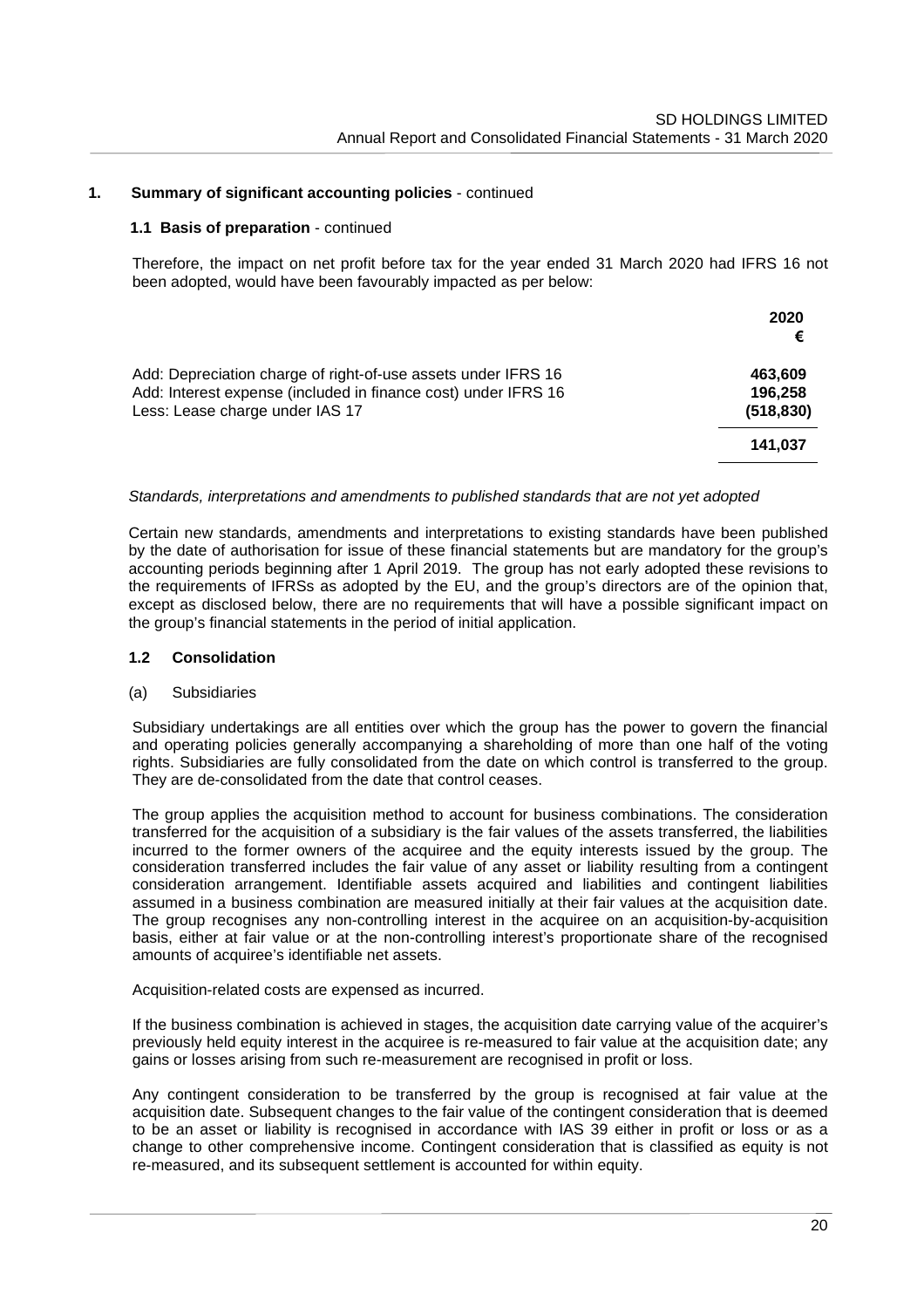#### **1.2 Consolidation** - continued

#### (a) Subsidiaries - continued

The excess of the consideration transferred, the amount of any non-controlling interest in the acquiree and the acquisition-date fair value of any previous equity interest in the acquiree over the fair value of the identifiable net assets acquired is recorded as goodwill. If the total of consideration transferred, non-controlling interest recognised and previously held interest measured is less than the fair value of the net assets of the subsidiary acquired in the case of a bargain purchase, the difference is recognised directly in the income statement.

Inter-company transactions, balances and unrealised gains on transactions between group companies are eliminated. Unrealised losses are also eliminated unless the transaction provides evidence of an impairment of the asset transferred. Accounting policies of subsidiaries have been changed where necessary to ensure consistency with the policies adopted by the group.

In the company's separate financial statements, investments in subsidiaries are accounted for by the cost method of accounting. Provisions are recorded where, in the opinion of the directors, there is a long-term impairment in value. Where there has been a permanent diminution in the value of an investment, it is recognised as an expense in the period in which the diminution is identified. The results of subsidiaries are reflected in the company's separate financial statements only to the extent of dividends receivable. On disposal of an investment, the difference between the net disposal proceeds and the carrying amount is charged or credited to profit or loss.

#### (b) Associates

Associates are all entities over which the group has significant influence but not control, generally accompanying a shareholding of between 20% and 50% of the voting rights. In the consolidated financial statements, investments in associates are accounted for using the equity method of accounting and are initially recognised at cost. The group's investment in associates includes goodwill (net of any accumulated impairment losses) identified on acquisition (refer to accounting policy note 1.6[a] – Intangible assets).

The group's share of its associates' post-acquisition profits or losses is recognised in profit or loss, and its share of post-acquisition movements in reserves is recognised in reserves. The cumulative post-acquisition movements are adjusted against the carrying amount of the investment. When the group's share of losses in an associate equals or exceeds its interest in the associate, including any other unsecured receivables, the group does not recognise further losses, unless it has incurred obligations or made payments on behalf of the associate.

Unrealised gains on transactions between the group and its associates are eliminated to the extent of the group's interest in the associates. Unrealised losses are also eliminated unless the transaction provides evidence of an impairment of the asset transferred. Accounting policies of associates have been changed where necessary to ensure consistency with the policies adopted by the group.

In the company's separate financial statements, investments in associates are accounted for by the cost method of accounting. Provisions are recorded where, in the opinion of the directors, there is a long-term impairment in value. Where there has been a permanent diminution in the value of an investment, it is recognised as an expense in the period in which the diminution is identified. The results of associates are reflected in the company's separate financial statements only to the extent of dividends receivable. On disposal of an investment, the difference between the net disposal proceeds and the carrying amount is charged or credited to profit or loss.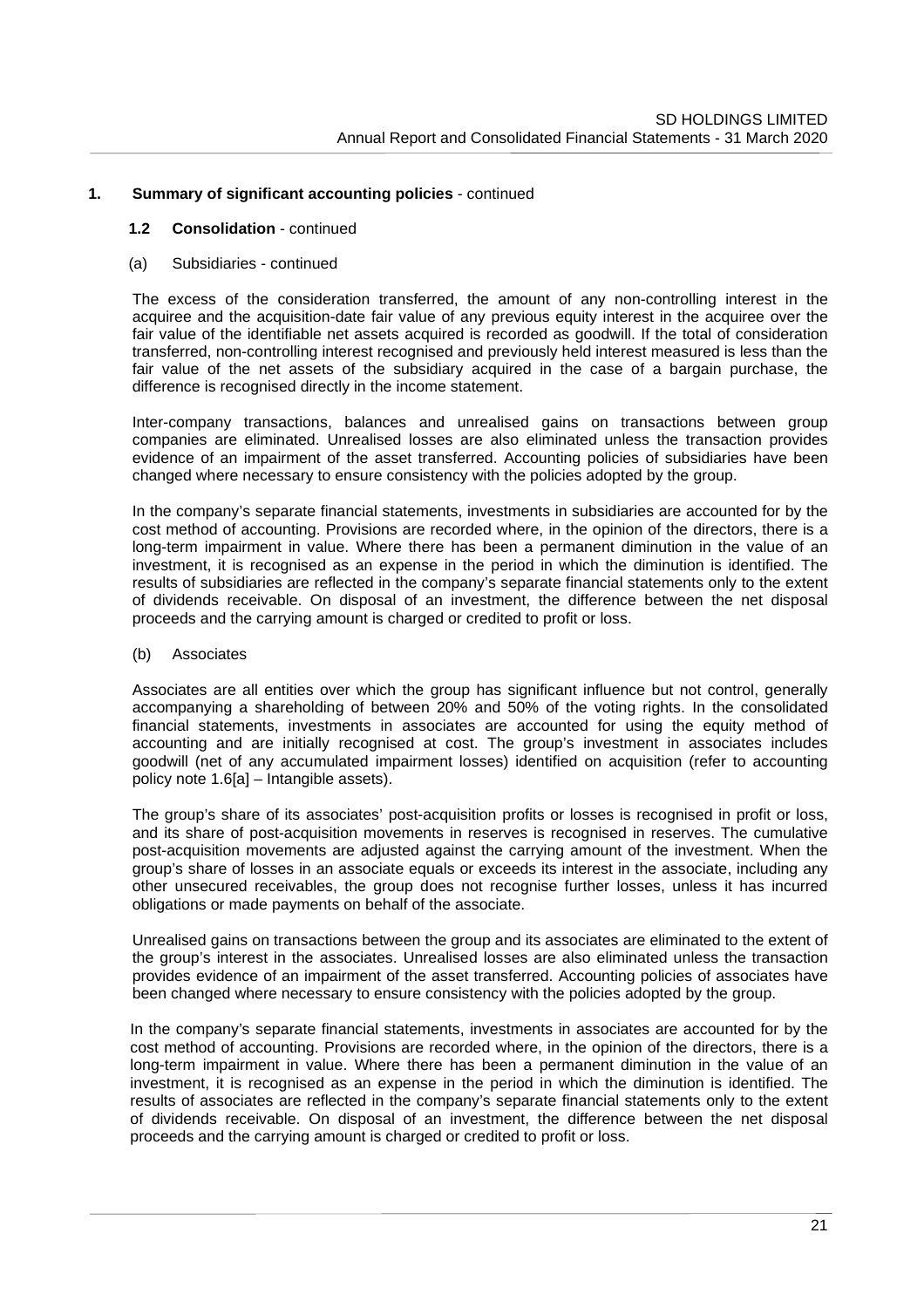#### **1.3 Foreign currency translation**

#### (a) Functional and presentation currency

Items included in the financial statements are measured using the currency of the primary economic environment in which the entity operates ('the functional currency'). The euro is the group's functional and presentation currency.

#### (b) Transactions and balances

Foreign currency transactions are translated into the functional currency using the exchange rates prevailing at the dates of the transactions. Foreign exchange gains and losses resulting from the settlement of such transactions and from the translation at year-end exchange rates of monetary assets and liabilities denominated in foreign currencies are recognised in profit or loss.

#### **1.4 Property, plant and equipment**

All property, plant and equipment is initially recorded at historical cost. Land and buildings are subsequently shown at fair value, based on periodic valuations by professional valuers, less subsequent depreciation for buildings. Valuations are carried out on a regular basis such that the carrying amount of property does not differ materially from that which would be determined using fair values at the end of the reporting period. Any accumulated depreciation at the date of revaluation is eliminated against the gross carrying amount of the asset, and the net amount is restated to the revalued amount of the asset. All other property, plant and equipment is subsequently stated at historical cost less depreciation and impairment losses. Historical cost includes expenditure that is directly attributable to the acquisition of the items. Borrowing costs which are incurred for the purpose of acquiring or constructing a qualifying asset are capitalised as part of its cost (Note 1.23).

Subsequent costs are included in the asset's carrying amount or recognised as a separate asset, as appropriate, only when it is probable that future economic benefits associated with the item will flow to the group and the cost of the item can be measured reliably. All other repairs and maintenance are charged to profit or loss during the financial period in which they are incurred.

Increases in the carrying amount arising on revaluation of land and buildings are credited to other comprehensive income and shown as a revaluation reserve in shareholders' equity. Decreases that offset previous increases of the same asset are charged in other comprehensive income and debited against the revaluation reserve; all other decreases are charged to profit or loss. Each year the difference between depreciation based on the revalued carrying amount of the asset (the depreciation charged to profit or loss) and depreciation based on the asset's original cost, net of any related deferred income taxes, is transferred from the revaluation reserve to retained earnings.

Depreciation is calculated using the straight-line method to allocate the cost or revalued amounts of the assets to their residual values over their estimated useful lives, as follows:

|                                            | $\%$         |
|--------------------------------------------|--------------|
| <b>Buildings</b>                           | $1 - 3$      |
| Computer equipment                         | $20 - 33.33$ |
| Furniture, fixtures and fittings           | $6.67 - 10$  |
| Motor vehicles                             | 20           |
| Plant, machinery and operational equipment | $6.67 - 15$  |

Freehold land is not depreciated as it is deemed to have an indefinite life. Leasehold land is amortised on a straight-line basis over the period of the lease.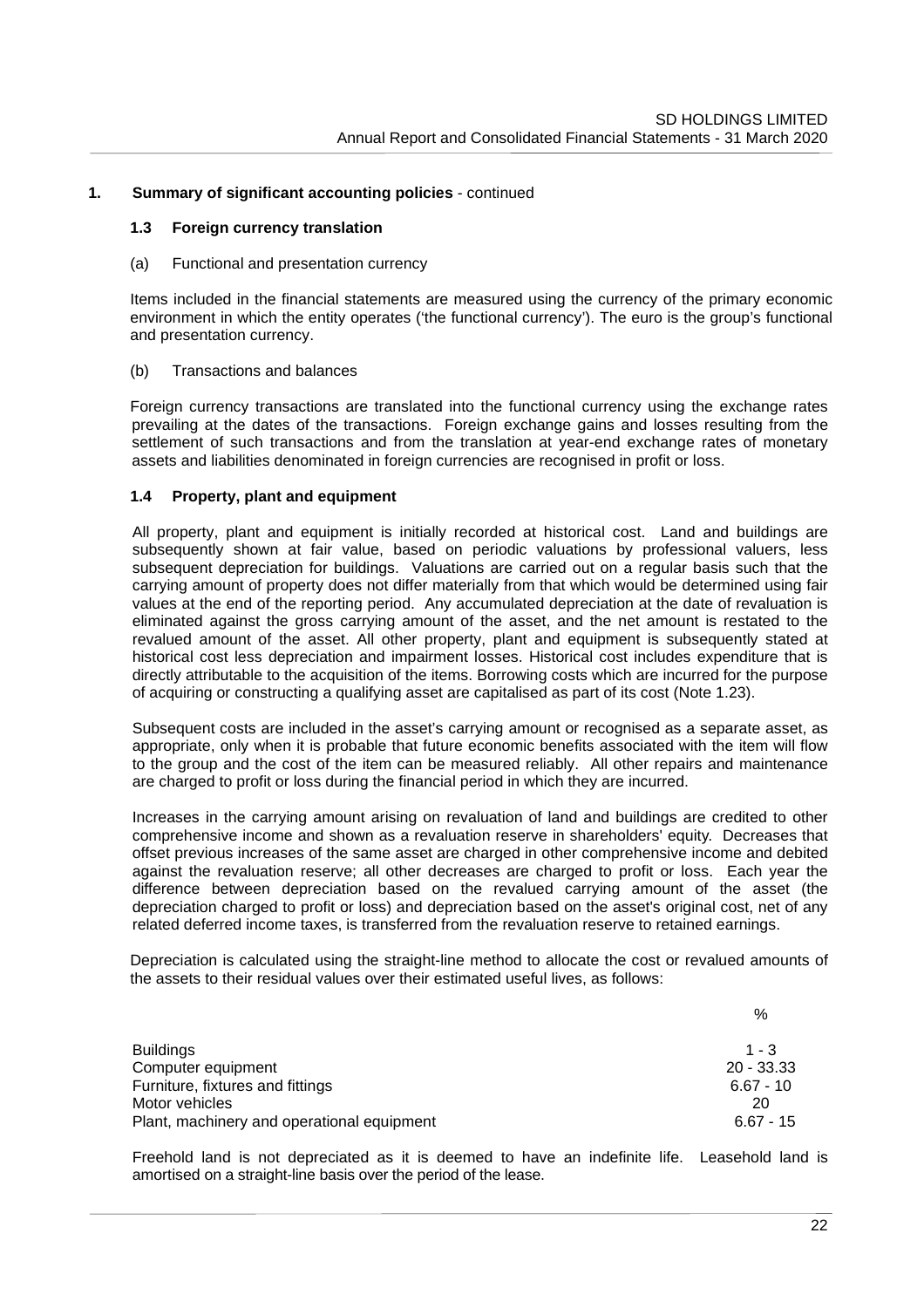#### **1.4 Property, plant and equipment** - continued

Assets in the course of construction and payments on account are not depreciated. Depreciation will commence once the respective assets are commissioned for their intended use.

No depreciation is charged on linen, crockery, cutlery and glassware. Normal replacements are charged to profit or loss.

The assets' residual values and useful lives are reviewed, and adjusted if appropriate, at each reporting period.

An asset's carrying amount is written down immediately to its recoverable amount if the asset's carrying amount is greater than its estimated recoverable amount (Note 1.7).

Gains and losses on disposals of property, plant and equipment are determined by comparing proceeds with carrying amount and are recognised in profit or loss. When revalued assets are disposed of, the amounts included in the revaluation reserve relating to the assets are transferred to retained earnings.

#### **1.5 Investment property**

Investment property comprises leasehold property acquired during 2017.

The group adopts the cost model under IAS 40, 'Investment property', whereby investment property is stated in the statement of financial position at historical cost less accumulated depreciation and impairment losses. Historical cost includes expenditure that is directly attributable to the acquisition of the items. Borrowing costs which are incurred for the purpose of acquiring or constructing a qualifying investment property are capitalised as part of its cost. Borrowing costs are capitalised while acquisition or construction is actively underway. Capitalisation of borrowing costs is ceased once the asset is substantially complete and is suspended if the development of the asset is suspended.

Subsequent expenditure is capitalised to the asset's carrying amount only when it is probable that future economic benefits associated with the expenditure will flow to the company and the cost of the item can be measured reliably. All other repairs and maintenance costs are charged to profit or loss during the financial period in which they are incurred. When part of an investment property is replaced, the carrying amount of the replaced part is derecognised.

Investment property consists of land which is not depreciated as it is deemed to have an indefinite life. Useful lives are reviewed, and adjusted if appropriate, at the end of each reporting period.

A property's carrying amount is written down immediately to its recoverable amount if the asset's carrying amount is greater than its estimated recoverable amount (Note 1.7).

Investment properties are derecognised either when they have been disposed of or when the investment property is permanently withdrawn from use and no future economic benefit is expected from its disposal. Gains and losses on disposals are determined by comparing the proceeds with carrying amount and are recognised in profit or loss.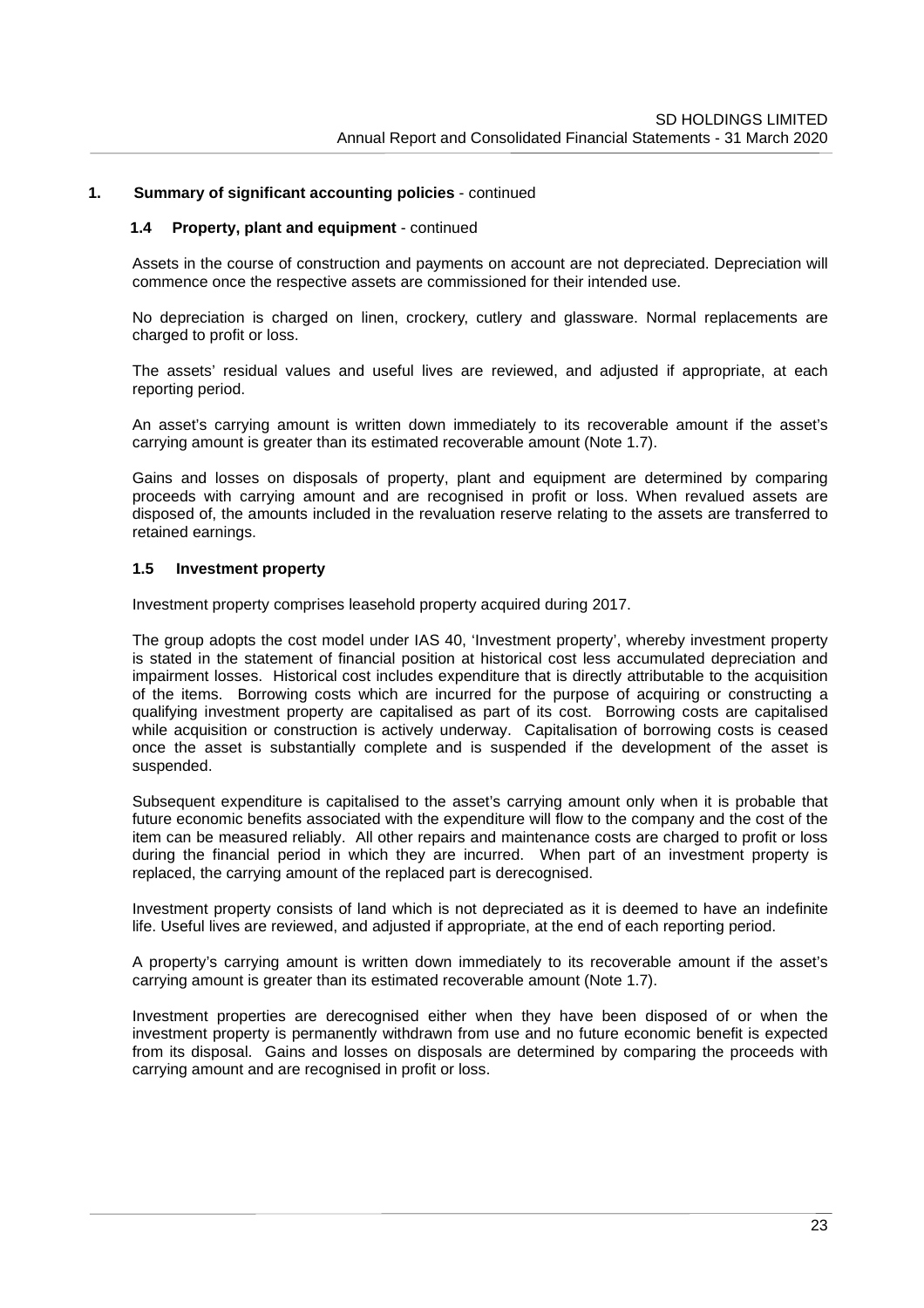#### **1.5 Investment property** - continued

If an investment property becomes owner-occupied, it is reclassified as property, plant and equipment. Its cost and accumulated amortisation at the date of the reclassification becomes its cost and accumulated depreciation for subsequent accounting purposes. When the group decides to dispose of an investment property without development, the group continues to treat the property as an investment property. Similarly, if the group begins to redevelop an existing investment property for continued future use as investment property, it remains an investment property during the redevelopment.

If an item of property, plant and equipment becomes an investment property because its use has changed, its cost and accumulated depreciation at the date of the reclassification becomes its cost and accumulated amortisation for subsequent accounting purposes.

Where an investment property undergoes a change in use, evidenced by commencement of development with a view to sale, the property is transferred to inventories. A property's deemed cost for subsequent accounting as inventories is its carrying amount at the date of change in use.

#### **1.6 Intangible assets**

#### (a) Goodwill

Goodwill represents the excess of the cost of an acquisition over the fair value of the group's share of the net identifiable assets of the acquired subsidiary/associate at the date of acquisition. Goodwill on acquisitions of subsidiaries is included in 'Intangible assets'. Goodwill on acquisitions of associates is included in 'Investments in associates'. Separately recognised goodwill is tested annually for impairment and carried at cost less accumulated impairment losses. Impairment losses on goodwill are not reversed. Gains and losses on the disposal of an entity include the carrying amount of goodwill relating to the entity sold.

Goodwill is allocated to cash-generating units for the purpose of impairment testing. The allocation is made to those cash-generating units or groups of cash-generating units that are expected to benefit from the business combination in which the goodwill arose. A cash-generating unit to which goodwill has been allocated shall be tested for impairment annually, and whenever there is an indication that the unit may be impaired by comparing the carrying amount of the unit, including the goodwill, with the recoverable amount of the unit. The recoverable amount is the higher of fair value less costs to sell and value in use.

#### (b) Franchise rights

Franchise rights are shown at historical cost. Franchise rights have a finite useful life and are carried at cost less accumulated amortisation. Amortisation is calculated using the straight-line method to allocate the cost of franchise rights over their estimated useful lives.

Assets that are subject to amortisation are reviewed for impairment whenever events or changes in circumstances indicate that the carrying amount may not be recoverable. An impairment loss is recognised for the amount by which the asset's carrying amount exceeds its recoverable amount. The recoverable amount is the higher of an asset's fair value less costs to sell and value in use.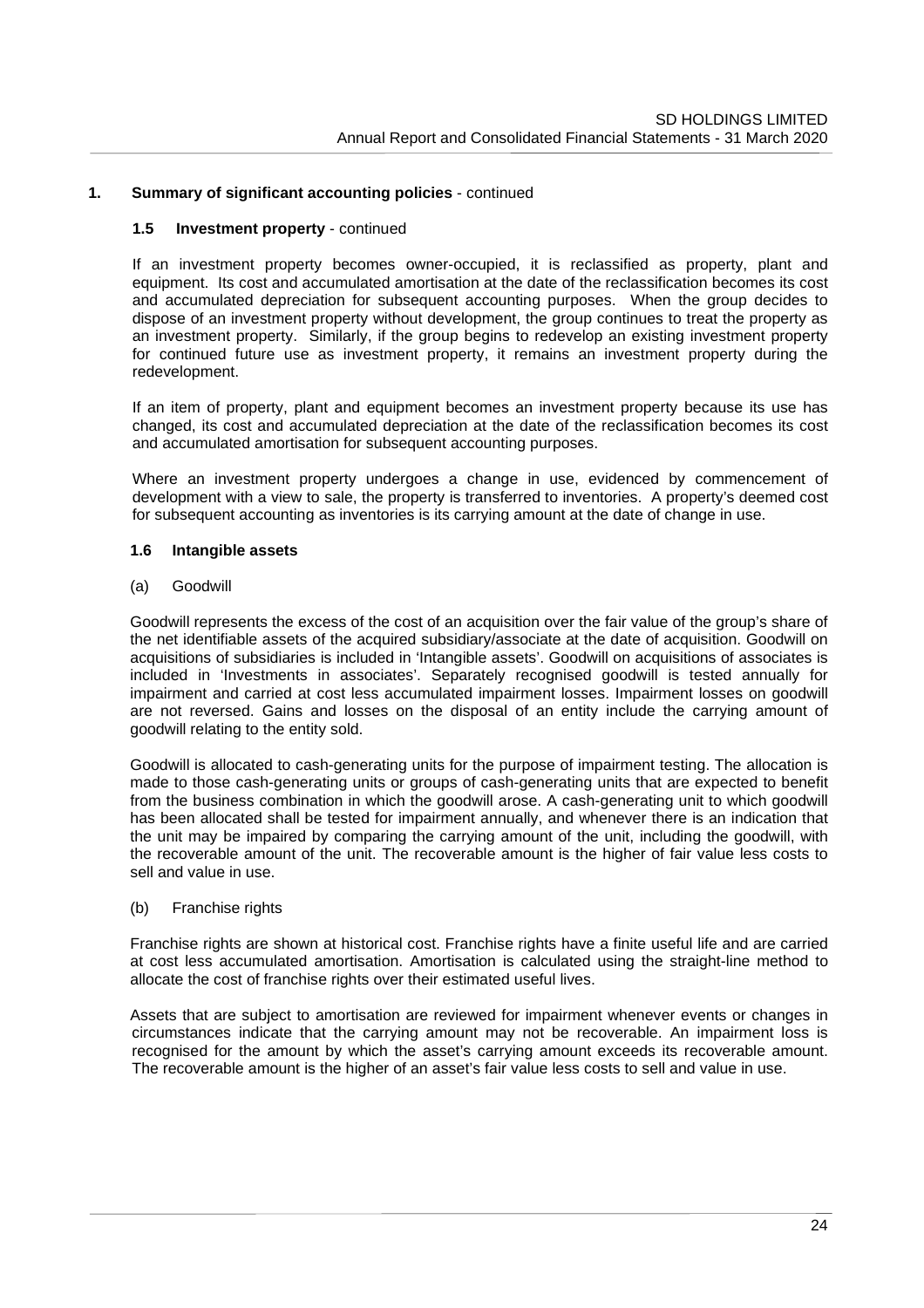#### **1.7 Impairment of non-financial assets**

Assets that have an indefinite useful like are not subject for amortisation and are tested annually for impairment. Assets that are subject for amortisation or depreciation are reviewed for impairment whenever events or changes in circumstances indicate that the carrying amount may not be recoverable. An asset's carrying amount is written down immediately to its recoverable amount if the asset's carrying amount is greater than its estimated recoverable amount. An impairment loss is recognised for the amount by which the asset's carrying amount exceeds its recoverable amount. The recoverable amount is the higher of an asset's fair value less costs to sell and value in use. For the purposes of assessing impairment, assets are grouped at the lowest levels for which there are separately identifiable cash flows (cash-generating units). Non-financial assets that suffered an impairment is reviewed for possible reversal of the impairment at the end of each reporting period.

### **1.8 Financial assets**

### **Classification**

The group classifies its financial assets in the following measurement categories:

- those to be measured subsequently at fair value (either through other comprehensive income, or through profit or loss), and
- those to be measured at amortised cost.

The classification depends on the group's business model for managing the financial assets and the contractual terms of the cash flows. For assets measured at fair value, gains and losses will either be recorded in profit or loss or other comprehensive income (OCI). For investments in equity instruments that are not held for trading, this will depend on whether the group has made an irrevocable election at the time of initial recognition to account for the equity investment at fair value through other comprehensive income (FVOCI).

The group reclassifies debt investments when and only when its business model for managing those assets changes.

#### **Recognition and derecognition**

The group recognises a financial asset in its statement of financial position when it becomes a party to the contractual provisions of the instrument.

Regular way purchases and sales of financial assets are recognised on settlement date, the date on which an asset is delivered to or by the group. Financial assets are derecognised when the rights to receive cash flows from the financial assets have expired or have been transferred and the group has transferred substantially all the risks and rewards of ownership or has not retained control of the asset.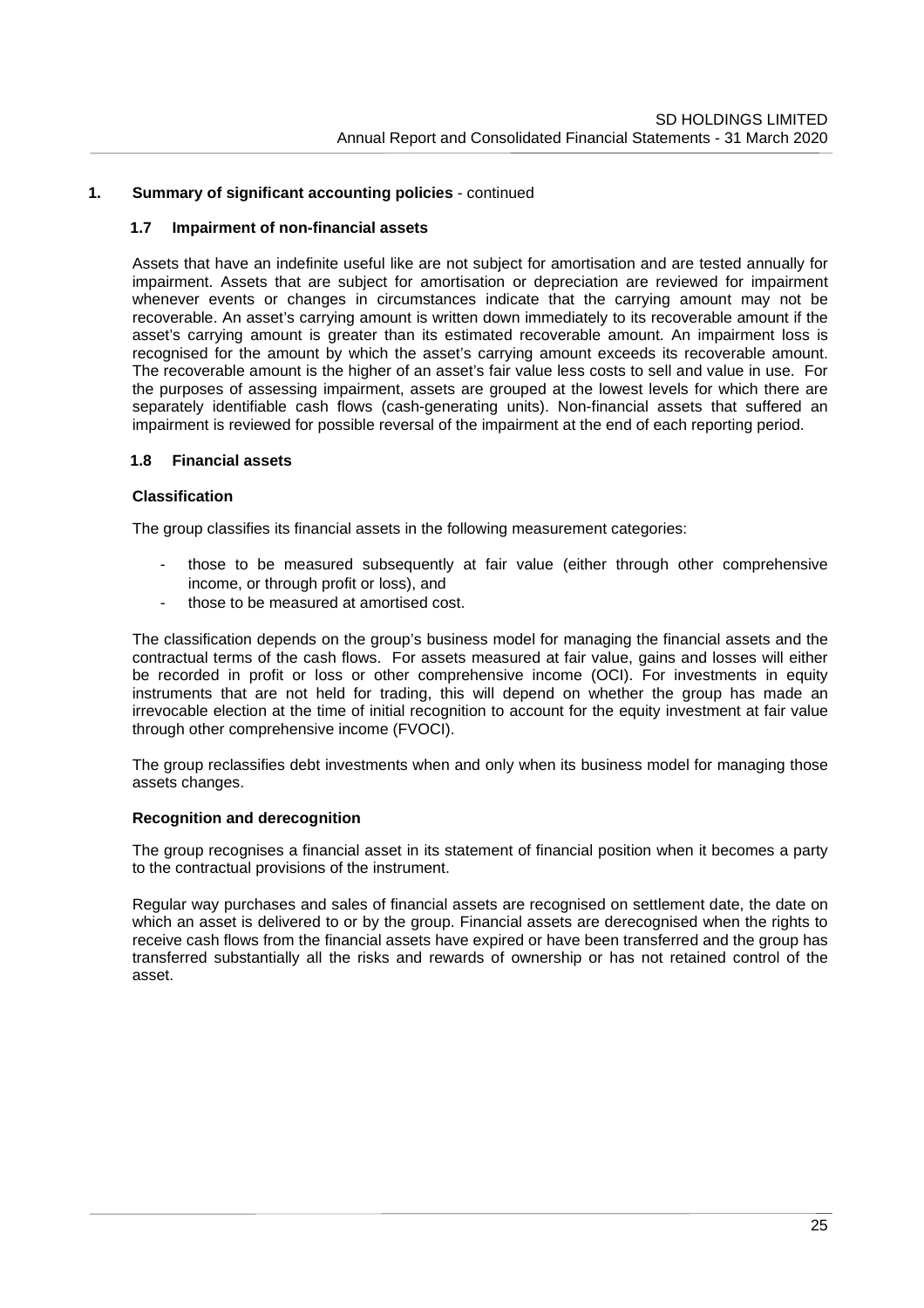#### **1.8 Financial assets** - continued

#### **Measurement**

At initial recognition, the group measures a financial asset at its fair value plus, in the case of a financial asset not at fair value through profit or loss (FVPL), transaction costs that are directly attributable to the acquisition of the financial asset. Transaction costs of financial assets carried at FVPL are expensed in profit or loss.

Financial assets with embedded derivatives are considered in their entirety when determining whether their cash flows are solely payment of principal and interest.

#### *(a) Debt instruments*

Subsequent measurement of debt instruments depends on the group's business model for managing the asset and the cash flow characteristics of the asset. There are three measurement categories into which the group may classify its debt instruments:

- Amortised cost: Assets that are held for collection of contractual cash flows where those cash flows represent solely payments of principal and interest are measured at amortised cost. Interest income from these financial assets is included in finance income using the effective interest rate method. Any gain or loss arising on derecognition is recognised directly in profit or loss. Impairment losses are presented as a separate line item in the statement of profit or loss.
- FVOCI: Assets that are held for collection of contractual cash flows and for selling the financial assets, where the assets' cash flows represent solely payments of principal and interest, are measured at FVOCI. Movements in the carrying amount are taken through OCI, except for the recognition of impairment gains or losses, interest income and foreign exchange gains and losses which are recognised in profit or loss. When the financial asset is derecognised, the cumulative gain or loss previously recognised in OCI is reclassified from equity to profit or loss. Interest income from these financial assets is included in finance income using the effective interest rate method. Impairment losses are presented as a separate line item in the statement of profit or loss.
- FVPL: Assets that do not meet the criteria for amortised cost or FVOCI are measured at FVPL. A gain or loss on a debt investment that is subsequently measured at FVPL is recognised in profit or loss in the period in which it arises.

#### *(b) Equity instruments*

The group subsequently measures all equity investments at fair value. Where the group's management has elected to present fair value gains and losses on equity investments in OCI, there is no subsequent reclassification of fair value gains and losses to profit or loss following the derecognition of the investment. Dividends from such investments continue to be recognised in profit or loss when the group's right to receive payments is established.

Changes in the fair value of financial assets at FVPL are recognised in the income statement as applicable. Impairment losses (and reversal of impairment losses) on equity investments measured at FVOCI are not reported separately from other changes in fair value.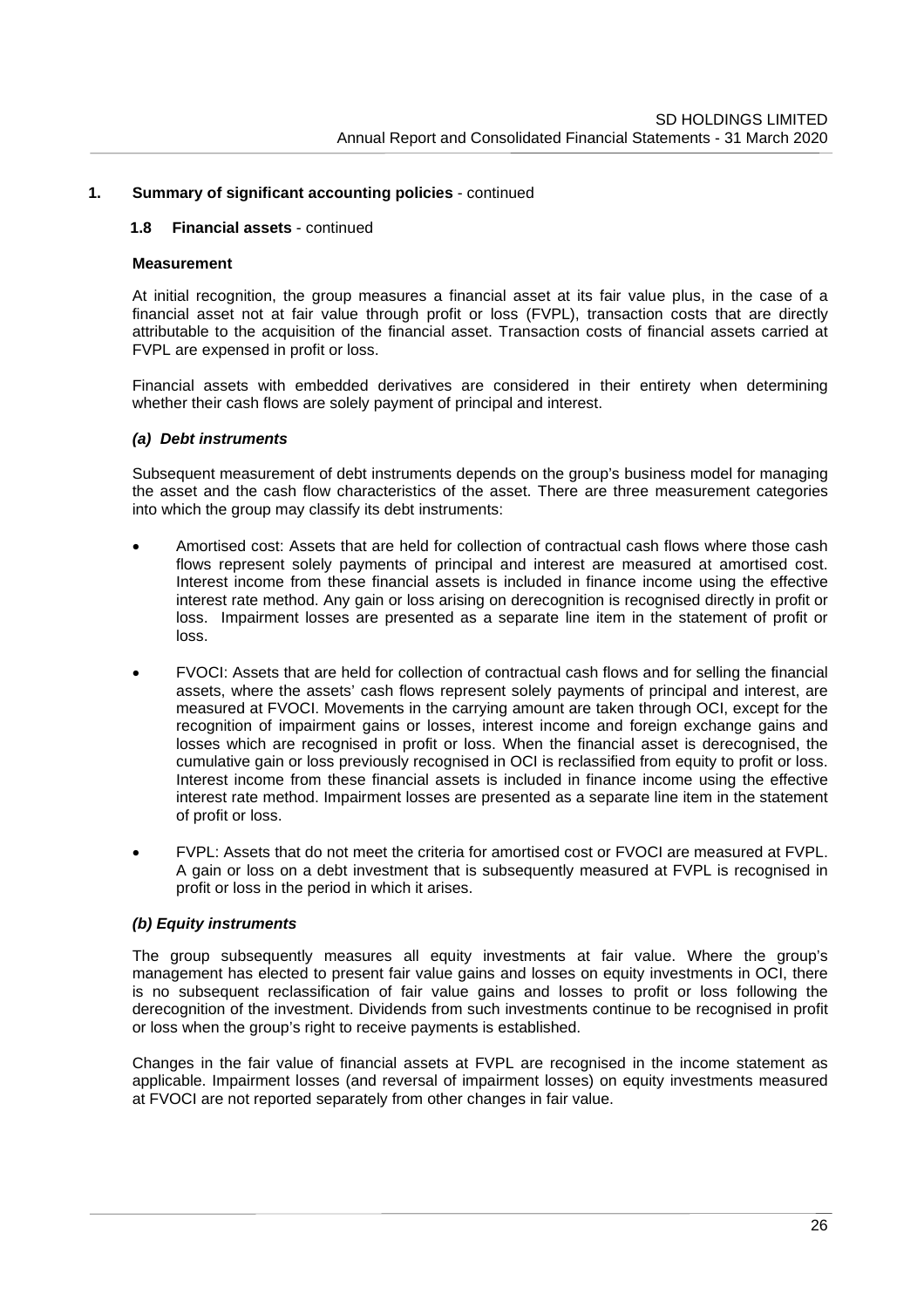#### **1.8 Financial assets** - continued

#### **Impairment**

The group assesses on a forward looking basis the expected credit losses associated with its debt instruments carried at amortised cost and FVOCI. The impairment methodology applied depends on whether there has been a significant increase in credit risk.

For trade receivables and contract assets, the group applies the simplified approach permitted by IFRS 9, which requires expected lifetime losses to be recognised from initial recognition of the receivables (see Note 2 for further details).

#### **1.9 Inventories**

Inventories are stated at the lower of cost and net realisable value. Cost is determined by the weighted average cost method. Cost is the invoiced value of goods and, in general, includes transport and handling costs. Net realisable value is the estimated selling price in the ordinary course of business, less applicable variable selling expenses.

#### **1.10 Trade and other receivables**

Trade receivables are recognised initially at fair value and subsequently measured at amortised cost using the effective interest method, less expected credit loss allowances.

Trade and other receivables are recognised initially at the amount of consideration that is unconditional unless they contain significant financing components, when they are recognised at fair value. The group holds the trade and other receivables with the objective to collect the contractual cash flows and therefore measures them subsequently at amortised cost using the effective interest method.

#### **1.11 Cash and cash equivalents**

Cash and cash equivalents are carried in the statement of financial position at face value. Cash and cash equivalents include cash in hand, deposits held at call with banks and bank overdrafts. Bank overdrafts are shown within borrowings in current liabilities in the statement of financial position.

#### **1.12 Share capital**

Ordinary shares are classified as equity. Incremental costs directly attributable to the issue of new shares are shown in equity as a deduction, net of tax, from the proceeds.

#### **1.13 Financial liabilities**

The group recognises a financial liability in its statement of financial position when it becomes a party to the contractual provisions of the instrument. The group's financial liabilities are classified as financial liabilities which are not at fair value through profit or loss (classified as 'Other liabilities') under IFRS 9. Financial liabilities not at fair value through profit or loss are recognised initially at fair value, being the fair value of consideration received, net of transaction costs that are directly attributable to the acquisition or the issue of the financial liability. These liabilities are subsequently measured at amortised cost. The group derecognises a financial liability from its statement of financial position when the obligation specified in the contract or arrangement is discharged, is cancelled or expires.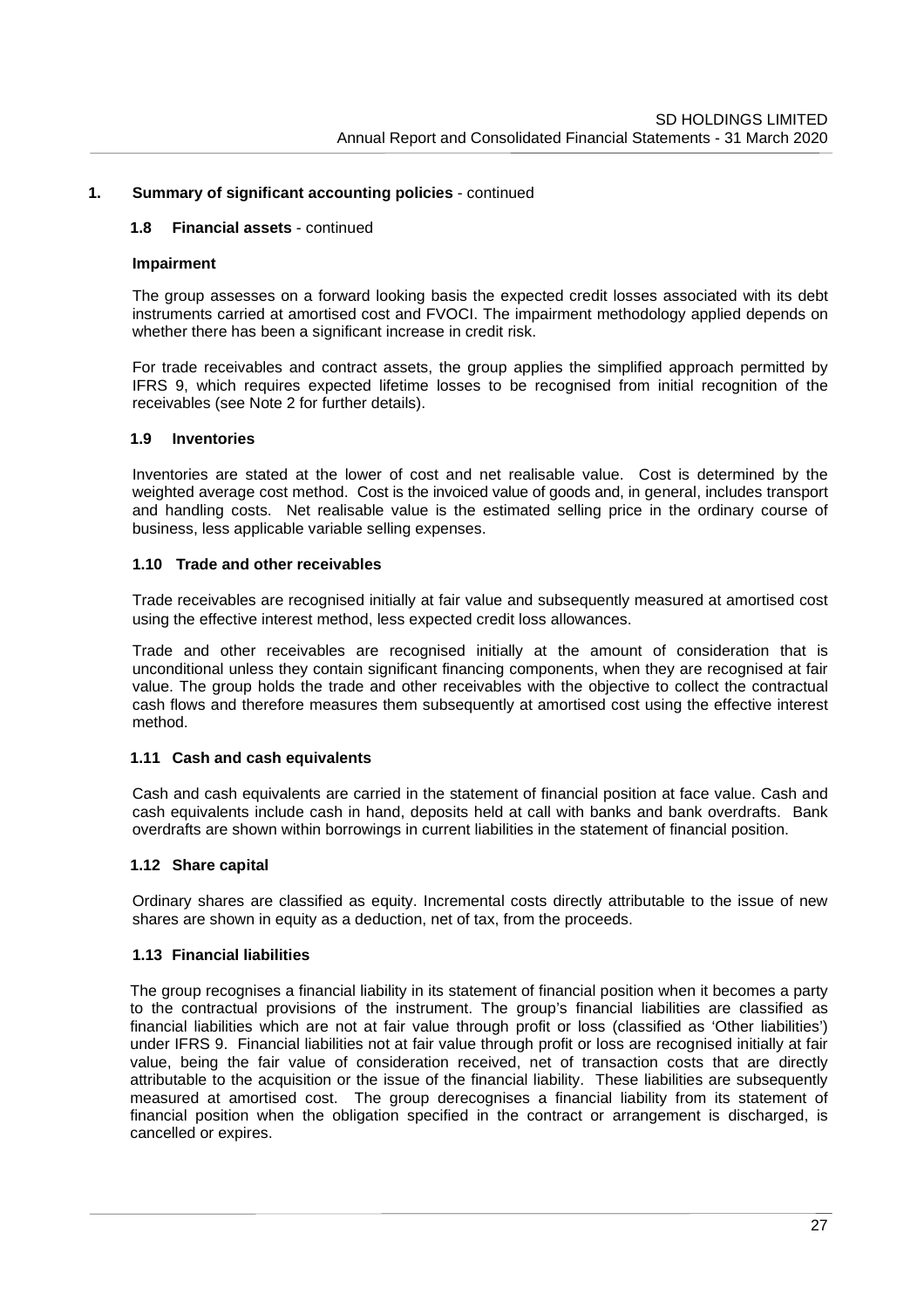#### **1.14 Trade and other payables**

Trade payables are obligations to pay for goods or services that have been acquired in the ordinary course of business from suppliers. Accounts payable are classified as current liabilities if payment is due within one year or less (or in the normal operating cycle of the business if longer). If not, they are presented as non-current liabilities. Trade and other payables are recognised initially at fair value and subsequently measured at amortised cost using the effective interest method.

### **1.15 Borrowings**

Borrowings are recognised initially at the fair value of proceeds received, net of transaction costs incurred. Borrowings are subsequently stated at amortised cost; any difference between the proceeds (net of transaction costs) and the redemption value is recognised in profit or loss over the period of the borrowings using the effective interest method. Borrowings are classified as current liabilities unless the group has an unconditional right to defer settlement of the liability for at least twelve months after the reporting date.

### **1.16 Deferred Government grants**

Grants from the government are recognised at their fair value where there is a reasonable assurance that the grant will be received and the group will comply with all attached conditions. Government grants related to costs are deferred and recognised in profit or loss over the period necessary to match them with the costs they are intended to compensate.

Government grants related to assets, i.e. in respect of the purchase of property, plant and equipment, are included in liabilities as deferred government grants, and are credited to profit or loss on a straight-line basis over the expected lives of the related assets, presented within 'Other operating income'.

Grants related to income are presented as a deduction in reporting the related expense.

#### **1.17 Offsetting financial instruments**

Financial assets and liabilities are offset and the net amount reported in the statement of financial position when there is a legally enforceable right to set off the recognised amounts and there is an intention to settle on a net basis, or realise the asset and settle the liability simultaneously.

#### **1.18 Derivative financial instruments and hedging**

Derivative financial instruments include interest rate swap agreements and are initially recognised at fair value on the date a derivative contract is entered into and are subsequently remeasured at their fair value. The method of recognising the resulting gain or loss depends on whether the derivative is designated as a hedging instrument, and if so, the nature of the item being hedged.

All derivatives are carried as assets when fair value is positive and as liabilities when fair value is negative. That portion of hedging derivatives which is expected to be realised within 12 months of the reporting date is presented as current; the remainder of the derivative is presented as noncurrent. The company does not hold any trading derivatives.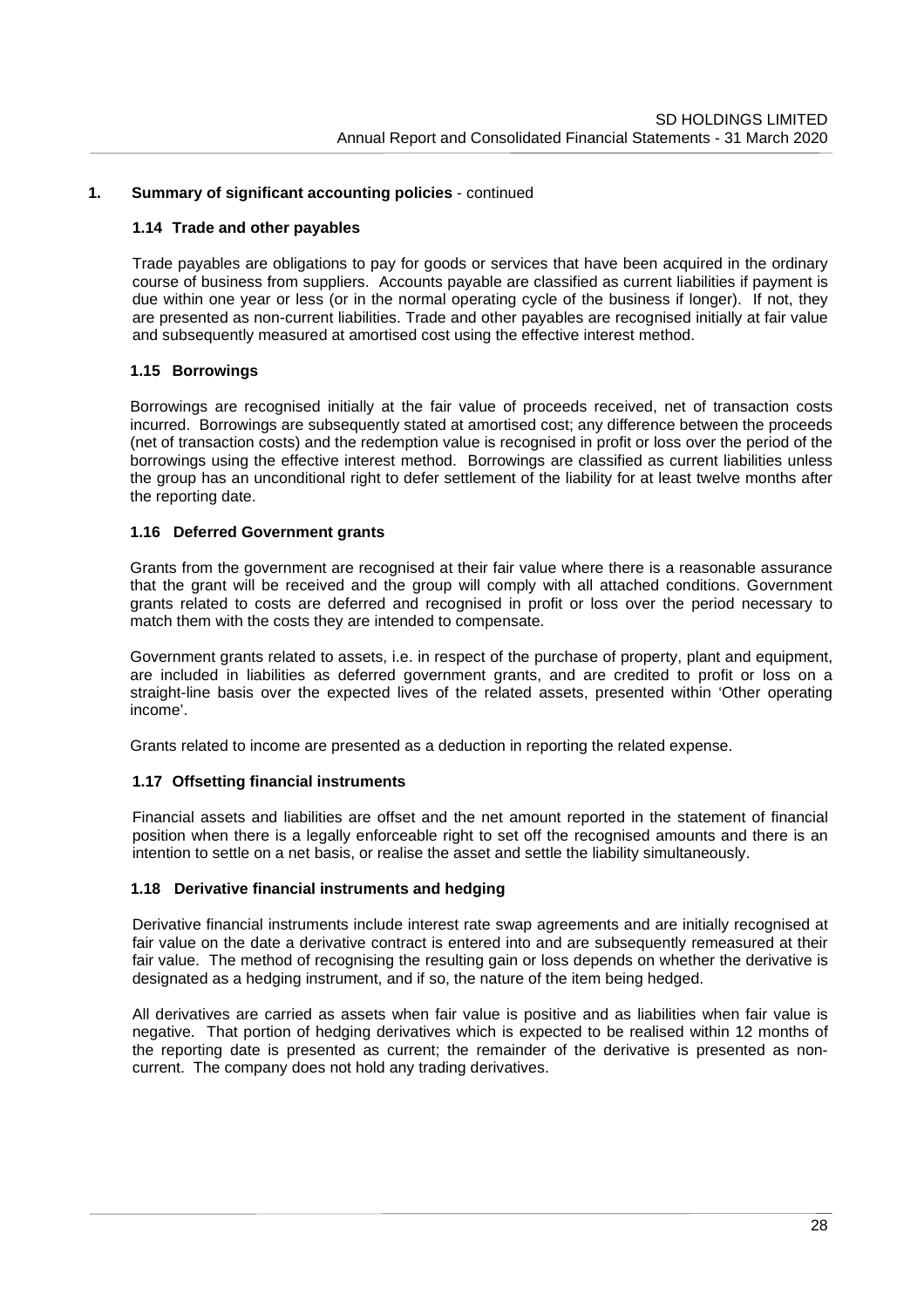#### **1.19 Current and deferred tax**

The tax expense for the period comprises current and deferred tax. Tax is recognised in profit or loss, except to the extent that it relates to items recognised in other comprehensive income or directly in equity. In this case, the tax is also recognised in other comprehensive income or directly in equity, respectively.

Deferred tax is provided in full, using the liability method, on temporary differences arising between the tax bases of assets and liabilities and their carrying amounts in the financial statements. However, the deferred income tax is not accounted for if it arises from initial recognition of an asset or liability in a transaction other than a business combination that at the time of the transaction affects neither accounting nor taxable profit or loss. Deferred tax is determined using tax rates (and laws) that have been enacted or substantially enacted by the reporting date and are expected to apply when the related deferred income tax asset is realised or the deferred tax liability is settled.

Deferred tax on the fair valuation of property, plant and equipment is charged or credited directly to the revaluation reserve. Deferred tax on the difference between the actual depreciation on the asset and the equivalent depreciation based on the historical cost of the asset is realised through profit or loss.

Deferred income tax assets are recognised to the extent that it is probable that future taxable profit will be available against which the temporary differences can be utilised.

Deferred tax assets and liabilities are offset when there is a legally enforceable right to offset current tax assets against current tax liabilities and when the deferred tax assets and liabilities relate to income taxes levied by the same taxation authority on either the same taxable entity or different taxable entities where there is an intention to settle the balances on a net basis.

#### **1.20 Revenue recognition**

Revenues include all revenues from the ordinary business activities of the group. Ordinary activities do not only refer to the core business but also to other recurring sales of goods or rendering of services. Revenues are recorded net of value added tax. The group's business principally comprises sales of goods and services in the hospitality industry.

(a) Sale of goods and services

Revenues are recognised in accordance with the provision of goods or services, provided that collectability of the consideration is probable.

IFRS 15 requires that at contract inception the goods or services promised in a contract with a customer are assessed and each promise to transfer to the customer the good or service is identified as a performance obligation. Promises in a contract can be explicit or implicit if the promises create a valid expectation to provide a good or service based on the customary business practices, published policies, or specific statements.

A contract asset must be recognised if the group's recorded revenue for fulfillment of a contractual performance obligation before the customer paid consideration or before – irrespective of when payment is due – the requirements for billing and thus the recognition of a receivable exist.

A contract liability must be recognised when the customer paid consideration or a receivable from the customer is due before the group fulfilled a contractual performance obligation and thus recognised revenue.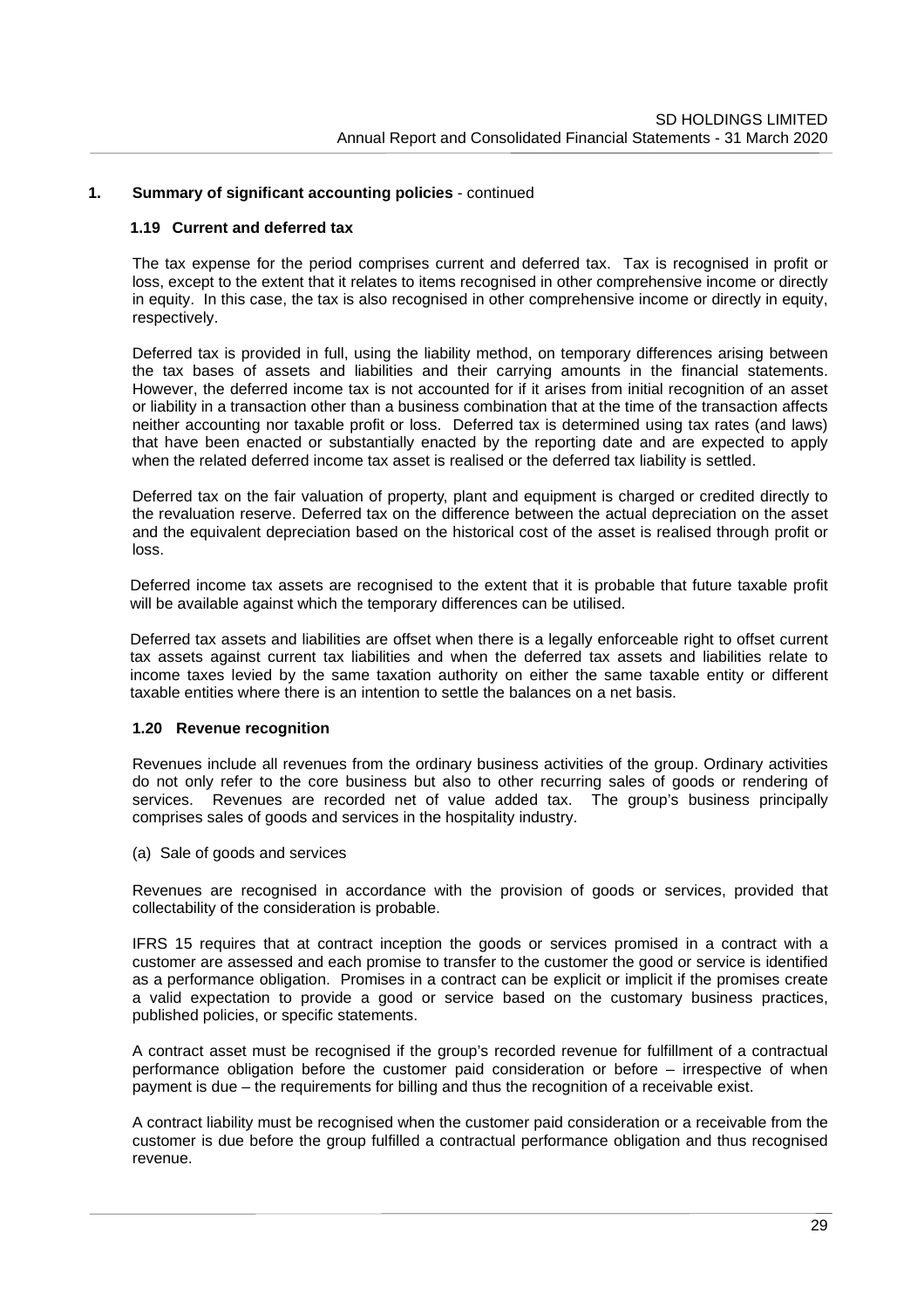#### **1.20 Revenue recognition** - continued

#### (a) Sale of goods and services - continued

Multiple-element arrangements involving the delivery or provision of multiple products or services must be separated into distinct performance obligations, each with its own separate revenue contribution that is recognised as revenue on fulfillment of the obligation to the customer. The total transaction price of a bundled contract is allocated among the individual performance obligations based on their relative – possibly estimated – standalone selling prices, i.e., based on a ratio of the standalone selling price of each separate element to the aggregated standalone selling prices of the contractual performance obligations.

IFRS 15 provides more detailed guidance on how to account for contract modifications. Changes must be accounted for either as a retrospective change (creating either a catch up or deferral of previously recorded revenues), prospectively with a reallocation of revenues amongst identified performance obligations, or prospectively as separate contracts which will not require any reallocation.

#### *Sales from hospitality and ancillary services*

Revenue from services is generally recognized in the accounting period in which the services are rendered, by reference to completion of the specific transaction assessed on the basis of the actual service provided as a proportion of the total services to be provided. Revenue arising from hospitality activities is recognised when the service is performed and/or when the goods (primarily food and beverage relating restaurant and bar sales) are supplied upon performance of the service. Revenue is usually in cash, credit card or on credit.

A group undertaking also operates a number of rooms on a timeshare basis. In the case of timeshare, customers buy the right to a slot in a given time period, for which the customer must make an up-front payment. Subsequently, the customer must also make annual contributions to the scheme to cover the share of maintenance costs. The customers get the benefits (i.e. control over the promise) with every passing day of each year's stay at the vacation apartment/suite. The revenue stream therefore meets the conditions for revenue recognition over time (i.e. stage of completion), and revenue is accordingly recognised on a daily basis of accommodation.

#### *Sales of goods – retail*

Sales of goods are recognized when the group has delivered products to the customer and there no unfulfilled obligations that could affect the customer's acceptance of the products. Delivery does not occur until the risks of obsolescence and loss have been transferred to the customer and the customer has accepted the products. Retail sales are usually in cash or by credit card.

#### *Financing*

The group does not expect to have material contracts where the period between the transfer of the promised goods or services to the customer and payment by the customer exceeds one year. As a consequence, the group does not adjust any of the transaction prices for the time value of money.

#### (b) Interest income

Interest income is recognised in profit or loss for all interest-bearing instruments as it accrues using the effective interest method.

- (c) Dividend income is recognised when the right to receive payment is established.
- (d) Other operating income is recognised on an accrual basis unless collectibility is in doubt.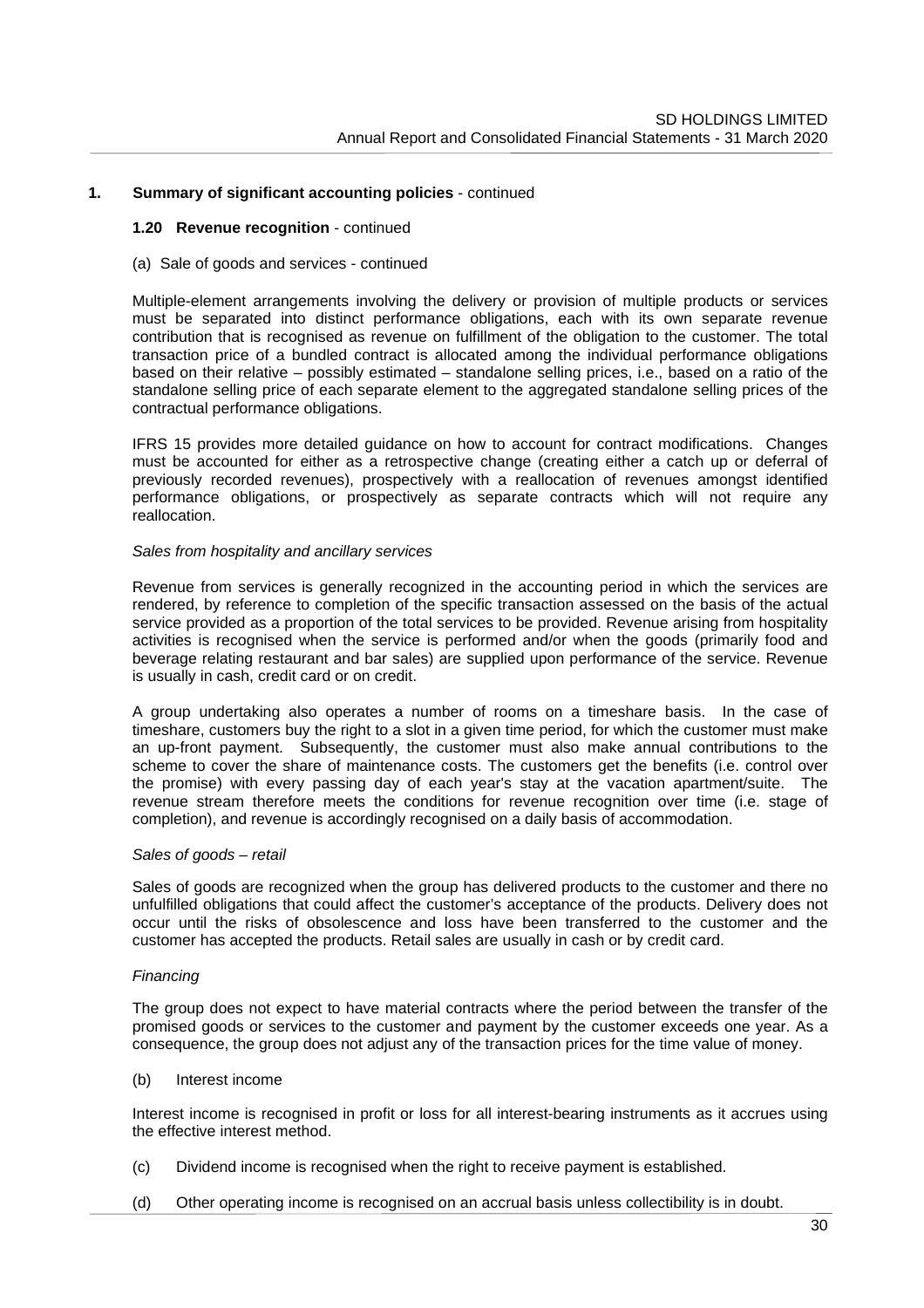#### **1.21 Customer contract assets and liabilities**

The timing of revenue recognition may differ from customer invoicing. Trade receivables presented in the statement of financial position represent an unconditional right to receive consideration (primarily cash), i.e. the services and goods promised to the customer have been transferred.

By contrast, contract assets mainly refer to amounts allocated per IFRS 15 as compensation for goods or services provided to customers for which the right to collect payment is subject to providing other services or goods under that same contract. Contract assets, like trade receivables, are subject to impairment for credit risk. The recoverability of contract assets is also verified, especially to cover the risk of impairment should the contract be interrupted.

Contract liabilities represent amounts paid by customers before receiving the goods and/or services promised in the contract. This is typically the case for advances received from customers or amounts invoiced and paid for goods or services not transferred yet.

#### **1.22 Operating and finance leases**

(a) Operating leases – where group undertakings are the lessee

#### *Accounting policy applied with effect from 1 April 2019*

IFRS 16 requires an entity to assess whether a contract is, or contains, a lease at the inception date. A contract is, or contains, a lease if the contract conveys the right to control the use of an identified asset for a period of time in exchange for a consideration. Leases are recognised as a right-of-use asset and a corresponding liability at the commencement date, being the date at which the leased asset is available for use by the Company.

Assets and liabilities arising from a lease are initially measured on a present value basis. Lease liabilities include the net present value of the following lease payments:

- fixed payments (including in-substance fixed payments), less any lease incentives receivable;
- variable lease payments that are based on an index or a rate, initially measured using the index or rate as at the commencement date;
- amounts expected to be payable by the Group using residual value guarantees;
- the exercise price of a purchase option if the Group is reasonably certain to exercise that option; and
- payment of penalties for terminating the lease, if the lease term reflects the Group exercising that option.

Lease payments to be made under reasonably certain extension options are also included in the measurement of the liability.

The lease payments are discounted using the interest rate implicit in the lease. If that rate cannot be readily determined, which is generally the case for lessees, the lessee's incremental borrowing rate is used, being the rate that the individual lessee would have to pay to borrow the funds necessary to obtain an asset of similar value to the right-of-use asset in a similar economic environment with similar terms, security and conditions.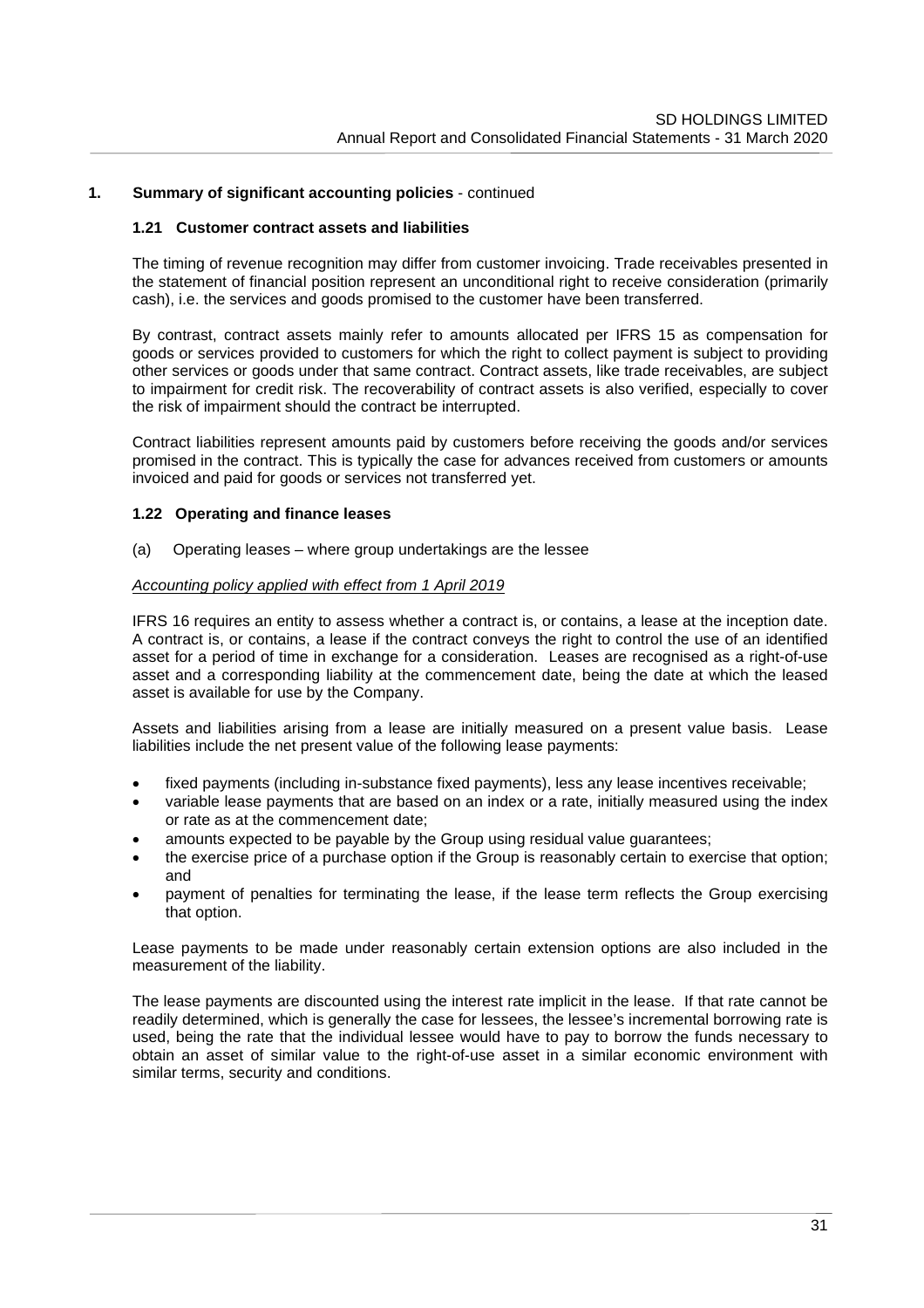#### **1.22 Operating and finance leases** - continued

To determine the incremental borrowing rate, the Group:

- where possible, uses recent third-party financing received by the lessee as a starting point, adjusted to reflect changes in financing conditions since third party financing was received; and
- makes adjustments specific to the lease, term and security.

Lease payments are allocated between principal and finance cost. The finance cost is computed so as to produce a constant periodic rate of interest on the remaining balance of the liability for each period. Finance costs are recognised in profit or loss over the lease period.

Right-of-use assets are initially measured at 'cost' which, where applicable, comprises the following:

- the amount of the initial measurement of lease liability;
- any lease payments made at or before the commencement date less any lease incentives received;
- any initial direct costs; and
- restoration costs.

Right-of-use assets are subsequently measured at cost, less accumulated depreciation and any accumulated impairment losses, except as highlighted below. Right-of-use assets are generally depreciated over the shorter of the asset's useful life and the lease term on a straight-line basis. Depreciation is recognised in profit or loss.

Payments associated with short-term leases and leases of low-value assets are recognised on a straight-line basis as an expense in profit or loss. Short-term leases are leases with a lease term of 12 months or less.

#### *Accounting policy applied up to 31 March 2019*

Leases of assets in which a significant portion of the risks and rewards of ownership are effectively retained by the lessor are classified as operating leases. Payments made under operating leases are charged to profit or loss on a straight-line basis over the period of the lease.

(b) Operating leases – where a group undertaking is the lessor

Assets leased out under operating leases are included in property, plant and equipment in the statement of financial position and are accounted for in accordance with accounting policy 1.4. They are depreciated over their expected useful lives on a basis consistent with similar owned property, plant and equipment. Rental income from operating leases is recognised in profit or loss on a straight-line basis over the lease term and is presented within 'Other operating income'.

(c) Finance leases – where a group undertaking is the lessor

When assets are leased out under a finance lease, the lower of the fair value of the leased asset and the present value of the minimum lease payments is recognised as a receivable. The difference between the gross receivable and the present value of the receivable is recognised as unearned finance income.

Lease income is recognised over the term of the lease using the net investment method which reflects a constant periodic rate of return.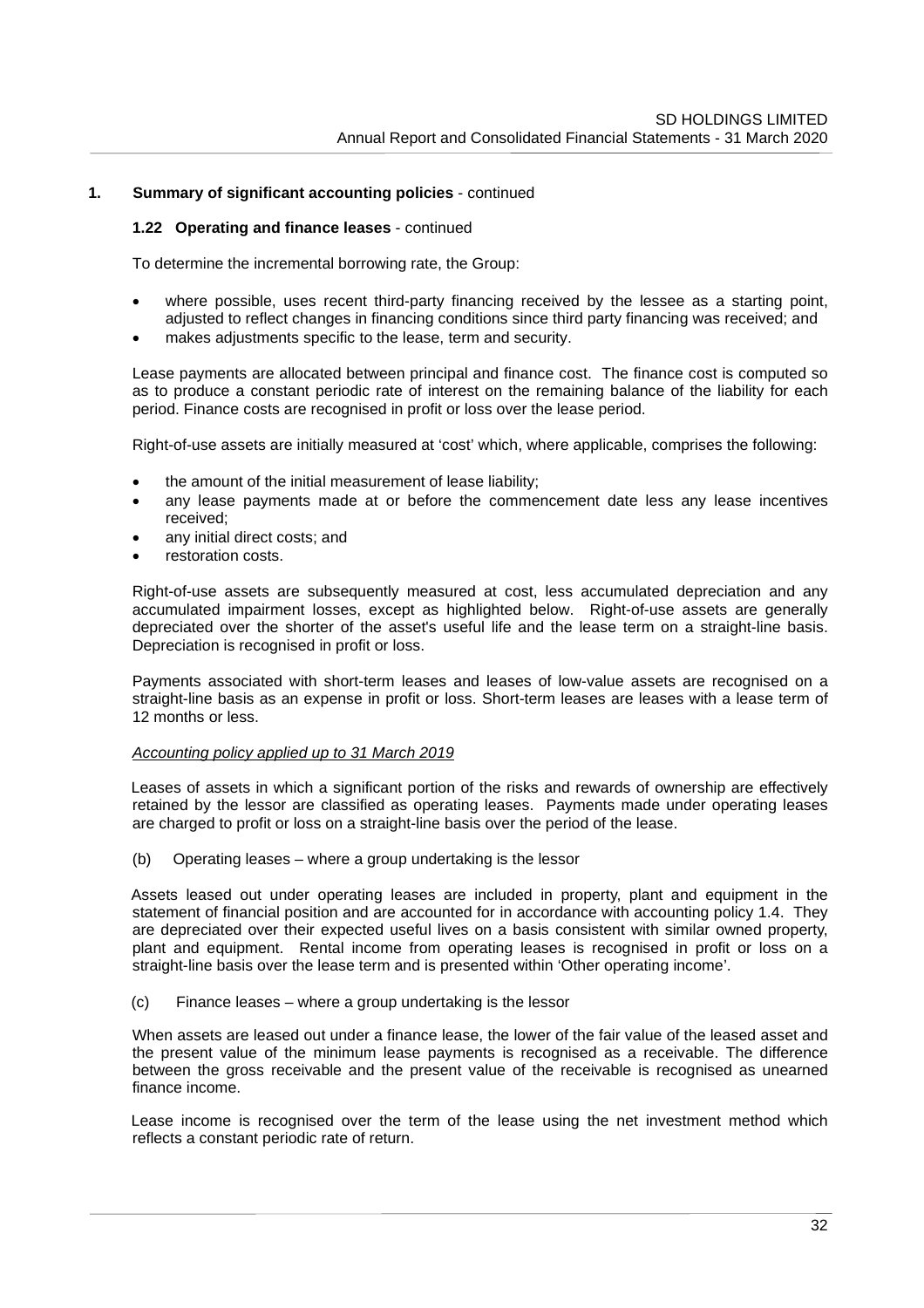#### **1.23 Borrowing costs**

Borrowing costs which are incurred for the purpose of acquiring or constructing qualifying property, plant and equipment and investment property are capitalised as part of its cost. Borrowing costs are capitalised while acquisition or construction is actively underway, during the period of time that is required to complete and prepare the asset for its intended use. Capitalisation of borrowing costs is ceased once the asset is substantially complete and is suspended if the development of the asset is suspended. All other borrowing costs are expensed. Borrowing costs are recognised for all interestbearing instruments on an accrual basis using the effective interest method. Interest costs include the effect of amortising any difference between initial net proceeds and redemption value in respect of the group's interest-bearing borrowings. Such instruments matured during the current year.

#### **1.24 Dividend distribution**

Dividend distribution to the parent company's shareholders is recognised as a liability in the financial statements in the period in which the dividends are approved by the shareholders.

#### **2. Financial risk management**

#### **2.1 Financial risk factors**

The group's activities potentially expose it to a variety of financial risks: market risk (including currency risk, fair value interest rate risk and cash flow interest rate risk), credit risk and liquidity risk. The group's overall risk management, covering risk exposures for all subsidiaries, focuses on the unpredictability of financial markets and seeks to minimise potential adverse effects on the group's financial performance. The parent company's directors provide principles for overall group risk management, as well as policies covering risks referred to above and specific areas such as investment of excess liquidity. The group undertakings did not make use of derivative financial instruments during the current and preceding financial years.

- *(a) Market risk*
- (i) Foreign exchange risk

Foreign exchange risk arises from future commercial transactions and recognised assets and liabilities which are denominated in a currency that is not the entity's functional currency. A portion of the group's purchases are denominated in US dollar. Balances denominated in foreign currencies are settled within very short periods in accordance with the negotiated credit terms. Also, foreign exchange risk attributable to future transactions is not deemed to be material since the group undertaking manages the related risk by reflecting, as far as is practicable, the impact of exchange rate movements registered with respect to purchases in the respective sales prices.

The group's revenues, purchases and other expenditure, financial assets and liabilities, including financing, are mainly denominated in euro except as outlined above. Management does not consider foreign exchange risk attributable to recognised liabilities arising from purchase transactions denominated in US dollar to be significant. Accordingly, a sensitivity analysis for foreign exchange risk disclosing how profit or loss and equity would have been affected by changes in foreign exchange rates that were reasonably possible at the balance sheet date is not deemed necessary.

(ii) Fair value interest rate risk

The group's significant instruments which are subject to fixed interest rates represent the bonds issued to the general public (Note 18). The company's fixed interest instrument also comprise the loan from subsidiary (Note 18). In this respect, the group and the company are potentially exposed to fair value interest rate risk in view of the fixed interest nature of these instruments, which are however measured at amortised cost.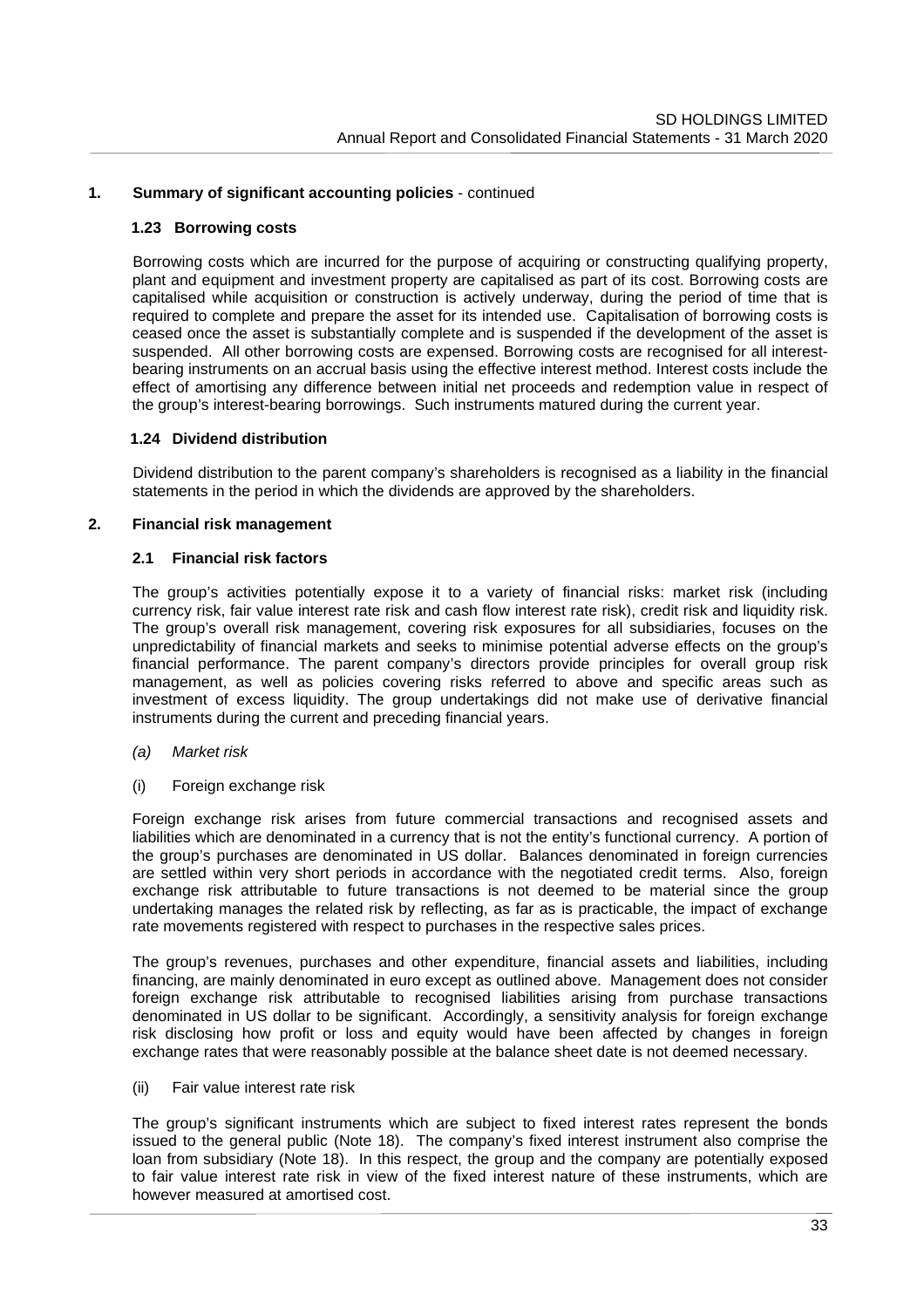#### **2.1 Financial risk factors** - continued

(iii) Cash flow interest rate risk

For the company the cash flow interest rate risk principally arises from amounts owed by subsidiary subject to variable rates (refer to Note 18). The interest expense arising from the borrowings is on the same lines of the interest income from the receivables. Accordingly, the company is not exposed to cash flow interest rate risk.

The group's interest rate risk principally arises from bank borrowings issued at variable rates (Note 18) which expose the group to cash flow interest rate risk. Management monitors the impact of changes in market interest rates on borrowing costs in respect of these liabilities. Based on this analysis, management considers the potential impact on profit or loss of a defined interest rate shift that is reasonably possible at the balance sheet date to be immaterial and accordingly the level of interest rate risk is contained. The group's operating cash flows are substantially independent of changes in market interest rates.

#### *(b) Credit risk*

Credit risk arises from cash and cash equivalents and credit exposures to customers, including outstanding debtors and committed transactions. The group's exposures to credit risk as at the end of the reporting periods are analysed as follows:

|                                              |              | Group      | Company               |           |      |      |
|----------------------------------------------|--------------|------------|-----------------------|-----------|------|------|
|                                              | 2020<br>2019 |            |                       |           | 2020 | 2019 |
|                                              | €            | €          | €                     | €         |      |      |
| Financial assets measured at amortised cost: |              |            |                       |           |      |      |
| Trade and other receivables (Note 11)        | 7,191,350    | 8.548.142  | 19.096.337            | 2,235,473 |      |      |
| Cash and cash equivalents (Note 13)          | 24,360,832   | 10,409,280 | 20.344.084            | 4,450,162 |      |      |
|                                              | 31,552,182   |            | 18,957,422 39,440,421 | 6,685,635 |      |      |

The maximum exposure to credit risk at the reporting date in respect of the financial assets mentioned above is equivalent to their carrying amount as disclosed in the respective notes to the financial statements. The group does not hold any collateral as security in this respect. The figures disclosed above in respect of trade and other receivables exclude advance payments to suppliers, indirect taxation and prepayments.

#### Cash and cash equivalents

The group's cash and cash equivalents are held with local financial institutions with high quality standing or rating or nothing and are due to be settled on demand. Management considers the probability of default to be close to zero as the financial institutions have a strong capacity to meet their contractual obligations in the near term. As a result, while cash and cash equivalents are subject to the impairment requirements of IFRS 9, the identified impairment loss is insignificant.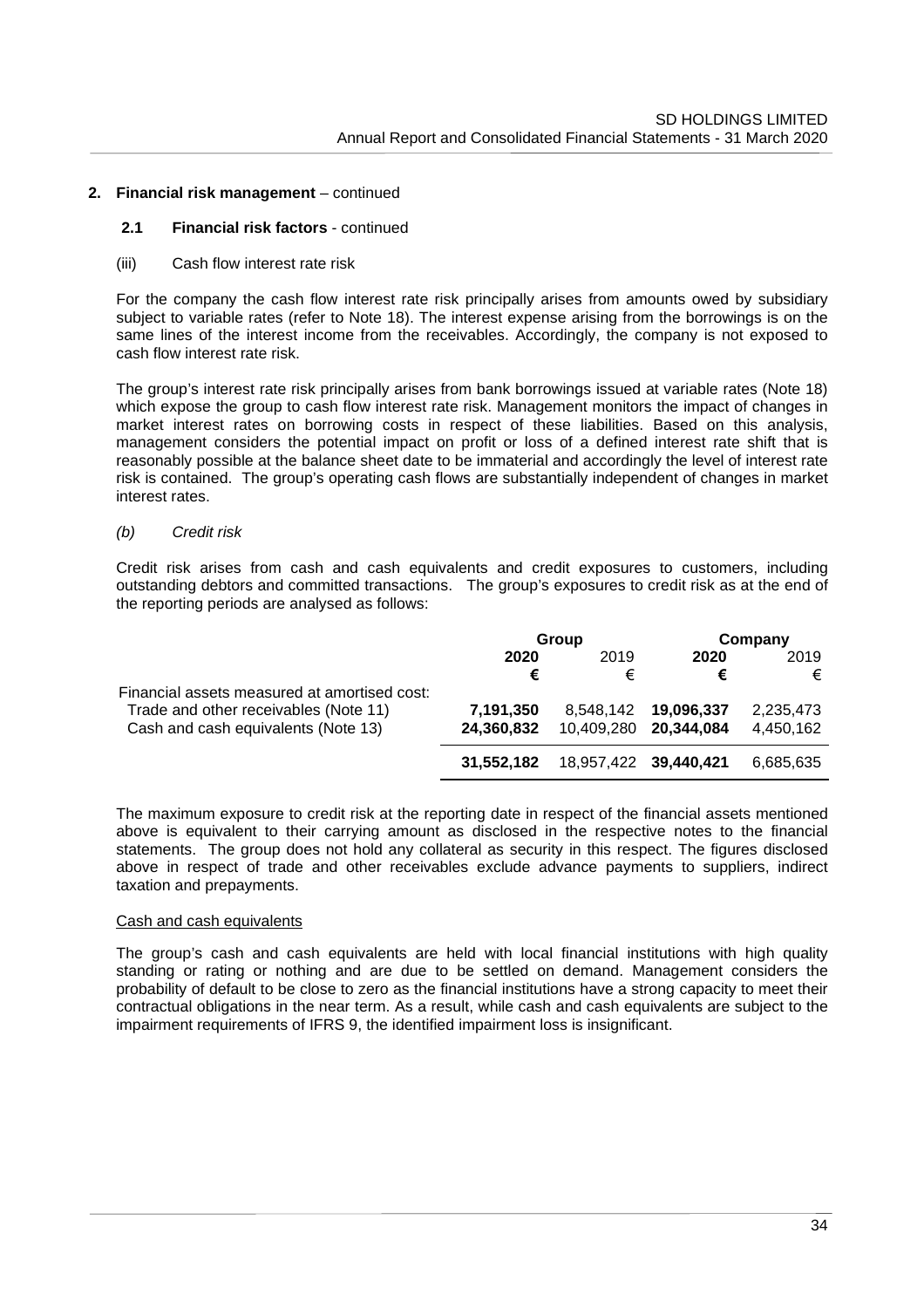#### **2.1 Financial risk factors** - continued

#### Trade receivables (including contract assets)

The group assesses the credit quality of its customers taking into account financial position, past experience and other factors. It has policies in place to ensure that sales of goods and services are effected to customers with an appropriate credit history. The group monitors the performance of its receivables on a regular basis to identify incurred collection losses, which are inherent in the group's debtors, taking into account historical experience in collection of accounts receivable.

In view of the nature of the group's activities and the market in which it operates, a limited number of customers account for a certain percentage of the group's trade receivables. Whilst no individual customer or group of dependent customers is considered by management as a significant concentration of credit risk with respect to trade debts, these exposures are monitored and reported more frequently and rigorously. These customers trade frequently with the respective group undertaking and are deemed by management to have excellent credit standing, usually taking cognisance of the performance history without defaults.

The group manages credit limits and exposures actively in a practicable manner such that there are no material past due amounts receivable from customers as at the reporting date. The group's trade and other receivables, which are not impaired financial assets, are principally debts in respect of transactions with customers for whom there is no recent history of default. Management does not expect any losses from non-performance by these customers.

#### *Impairment of trade receivables (including contract assets)*

The group applies the IFRS 9 simplified approach to measuring expected credit losses which uses a lifetime expected loss allowance for all trade receivables and contract assets.

To measure the expected credit losses, trade receivables and contract assets have been grouped based on shared credit risk characteristics and the days past due. Contract assets have substantially the same risk characteristics as the trade receivables for the same types of contracts. The group has therefore concluded that the expected loss rates for trade receivables are a reasonable approximation of the loss rates for contract assets.

The expected loss rates are based on the payment profiles of sales over a period of time before the reporting date and the corresponding historical credit losses experienced within this period. The historical loss rates are adjusted to reflect current and forward-looking information on macroeconomic factors affecting the ability of the customers to settle the receivables. The group uses judgement in making these assumptions and selecting the inputs to the impairment calculation and adjusts the historical loss rates based on expected changes in these factors. Credit loss allowances include specific provisions against credit impaired individual exposures with the amount of the provisions being equivalent to the balances attributable to credit impaired receivables.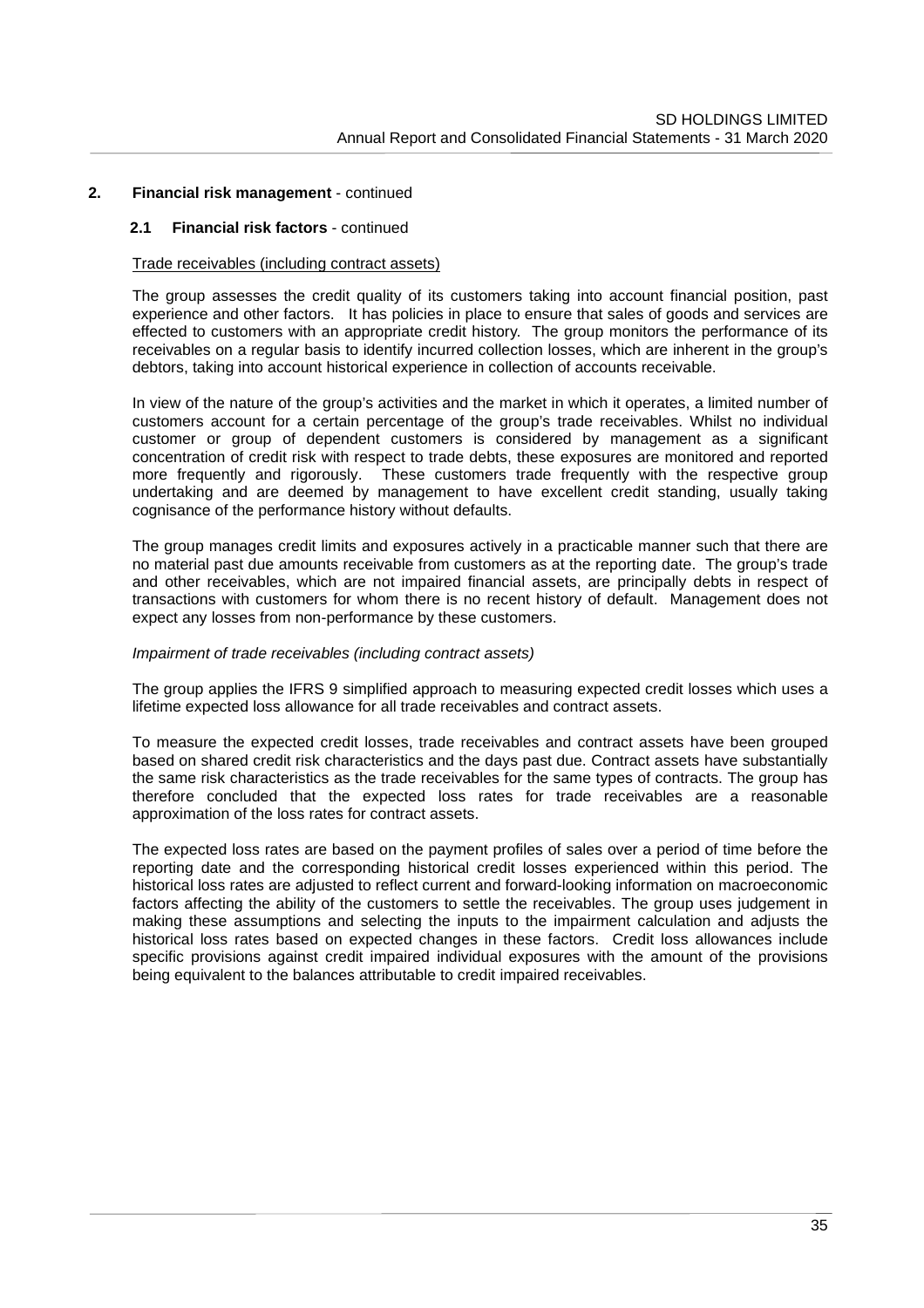#### **2.1 Financial risk factors** - continued

On that basis, the loss allowance for the group as at 31 March 2020 and 2019 was determined as follows:

|                                                                                                          | Up to 30<br>days past<br>due       | 31 to 60<br>days past<br>due     | 61 to 90<br>days past<br>due         | 91 to 120<br>days past<br>due       | $+121$<br>days past<br>due            | Total                |
|----------------------------------------------------------------------------------------------------------|------------------------------------|----------------------------------|--------------------------------------|-------------------------------------|---------------------------------------|----------------------|
| 31 March 2020<br>Expected loss rate<br>Gross carrying amount $(\epsilon)$<br>Loss allowance $(\epsilon)$ | $1\% - 4\%$<br>$\,$<br>٠           | 1% - 5%<br>713,524<br>24,319     | $1.5\% - 7\%$<br>1,086,110<br>48,677 | $2.5\% - 12\%$<br>544,065<br>41,367 | $30\% - 40\%$<br>1,868,596<br>294,358 | 4,212,295<br>408,721 |
| 31 March 2019<br>Expected loss rate<br>Gross carrying amount $(\epsilon)$<br>Loss allowance $(\epsilon)$ | $1\% - 4\%$<br>1,527,649<br>29,703 | $1\% - 5\%$<br>952,887<br>29,256 | $1.5\% - 7\%$<br>626.497<br>20,457   | $2.5\% - 12\%$<br>273.496<br>16,389 | $30\% - 40\%$<br>1,444,051<br>577,830 | 4,824,580<br>673,635 |

The group established an allowance for impairment that represented its estimate of expected credit losses in respect of trade receivables. The individually credit impaired trade receivables mainly relate to a number of independent customers which are in unexpectedly difficult economic situations and which are accordingly not meeting repayment obligations. Hence, provisions for impairment in respect of credit impaired balances with corporate trade customers relate to entities which are in adverse trading and operational circumstances. Reversals of provisions for impairment of credit impaired receivables arise in those situations where customers recover from unfavourable circumstances and accordingly start meeting repayment obligations. The group does not hold any significant collateral as security in respect of the credit impaired assets. The movements in credit loss allowances of these receivables are disclosed separately in profit or loss.

Trade receivables and contract assets are written off when there is no reasonable expectation of recovery. Indicators that there is no reasonable expectation of recovery include, amongst others, the failure of a debtor to engage in a repayment plan with the group, and a failure to make contractual payments for a period of greater than a year past due.

Impairment losses on trade receivables and contract assets are presented as net impairment losses within operating profit. Subsequent recoveries of amounts written off are credited against the same line item.

Categorisation of receivables as past due is determined by the group on the basis of the nature of the credit terms in place and credit arrangements actually utilised in managing exposures with customers. At 31 March 2020 and 2019, the group's past due but not impaired receivables and the carrying amount of trade receivables that would otherwise be past due or credit impaired whose terms have been renegotiated, were not deemed material in the context of the group's trade receivables figures.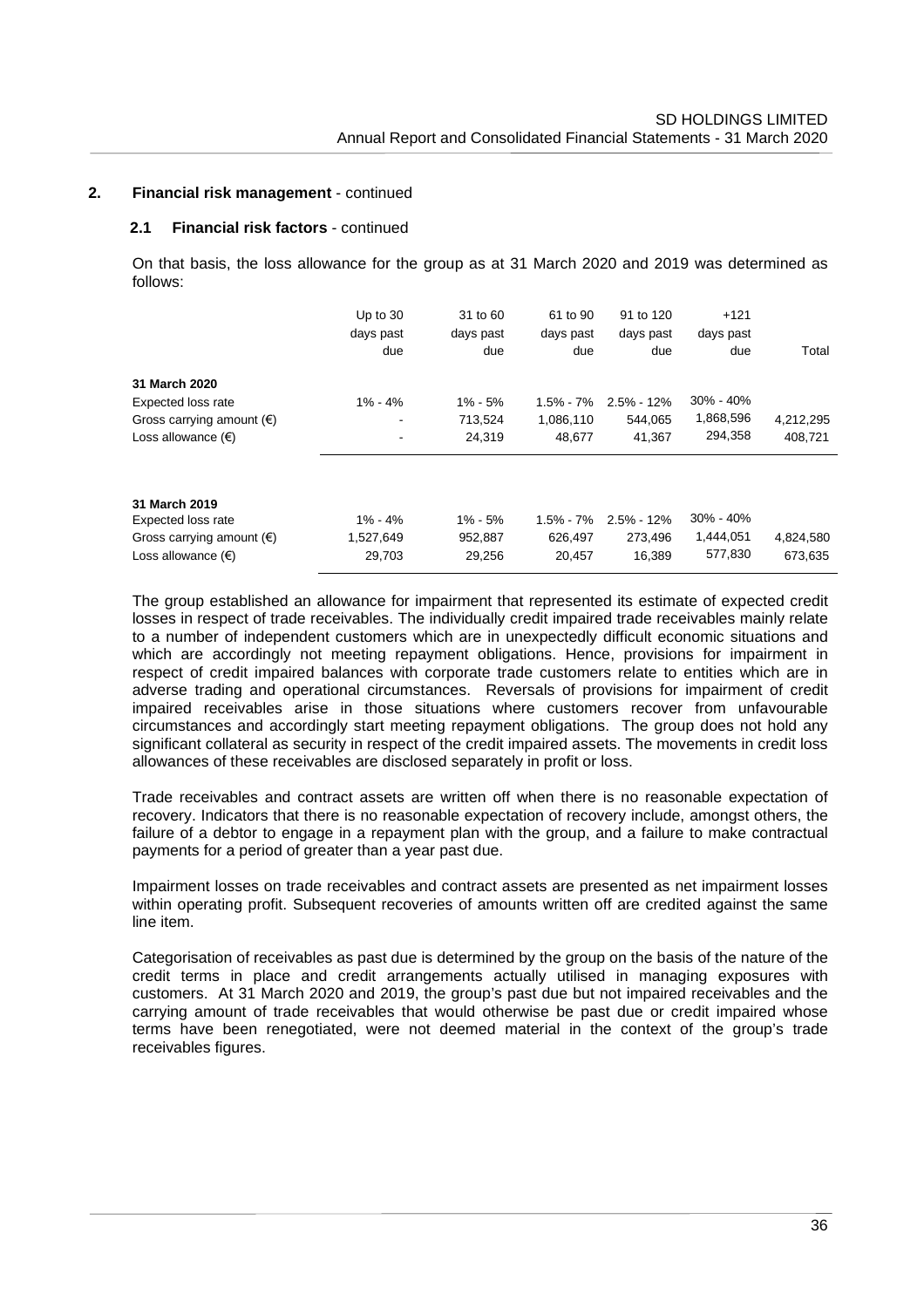#### **2.1 Financial risk factors** - continued

#### Amounts owed by related parties and other receivables

The group's and the company's receivables also include amounts owed by related parties forming part of the db Group, associates and other related parties (refer to Note 11). The group's treasury monitors intra-group credit exposures on a regular basis and ensures timely performance of these assets in the context of overall group liquidity management. The group assesses the credit quality of these related parties taking into account financial position, performance and other factors. The group takes cognisance of the related party relationship with these entities and management does not expect any losses from non-performance or default.

With respect to the group's and the company's current amounts owed by related parties and other receivables, since such balances are repayable on demand, expected credit losses are based on the assumption that repayment of the balance is demanded at the reporting date. In this respect, the directors considered such balances to have low credit risk and a low risk of default. Accordingly, the expected credit loss allowance attributable to amounts owed by related parties and other receivables was deemed immaterial as at 31 March 2020 and 2019.

The company's non-current amounts owed by subsidiary have been earmarked as additional capital required by the subsidiary, the terms of which will be concluded in the foreseeable future. On this basis, no credit risk has been contemplated.

#### *(c) Liquidity risk*

The group is exposed to liquidity risk in relation to meeting future obligations associated with its financial liabilities, which comprise principally the bonds issued to the general public (Note 18), other interest-bearing borrowings (Note 18), lease liabilities (Note 20) and trade and other payables (Note 17). Prudent liquidity risk management includes maintaining sufficient cash and committed credit lines to ensure the availability of an adequate amount of funding to meet the group's obligations.

Management monitors liquidity risk by reviewing expected cash flows, and ensures that no additional financing facilities are expected to be required over the coming year. This is also performed at a central treasury function which controls the overall liquidity requirements of the group within certain parameters. The group's liquidity risk is actively managed taking cognisance of the matching of cash inflows and outflows arising from expected maturities of financial instruments, together with the group's committed bank borrowing facilities and other intra-group financing that it can access to meet liquidity needs. In this respect management does not consider liquidity risk to the group as significant taking into account the liquidity management process referred to above. Furthermore, after considering the financing options available (disclosed in Note 18) and the support from related parties and the shareholder, the directors are confident that the group and the company are in a position to meet commitments as and when they fall due.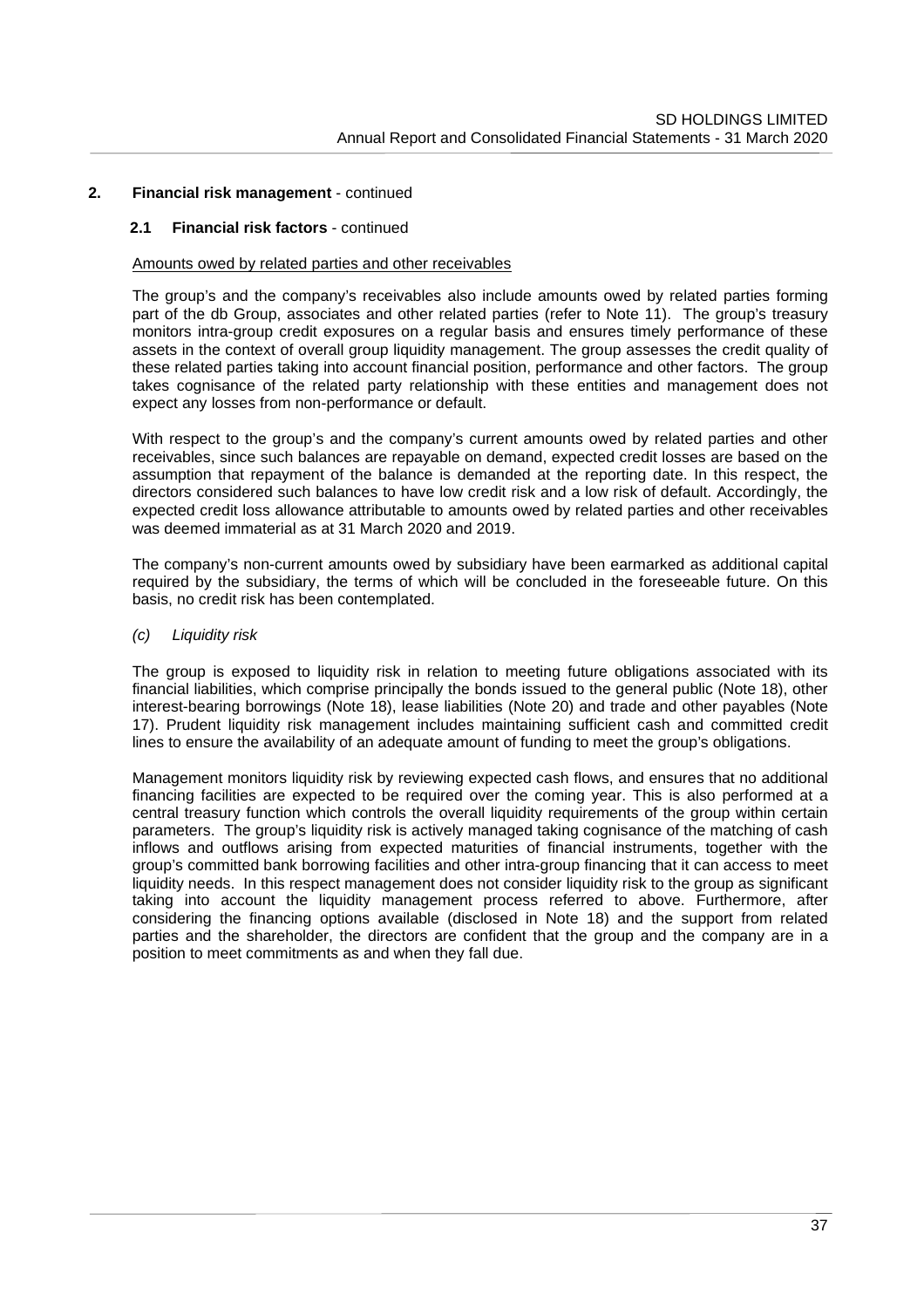#### **2.1 Financial risk factors** - continued

The following table analyses the group's and the company's financial liabilities into relevant maturity groupings based on the remaining repayment period at the end of the financial reporting period to the contractual maturity date. The amounts disclosed in the table below are the contractual undiscounted cash flows. Balances due within twelve months equal their carrying balances as the impact of discounting is not significant.

|                                                                                                                       | Less than<br>one year<br>€         | Between 1<br>and 2 years<br>€ | <b>Between 2</b><br>and 5 years | Over<br>5 years<br>€     | <b>Total</b><br>€                      |
|-----------------------------------------------------------------------------------------------------------------------|------------------------------------|-------------------------------|---------------------------------|--------------------------|----------------------------------------|
| Group                                                                                                                 |                                    |                               |                                 |                          |                                        |
| At 31 March 2020<br><b>Bonds</b><br><b>Bank borrowings</b><br>Amounts due to Government<br>in relation to purchase of | 2,827,500<br>2,513,800             | 2,827,500<br>2,075,004        | 8,482,500<br>4,396,248          | 73,482,500<br>1,519,435  | 87,620,000<br>10,504,487               |
| land<br>Lease liabilities<br>Trade and other payables                                                                 | 1,429,571<br>364,891<br>17,681,273 | 2,991,080<br>697,575          | 7,544,670<br>1,480,346          | 164,112,856<br>4,161,060 | 176,078,177<br>6,703,875<br>17,681,273 |
| At 31 March 2019<br><b>Bonds</b><br>Bank borrowings<br>Amounts due to Government                                      | 2,827,500<br>1,097,028             | 2,827,500<br>885,735          | 8,482,500<br>2,524,346          | 76,310,000<br>7,550,895  | 90,447,500<br>12,058,004               |
| in relation to purchase of<br>land<br>Trade and other payables                                                        | 1,429,571<br>16,713,759            | 1,429,571                     | 8,973,241                       | 165,675,366              | 177,507,749<br>16,713,759              |
| Company                                                                                                               |                                    |                               |                                 |                          |                                        |
| At 31 March 2020<br>Loan advanced from<br>subsidiary<br>Trade and other payables                                      | 53,488,359                         | 67,709                        | 203,126                         | 1,691,227                | 1,962,062<br>53,488,359                |
| At 31 March 2019<br>Loan advanced from<br>subsidiary<br>Trade and other payables                                      | 37,160,812                         | 67,709                        | 203,126                         | 1,758,935                | 2,029,770<br>37,160,812                |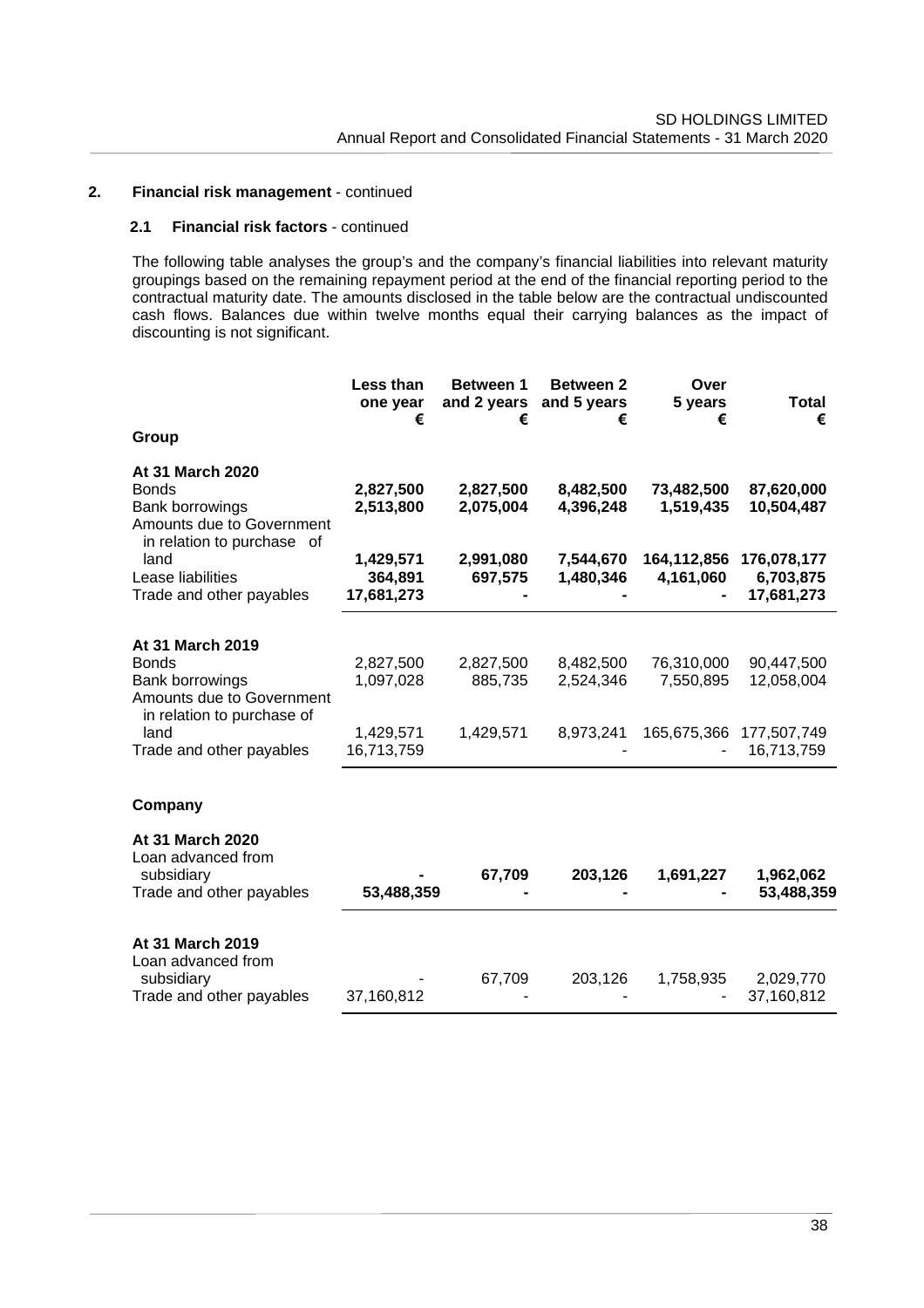#### **2.2 Capital risk management**

The group's objectives when managing capital are to safeguard the entity's ability to continue as a going concern in order to provide returns for shareholders and benefits for other stakeholders, and to maintain an optimal capital structure to reduce the cost of capital. In order to maintain or adjust the capital structure, the parent company may issue new shares or adjust the amount of dividends paid to shareholders.

The group also monitors the level of capital on the basis of the ratio of aggregated net debt to total capital. Net debt is calculated as total borrowings, as shown in the consolidated statement of financial position, less cash at bank and in hand. Total capital is calculated as total equity, as described below, plus net debt. The aggregated figures in respect of the group are reflected in the following table:

|                                                                                 |                            | Group                      |
|---------------------------------------------------------------------------------|----------------------------|----------------------------|
|                                                                                 | 2020<br>€                  | 2019<br>€                  |
| Total external borrowings<br>Less: cash at bank and in hand                     | 73,807,722<br>(25,770,964) | 73,298,713<br>(11,004,457) |
| Net debt                                                                        | 48,036,758                 | 62,294,256                 |
| <b>Equity</b> – as shown in the consolidated statement of financial<br>position | 137,611,512                | 132,581,807                |
| <b>Total capital</b>                                                            | 185,648,270                | 194,876,063                |
| Net debt/total capital                                                          | 25.9%                      | 32%                        |

The level of capital of SD Holdings Limited as reflected in the consolidated statement of financial position is maintained by reference to its respective financial obligations and commitments arising from operational requirements. In view of the nature of the group's activities and the extent of borrowings or debt, the capital level as at the end of the reporting period determined by reference to the consolidated financial statements is deemed adequate by the directors.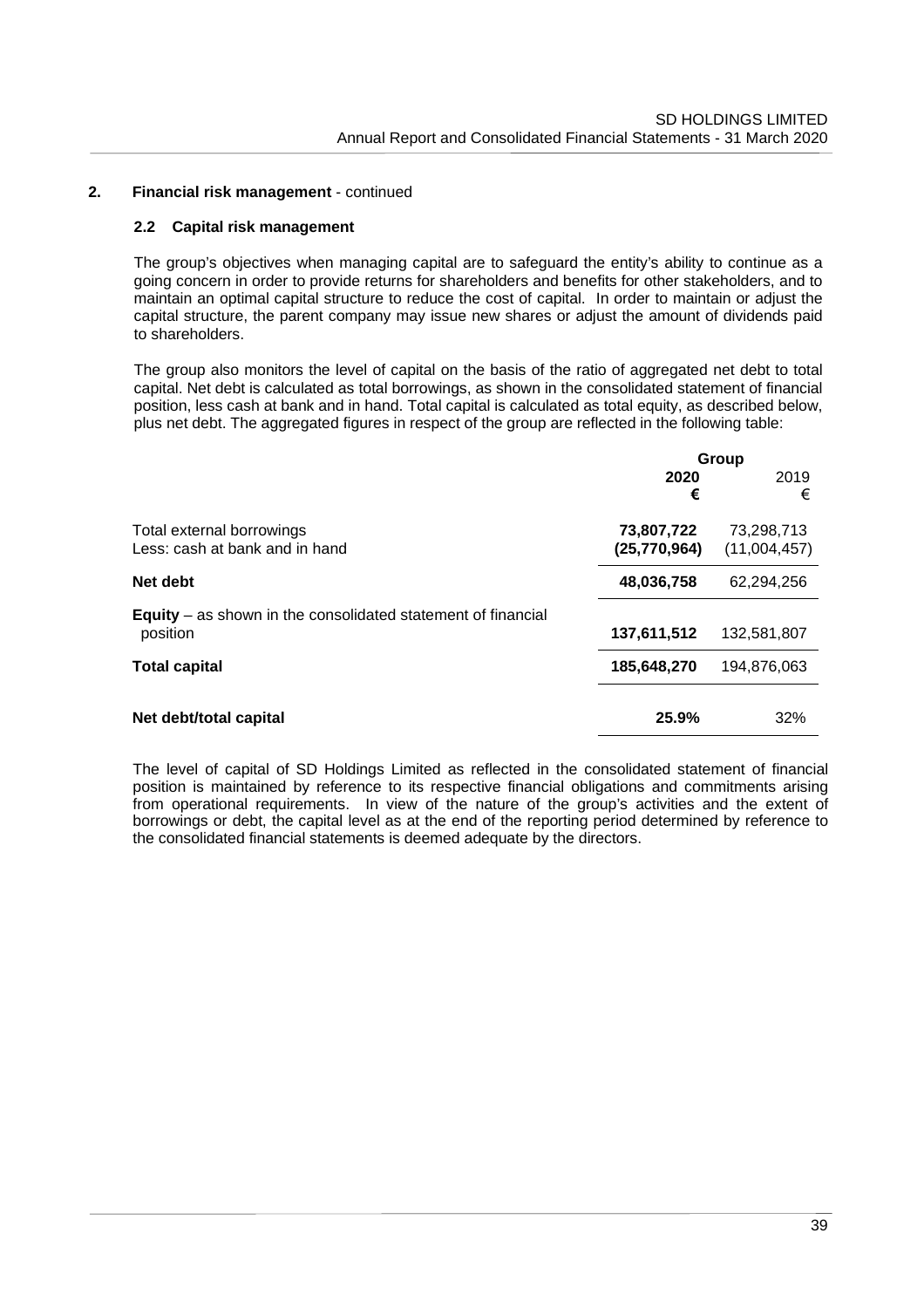#### **2.3 Fair values of financial instruments**

#### *Financial instruments not carried at fair value*

At 31 March 2020 and 2019 the carrying amounts of cash and cash equivalents, receivables, payables, accrued expenses and short-term borrowings, reflected in the financial statements, are reasonable estimates of fair value in view of the nature of these instruments or the relatively short period of time between the origination of the instruments and their expected realisation. The fair value of balances with related parties which are short-term or repayable on demand is equivalent to their carrying amount.

The fair value of non-current financial instruments for disclosure purposes is estimated by discounting the future contractual cash flows at the current market interest rate that is available to the group for similar financial instruments. The fair value of the group's non-current payables and bank borrowings at floating interest rates and the fair value of the company's non-current receivables as at the reporting date is not significantly different from the carrying amounts. The carrying amounts of the other financial liabilities as at 31 March 2020, comprising lease liabilities, are reasonable estimates of their fair value as there have not been significant changes in the Group's internal borrowing rate since the date of transition to IFRS 16. The current market interest rates utilised for discounting purposes, which were almost equivalent to the respective instruments' contractual interest rates, are deemed observable and accordingly these fair value estimates have been categorised as Level 2 within the fair value measurement hierarchy required by IFRS 7, ' Financial instruments: Disclosures'. Information on the fair value of the company's bonds issued to the general public is disclosed in Note 18 to the financial statements. The fair value estimate in this respect is deemed Level 1 as it constitutes a quoted price in an active market.

#### **3. Critical accounting estimates and judgements**

Estimates and judgements are continually evaluated and based on historical experience and other factors including expectations of future events that are believed to be reasonable under the circumstances. In the opinion of the directors, the accounting estimates and judgements made in the course of preparing these financial statements are not difficult, subjective or complex to a degree which would warrant their description as critical in terms of the requirements of IAS 1.

As referred to in Note 4 to the financial statements, the group's land and buildings category of property, plant and equipment is fair valued periodically by the directors on 31 March on the basis of professional advice, which considers current market prices in an active market for all properties.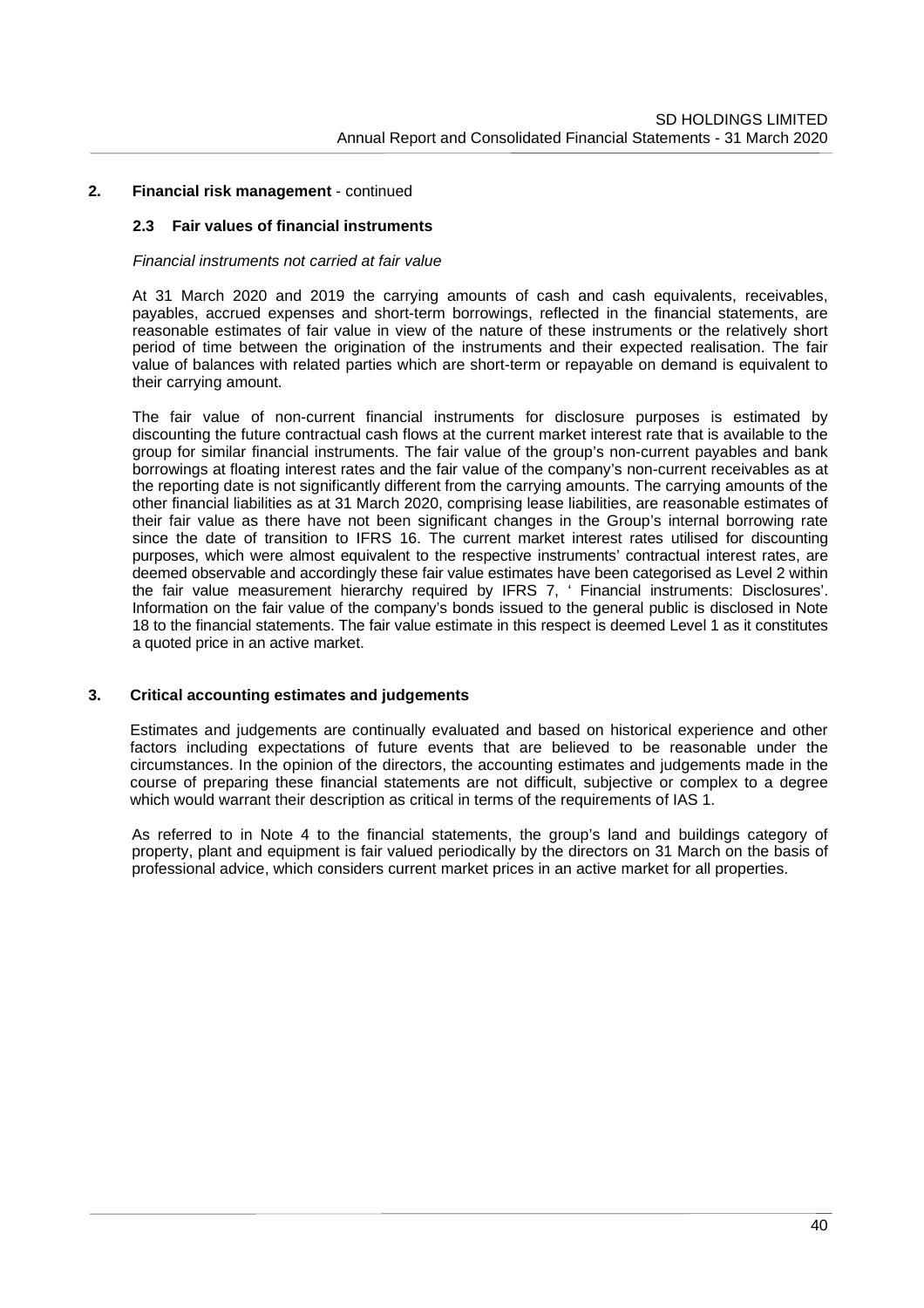# **4. Property, plant and equipment**

| Net book amount                                                   | 165,425,139               | 1,558,443                                                                 | 76,697                     | 28,116,970                                | 9,843,863                                              | 186,256                | 205,207,368                   |
|-------------------------------------------------------------------|---------------------------|---------------------------------------------------------------------------|----------------------------|-------------------------------------------|--------------------------------------------------------|------------------------|-------------------------------|
| At 31 March 2019<br>Cost or valuation<br>Accumulated depreciation | 166,419,546<br>(994, 407) | 1,558,443                                                                 | 1,068,773<br>(992,076)     | 52,041,520<br>(23, 924, 550)              | 17,009,179<br>(7, 165, 316)                            | 678,438<br>(492, 182)  | 238,775,899<br>(33,568,531)   |
| Closing net book amount                                           | 165,425,139               | 1,558,443                                                                 | 76,697                     | 28,116,970                                | 9,843,863                                              | 186,256                | 205,207,368                   |
| Depreciation release on disposals                                 |                           |                                                                           | 41,469                     | 694,255                                   | 755,750                                                | 41,870                 | 1,533,344                     |
| Depreciation charge                                               | (601, 560)                |                                                                           | (50, 239)                  | (5,057,331)                               | (1,368,667)                                            | (88, 875)              | (7, 166, 672)                 |
| Commissioned assets<br><b>Disposals</b>                           | 727,918                   | (4,068,818)                                                               | 58,932<br>(41, 469)        | 1,313,731<br>(694, 255)                   | 1,968,237<br>(755, 750)                                | (45, 870)              | (1,537,344)                   |
| Revaluation surplus (Note 15)                                     | 74,118,293                |                                                                           |                            |                                           |                                                        |                        | 74,118,293                    |
| Additions                                                         | 733,158                   | 3,327,331                                                                 | 44,005                     | 1,193,422                                 | 75,819                                                 | 38,048                 | 5,411,783                     |
| Year ended 31 March 2019<br>Opening net book amount               | 90,447,330                | 2,299,930                                                                 | 23,999                     | 30,667,148                                | 9,168,474                                              | 241,083                | 132,847,964                   |
| Net book amount                                                   | 90,447,330                | 2,299,930                                                                 | 23,999                     | 30,667,148                                | 9,168,474                                              | 241,083                | 132,847,964                   |
| At 31 March 2018<br>Cost or valuation<br>Accumulated depreciation | 90,840,177<br>(392, 847)  | 2,299,930                                                                 | 1,007,305<br>(983, 306)    | 50,228,622<br>(19, 561, 474)              | 15,720,873<br>(6, 552, 399)                            | 686,260<br>(445, 177)  | 160,783,167<br>(27, 935, 203) |
|                                                                   | Land &<br>buildings<br>€  | Assets in<br>course of<br>construction<br>and payments<br>on account<br>€ | Computer<br>equipment<br>€ | Furniture,<br>fixtures &<br>fittings<br>€ | Plant,<br>machinery &<br>operational<br>equipment<br>€ | Motor<br>vehicles<br>€ | Total<br>€                    |
| Group                                                             |                           |                                                                           |                            |                                           |                                                        |                        |                               |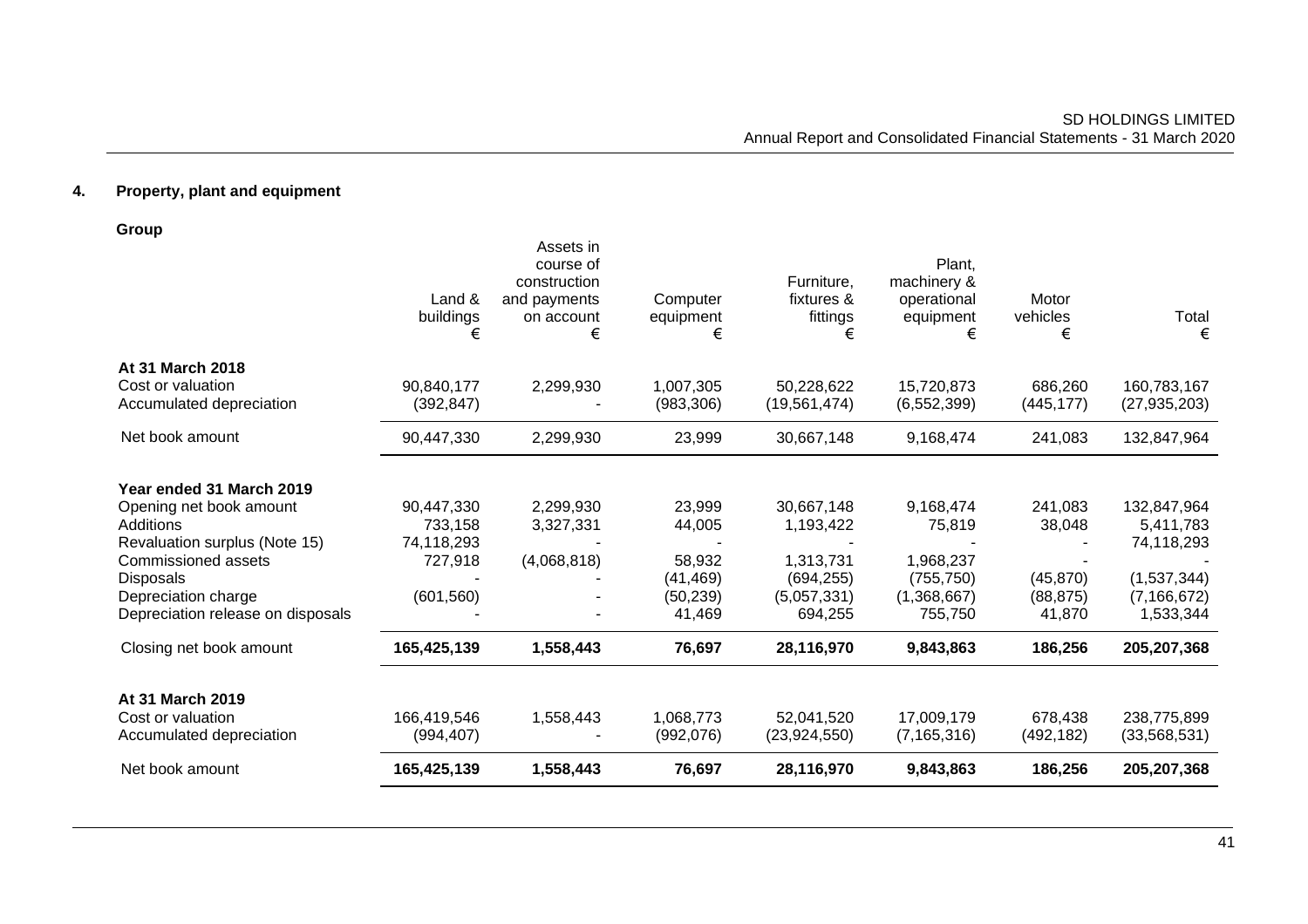|                                           | Land &<br>buildings<br>€ | Assets in<br>course of<br>construction<br>and payments<br>on account<br>€ | Computer<br>equipment<br>€ | Furniture,<br><b>Fixtures &amp;</b><br>fittings | Plant,<br>machinery &<br>operational<br>equipment<br>€ | Motor<br>vehicles<br>€ | Total<br>€   |
|-------------------------------------------|--------------------------|---------------------------------------------------------------------------|----------------------------|-------------------------------------------------|--------------------------------------------------------|------------------------|--------------|
| Year ended 31 March 2020                  |                          |                                                                           |                            |                                                 |                                                        |                        |              |
| Opening net book amount                   | 165,425,139              | 1,558,443                                                                 | 76,697                     | 28,116,970                                      | 9,843,863                                              | 186,256                | 205,207,368  |
| Additions                                 | 467,582                  | 4,533,267                                                                 | 351,791                    | 1,473,483                                       | 948,573                                                | 54,058                 | 7,828,754    |
| Commissioned assets                       | 948,619                  | (4,735,626)                                                               | $\overline{\phantom{a}}$   | 3,603,189                                       | 183,818                                                |                        |              |
| Reversal of revaluation surplus (Note 15) | (11,000,000)             |                                                                           |                            |                                                 |                                                        | $\sim$                 | (11,000,000) |
| <b>Disposals</b>                          |                          |                                                                           |                            |                                                 | (17, 570)                                              |                        | (17, 570)    |
| Depreciation charge                       | (921, 919)               |                                                                           | (96, 952)                  | (5,328,275)                                     | (2,023,386)                                            | (101, 321)             | (8,471,853)  |
| Depreciation release on disposals         |                          |                                                                           |                            |                                                 | 1,294                                                  |                        | 1,294        |
| Closing net book amount                   | 154,919,421              | 1,356,084                                                                 | 331,536                    | 27,865,367                                      | 8,936,592                                              | 138,993                | 193,547,993  |
| At 31 March 2020                          |                          |                                                                           |                            |                                                 |                                                        |                        |              |
| Cost or valuation                         | 156,835,747              | 1,356,084                                                                 | 1,420,564                  | 57,118,192                                      | 18,124,000                                             | 732,496                | 235,587,083  |
| Accumulated depreciation                  | (1,916,326)              | -                                                                         | (1,089,028)                | (29,252,825)                                    | (9, 187, 408)                                          | (593, 503)             | (42,039,090) |
| Net book amount                           | 154,919,421              | 1,356,084                                                                 | 331,536                    | 27,865,367                                      | 8,936,592                                              | 138,993                | 193,547,993  |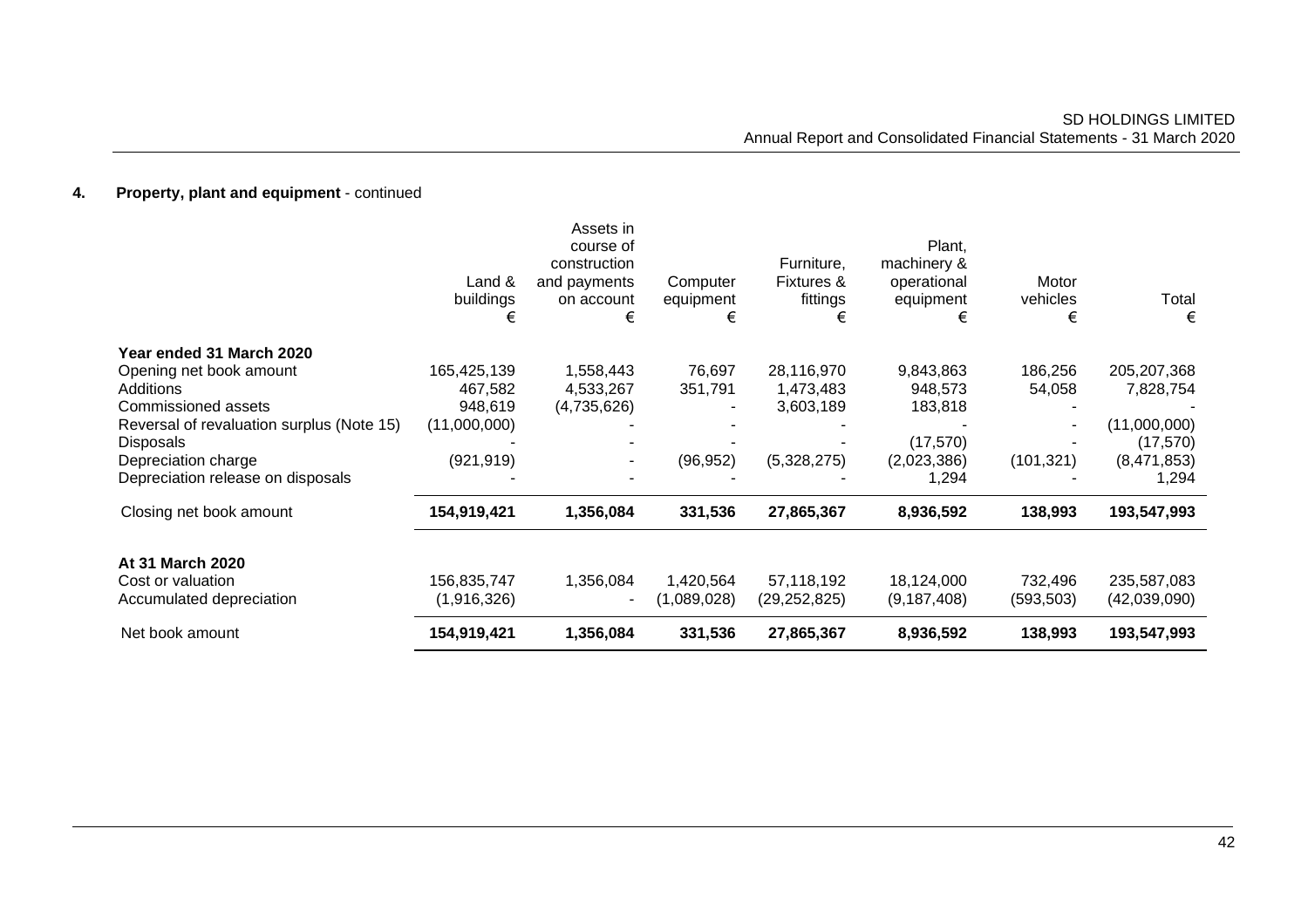#### *Fair valuation of property*

The Group's land and buildings, within property, plant and equipment were last revalued by an independent professionally qualified valuer on 31 March 2019. The book value of the property had been adjusted to the revaluation and the resultant surplus, net of applicable deferred income taxes, had been credited to the revaluation reserve in shareholders' equity (Note 15). On 31 March 2020, the directors have reassessed the property's valuation in view of the COVID-19 pandemic and resulting restrictions on the hospitality industry, as mandated by the Health Authorities, together with the closure of ports, which have significantly impacted the company's operations. The 2020 valuation reassessment was primarily based on revised projected income streams which take into consideration a lower business activity in the next few years, until reaching the 2019 level of business and assumed normality by 2024. The assumptions resulted in a revised revaluation surplus that is €11million lower than that recognised in 2019. This difference was accordingly adjusted and debited to the revaluation reserve, net of applicable deferred income taxes.

In the current scenario, making financial projections is particularly difficult, in view of the existing uncertainty surrounding the duration of the pandemic, the confidence of the people to get back the trust to travel and/or stay at a hotel, together with any restrictions that may be imposed by Authorities depending on how health matters unfold. The hospitality and leisure operations were one of the hardest hit sectors of the economy; with the group's hotels closed for around three months as imposed by the Health Authorities. At the date that these financial statements have been authorised for issue, the group hotels have gradually reopened (since June 2020). In the first year of the projections (for the financial year ending 31 March 2021) an EBITDA in the range of 16% to 20% of a stable year level was assumed and thereafter, the business activity was extended gradually until reaching the stable year level over the next 4 years (refer to specific details below).

Although the projected cashflows have been prepared in the prevailing economic uncertainties, the Board is of the opinion that the principal assumptions used reflect prudent scenarios as the company and the world within which it operates move gradually back to a new normal lifestyle.

The group is required to analyse non-financial assets carried at fair value by level of the fair value hierarchy within which the recurring fair value measurements are categorised in their entirety (Level 1, 2 or 3). The different levels of the fair value hierarchy have been defined as fair value measurements using:

- Quoted prices (unadjusted) in active markets for identical assets (Level 1);
- Inputs other than quoted prices included within Level 1 that are observable for the asset, either directly (that is, as prices) or indirectly (that is, derived from prices) (Level 2);
- Inputs for the asset that are not based on observable market data (that is, unobservable inputs) (Level 3).

The group's revalued land and buildings, consist principally of the db Seabank Resort & SPA and the db San Antonio Hotel & SPA, being operational property that is owned and managed by the respective group undertakings. The recurring property fair value measurements at the end of each financial period presented use significant unobservable inputs and are accordingly categorised within Level 3 of the fair valuation hierarchy.

The group's policy is to recognise transfers into and out of fair value hierarchy levels as of the beginning of the reporting period. There were no transfers between different levels of the fair value hierarchy during the current and preceding financial year.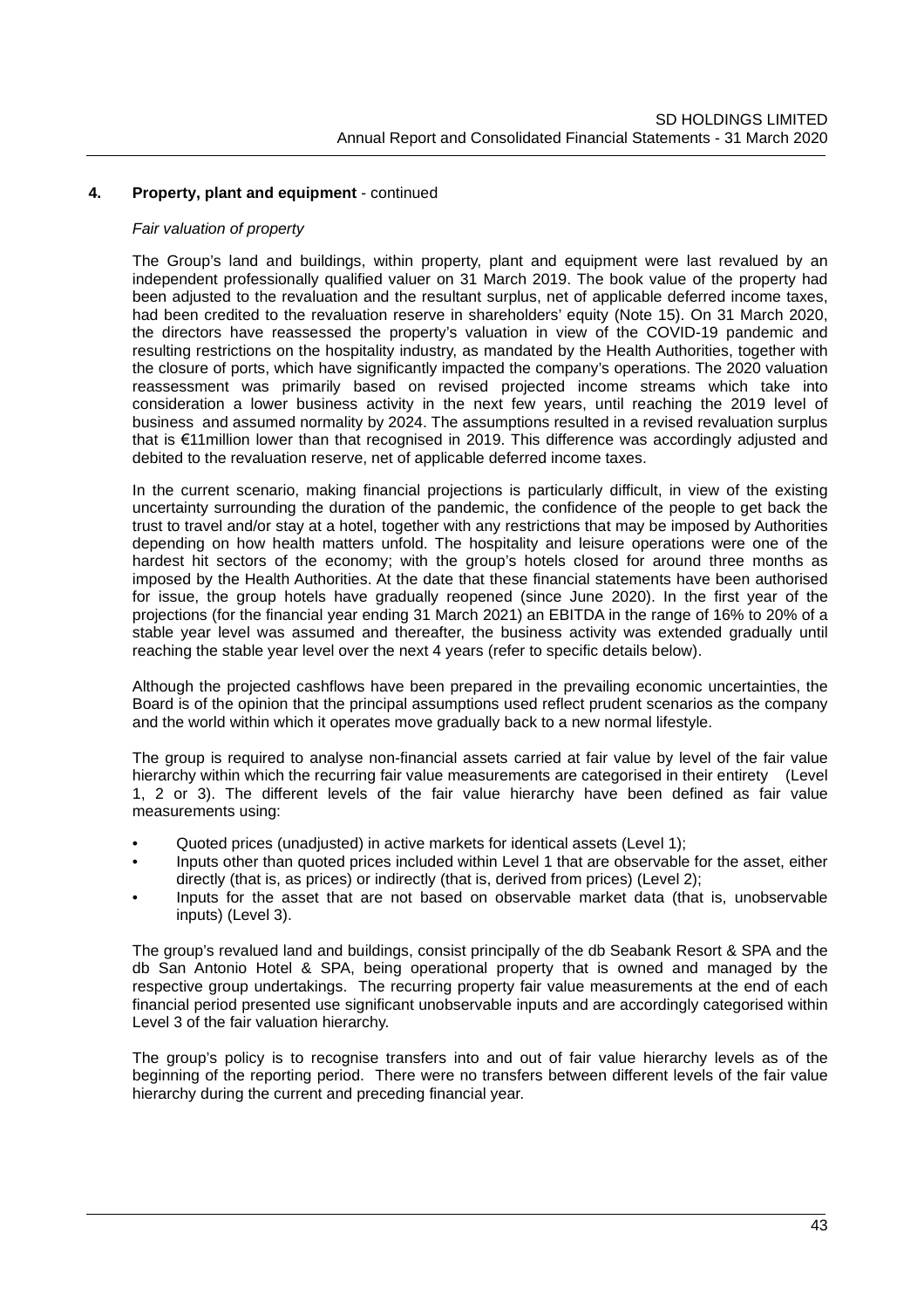A reconciliation from the opening balance to the closing balance of property for recurring fair value measurements categorised within Level 3 of the fair value hierarchy, for the current and preceding financial year, is reflected in the table above.

#### V*aluation processes*

The valuation of the property is performed regularly on the basis of valuation reports prepared by third party qualified valuers. The Group's and company's policy is to revalue land and buildings at least every three years. These reports are based on both:

- information provided by the group which is derived from the respective group undertaking's financial systems and is subject to the entity's overall control environment; and
- assumptions and valuation models used by the valuer; with assumptions being typically market related and based on professional judgement and market observation.

The Group's Board of directors review the valuation report and then consider it as part of its overall responsibilities. At the end of a reporting period, when an external valuation is not performed, the directors assess whether any significant changes or developments have been experienced since the last external valuation. This analysis is usually supported by an assessment of the Group's projected income streams.

#### *Valuation techniques*

The external valuation of the Level 3 property as at 31 March 2019 has been performed using the discounted cashflow approach. Similarly, the assessment performed by the directors as at 31 March 2020 has also been perfomed using the discounted cashflow approach, as discussed earlier. In view of a limited number of similar or comparable properties and property transactions, comprising sales or rentals, in the local market, the valuation has been performed using unobservable inputs. The significant inputs to the approach used are generally those described below:

- Discounted cash flow ("DCF") approach: considers the free cash flows arising from the projected income streams expected to be derived from the operation of the property, discounted to present value using an estimate of the weighted average cost of capital that would be available to finance such an operation. The significant unobservable inputs utilised with this technique include:

| Earnings before interest,<br>tax, depreciation and<br>amortisation (EBITDA) | based on projected income streams less operating expenditure<br>necessary to operate the hotels, but prior to depreciation and<br>financing charges.                                                                                                                                                                                                                                                                                                                                                                                                                                                                       |
|-----------------------------------------------------------------------------|----------------------------------------------------------------------------------------------------------------------------------------------------------------------------------------------------------------------------------------------------------------------------------------------------------------------------------------------------------------------------------------------------------------------------------------------------------------------------------------------------------------------------------------------------------------------------------------------------------------------------|
| Growth rate                                                                 | based on management's estimated average growth of the<br>respective company's EBITDA levels, mainly determined by<br>projected growth in income streams.                                                                                                                                                                                                                                                                                                                                                                                                                                                                   |
| Discount rate                                                               | reflecting the current market assessment of the uncertainty in the<br>amount and timing of projected cash flows. The discount rate<br>reflects the estimated weighted average cost of capital that would<br>be available for financing such an operation. The discount rate is<br>based on an assumed debt to equity ratio; estimation of cost of<br>equity is based on risk free interest rates adjusted for country risk<br>and equity risk premium adjusted for entity-specific risk factor;<br>estimation of cost of debt is based on risk free interest rates<br>adjusted for country risk and assumed credit spread. |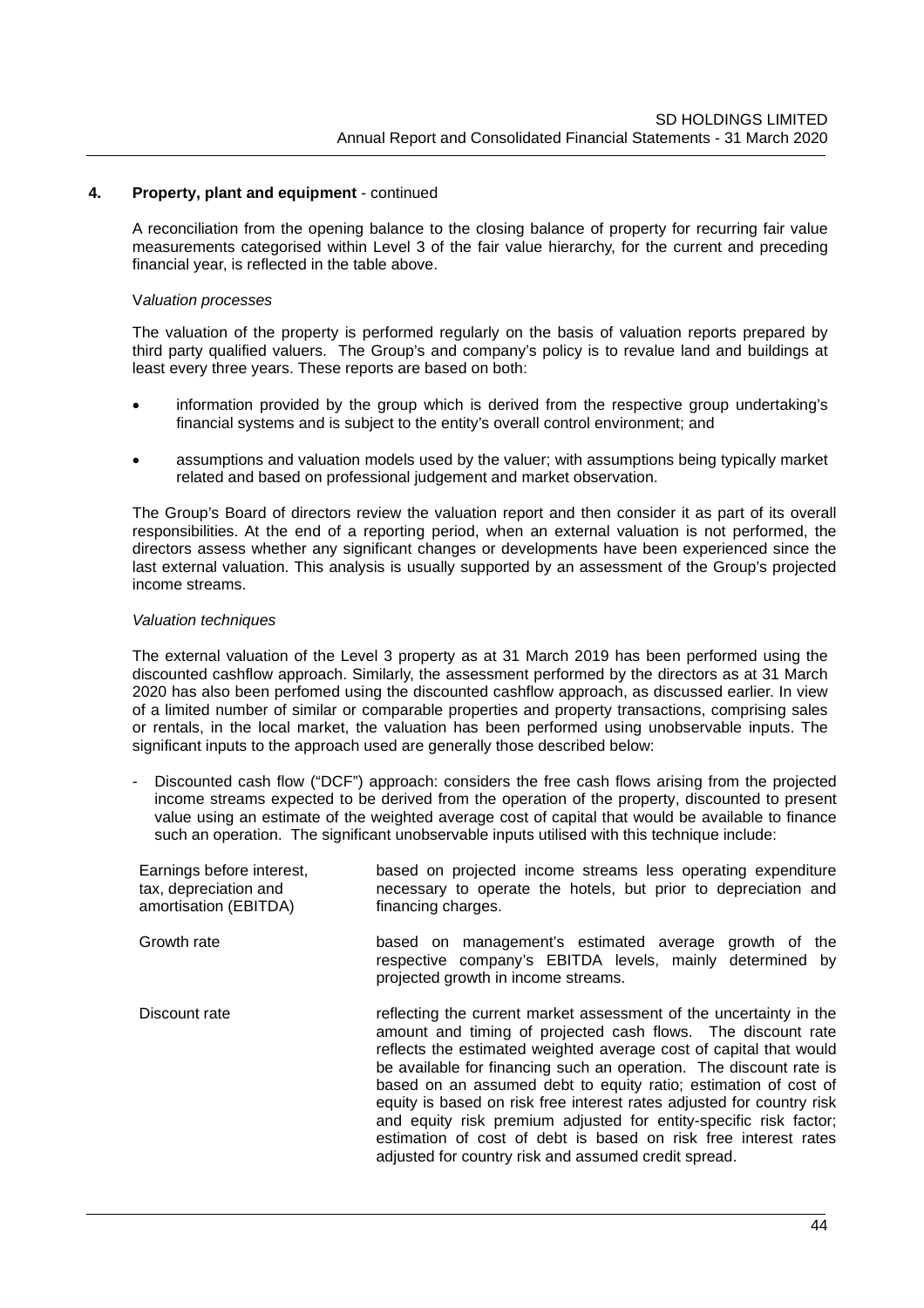*Information about fair value measurements using significant unobservable inputs (Level 3):*

## *As at 31 March 2020*

| Description by class based on | <b>Fair value</b> |                  |                    |                     |
|-------------------------------|-------------------|------------------|--------------------|---------------------|
| highest and best use          | as at             |                  | <b>Significant</b> | Range of            |
|                               | year end          | <b>Valuation</b> | unobservable       | unobservable        |
|                               | €000              | technique        | input              | inputs              |
| Current use as commercial     | 187,500           | <b>DCF</b>       | <b>EBITDA</b>      | €4,109,000 in       |
| premises (hotel operations)   |                   | approach         | (aggregate for     | 2021 increasing     |
|                               |                   |                  | both hotels)       | gradually until     |
|                               |                   |                  |                    | reaching            |
|                               |                   |                  |                    | €20,405,000 in 2024 |
|                               |                   |                  | Growth rate        | 2% after 2024       |
|                               |                   |                  | Discount rate      | $7.6\%$ (post-tax)  |

#### *As at 31 March 2019*

| Description by class based on<br>highest and best use    | <b>Fair value</b><br>as at<br>year end<br>€000 | <b>Valuation</b><br>technique | <b>Significant</b><br>unobservable<br>input | Range of<br>unobservable<br>inputs |
|----------------------------------------------------------|------------------------------------------------|-------------------------------|---------------------------------------------|------------------------------------|
| Current use as commercial<br>premises (hotel operations) | 199,500                                        | <b>DCF</b><br>approach        | <b>EBITDA</b>                               | €8,900,000 to<br>€11,300,000       |
|                                                          |                                                |                               | Growth rate                                 | 2% per annum                       |
|                                                          |                                                |                               | Discount rate                               | 8.0% to 8.5%<br>(post-tax)         |

With respect to the DCF approach, an increase in the projected levels of EBITDA and growth rate would result in an increased fair value of the property, whereas a higher discount rate would give rise to a lower fair value.

At 31 March 2020 and 2019, the directors consider the current use of the properties to be equivalent to the highest and best use.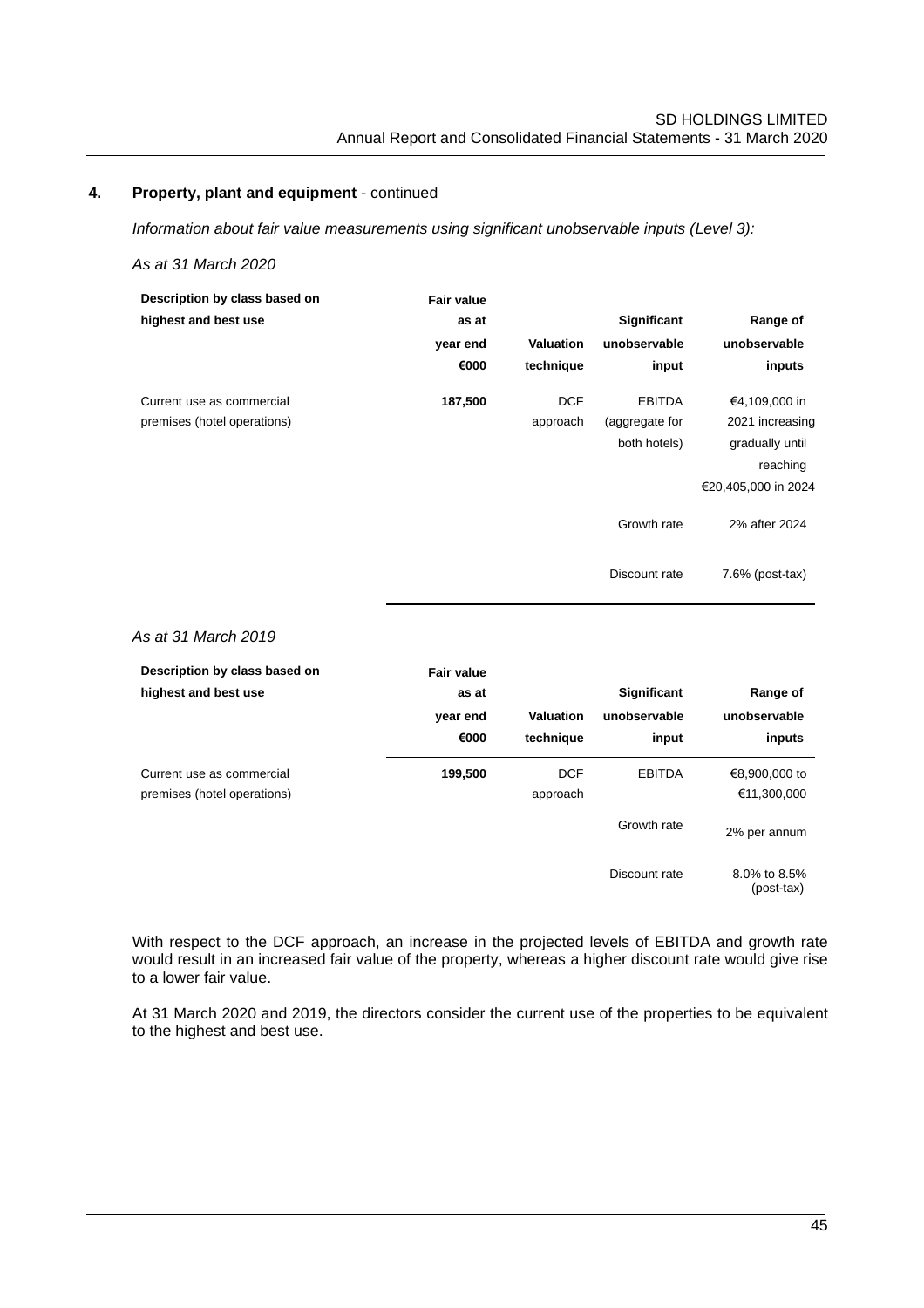If the land and buildings were stated on the historical cost basis, the amounts would be as follows:

|                                  | 2020<br>€                   | 2019<br>€                 |
|----------------------------------|-----------------------------|---------------------------|
| Cost<br>Accumulated depreciation | 70,905,189<br>(5, 148, 898) | 69,488,988<br>(4,226,979) |
| Net book amount                  | 65,756,291                  | 65.262.009                |

Bank borrowings in the name of group undertakings are secured on the group's land and buildings (refer to Note 18).

#### **5. Investment property**

|                                                                                                            | Group                   |                         |
|------------------------------------------------------------------------------------------------------------|-------------------------|-------------------------|
|                                                                                                            | 2020<br>€               | 2019<br>€               |
| Year ended 31 March<br>Opening cost and carrying amount<br>Additions resulting from subsequent expenditure | 71,553,630<br>3.344.414 | 65.500.697<br>6.052.933 |
| Closing cost and carrying amount                                                                           | 74,898,044              | 71.553.630              |

The group's investment property represents property title in the name of DB San Gorg Property Limited, a wholly owned subsidiary of the parent company. DB San Gorg Property Limited entered into a 99 year concession agreement with the Government of Malta and the Government Property Department on 1 February 2017 for the acquisition of three portions of land having a total surface area of circa 23,975sqm. The said land is located in St Julian's. This property, subject to the securing of all necessary development permits, is earmarked as a mixed use development encompassing a five star hotel, residential tower, shopping mall, large underground car park and other amenities to complement the project. DB San Gorg Property Limited is still in the process of obtaining related definitive permits for development from the Planning Authority.

The contract of acquisition of the emphyteutical grant and related acquisition costs are payable over an extended period of time and was therefore discounted to its present value of €60.1 million at the date of purchase. The rate applied in discounting the future outflows to present value is 3.5%, based upon the current market interest rate that is available to the group.

During the current financial year, the said subsidiary continued incurring subsequent expenditure on the acquired land and related project. The additions, disclosed in the table above, also include capitalised borrowings costs of  $\epsilon$ 1,737,997 (2019:  $\epsilon$ 1,727,714) mainly representing the imputed interest component on the amounts due to the Government (refer to Note 18) and other capitalised interest costs of €282,543 (2019: €412,112). A weighted average capitalisation rate of 3.5% (2019: 3.5%) was utilised in this respect.

As at 31 March 2020 and 2019, following an assessment by the directors, the fair value of the property is deemed to fairly approximate its carrying amount.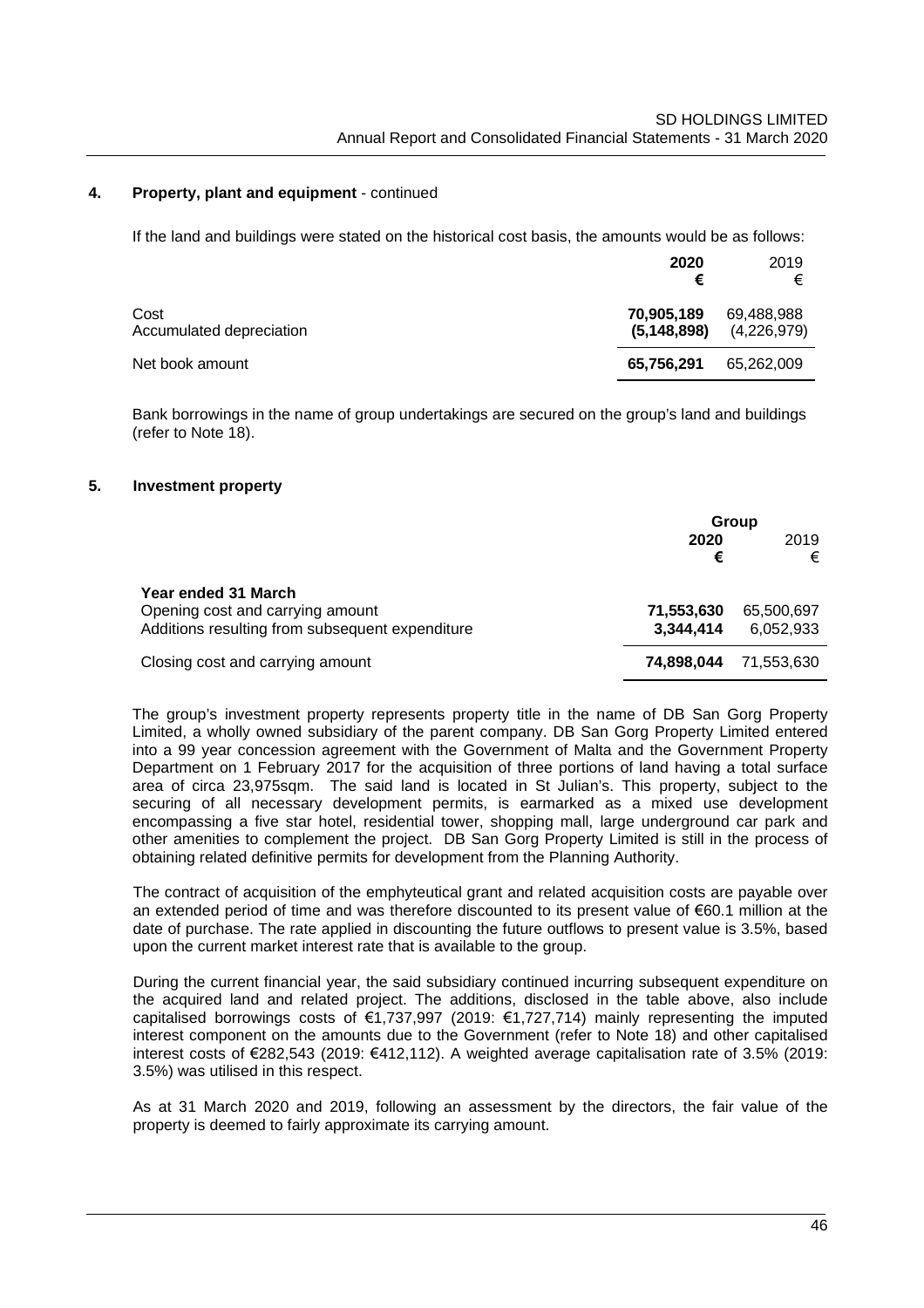#### **6. Intangible assets**

|                                                                                    | Group<br>2020<br>€              | 2019<br>€                       |
|------------------------------------------------------------------------------------|---------------------------------|---------------------------------|
| <b>Franchise license rights</b>                                                    |                                 |                                 |
| Year ended 31 March<br>Opening net book amount<br>Additions<br>Amortisation charge | 287,605<br>890,478<br>(268,956) | 486,060<br>43,368<br>(241, 820) |
| Closing net book amount                                                            | 909,127                         | 287,608                         |
| At 31 March<br>Cost<br>Accumulated amortisation                                    | 3,899,112<br>(2,989,985)        | 3,008,634<br>(2,721,026)        |
| Net book amount                                                                    | 909,127                         | 287.608                         |

The intangible assets represent the value of franchise license rights and related brand costs, covering a period of fifteen to twenty years, to use the *Hard Rock Café* and the *Starbucks* brand names and certain other trade names, service marks, logos and commercial symbols related to the operation of restaurant/bar establishments and sale of merchandise in accordance with the respective franchise agreement.

#### **7. Investments in subsidiaries**

|                                   | Company               |               |
|-----------------------------------|-----------------------|---------------|
|                                   | 2020<br>€             | 2019<br>€     |
| Year ended 31 March               |                       |               |
| Opening cost and carrying amount  | 35,912,741            | 17,022,572    |
| Additions                         | 600,000               | 11.986        |
| Capital contribution for the year |                       | $-18,878,183$ |
| Closing cost and carrying amount  | 36,512,741 35,912,741 |               |

Additions in the current financial year represent an increase in share capital of 598,800 newly issued shares of €1 each were allotted to the company by Debar Limited. An additional investment of €1,200 in a newly incorporated subsidiary, DB Group Franchising Limited, was made during the current financial year.

DB Group Franchising Limited was set up to be the intellectual property arm of the DB Group, with its primary object being that of acquiring the current intellectual property of the DB Group and actively exploiting such intellectual property.

The capital contribution in the preceding financial year represents a contractual arrangement entered into between the parent company and DB San Gorg Property Limited such that advances receivable by the parent are converted to additional capital for the subsidiary.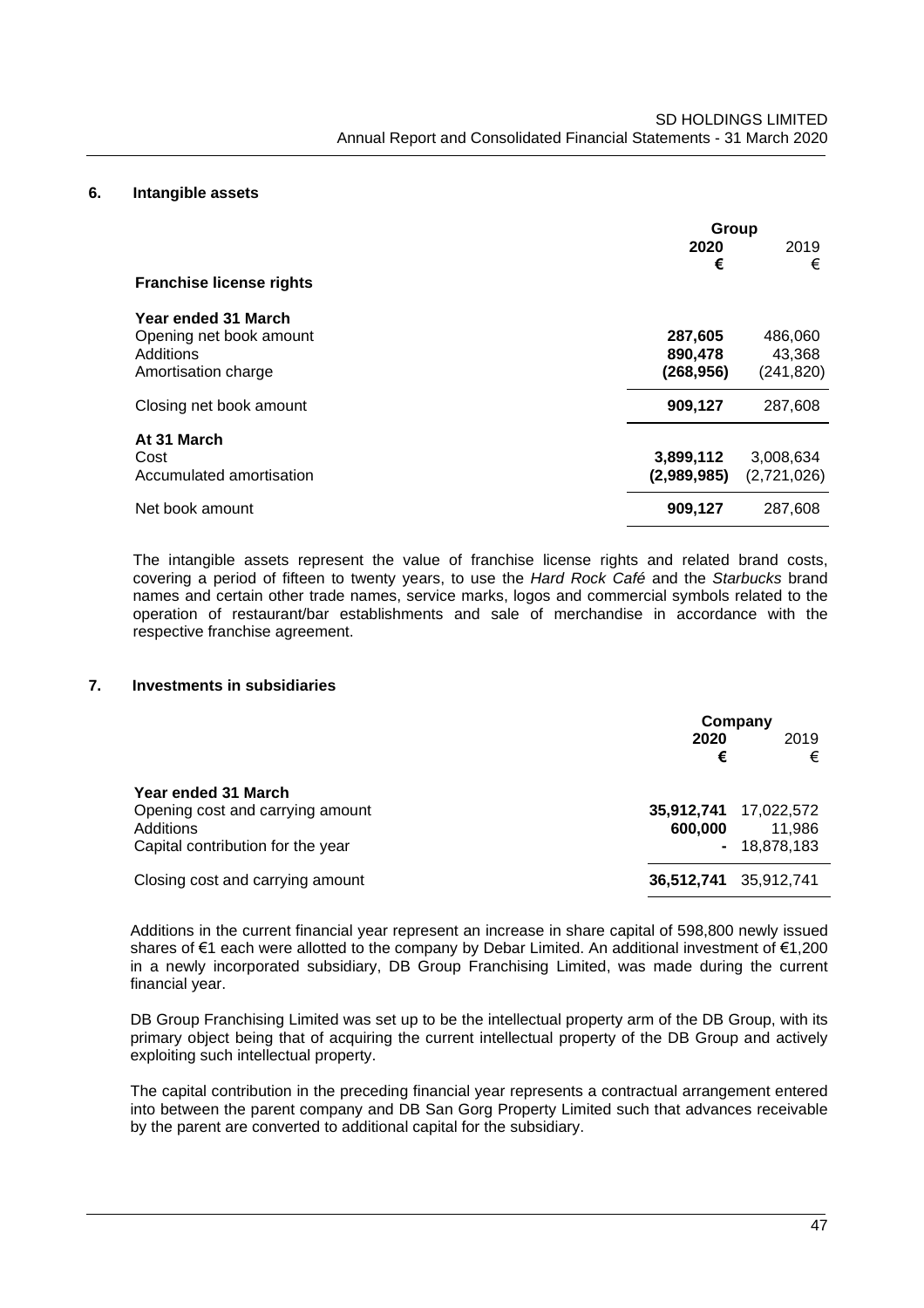### **7. Investments in subsidiaries** - continued

The principal subsidiaries at 31 March, whose results and financial position affected the figures of the group, are shown below:

|                                              | <b>Registered</b><br>office                                                                                    | <b>Class of</b><br>shares held                                | Percentage of<br>shares held<br>2020 | 2019                 |
|----------------------------------------------|----------------------------------------------------------------------------------------------------------------|---------------------------------------------------------------|--------------------------------------|----------------------|
| DB Catering & Events Ltd<br>(in dissolution) | San Antonio<br>Hotel and Spa<br>Triq it-Turisti,<br>St. Paul's Bay,<br>Malta                                   | Ordinary shares                                               | 100%                                 | 100%                 |
| DB San Gorg Property<br>Limited              | Seabank Hotel,<br>Marfa Road,<br>Ghadira Bay,<br>Mellieha, Malta                                               | Ordinary shares                                               | 100%                                 | 100%                 |
| Evergreen Travel<br>Limited                  | Akara Building<br>24 De Castro Street,<br>Wickhams Cay,<br>Road Town, Tortola<br><b>British Virgin Islands</b> | Ordinary shares                                               | 100%                                 | 100%                 |
| <b>Hotel San Antonio</b><br>Limited          | San Antonio<br>Hotel and Spa<br>Triq it-Turisti<br>St. Paul's Bay, Malta                                       | Ordinary shares<br>Preference A shares<br>Preference B shares | 100%<br>100%<br>100%                 | 100%<br>100%<br>100% |
| J.D. Catering Limited                        | Seabank Hotel,<br>Marfa Road,<br>Ghadira Bay,<br>M ellieha, Malta                                              | Ordinary shares                                               | 100%                                 | 100%                 |
| <b>SA Marketing Company</b><br>Limited       | <b>Grand Hotel Mercure</b><br>San Antonio<br><b>Tourists Street,</b><br>St. Paul's Bay, Malta                  | Ordinary shares                                               | 100%                                 | 100%                 |
| SD Finance plc                               | Seabank Hotel,<br>Marfa Road,<br>Ghadira Bay,<br>Mellieha, Malta                                               | Ordinary shares                                               | 100%                                 | 100%                 |
| S.R.G.N. Company<br>Limited                  | Seabank Hotel,<br>Marfa Road,<br>Ghadira Bay,<br>Mellieha, Malta                                               | Ordinary shares                                               | 100%                                 | 100%                 |
| Sea Port Franchising<br>Limited              | Seabank Hotel,<br>Marfa Road,<br>Ghadira Bay,<br>Mellieha, Malta                                               | Ordinary shares                                               | 100%                                 | 100%                 |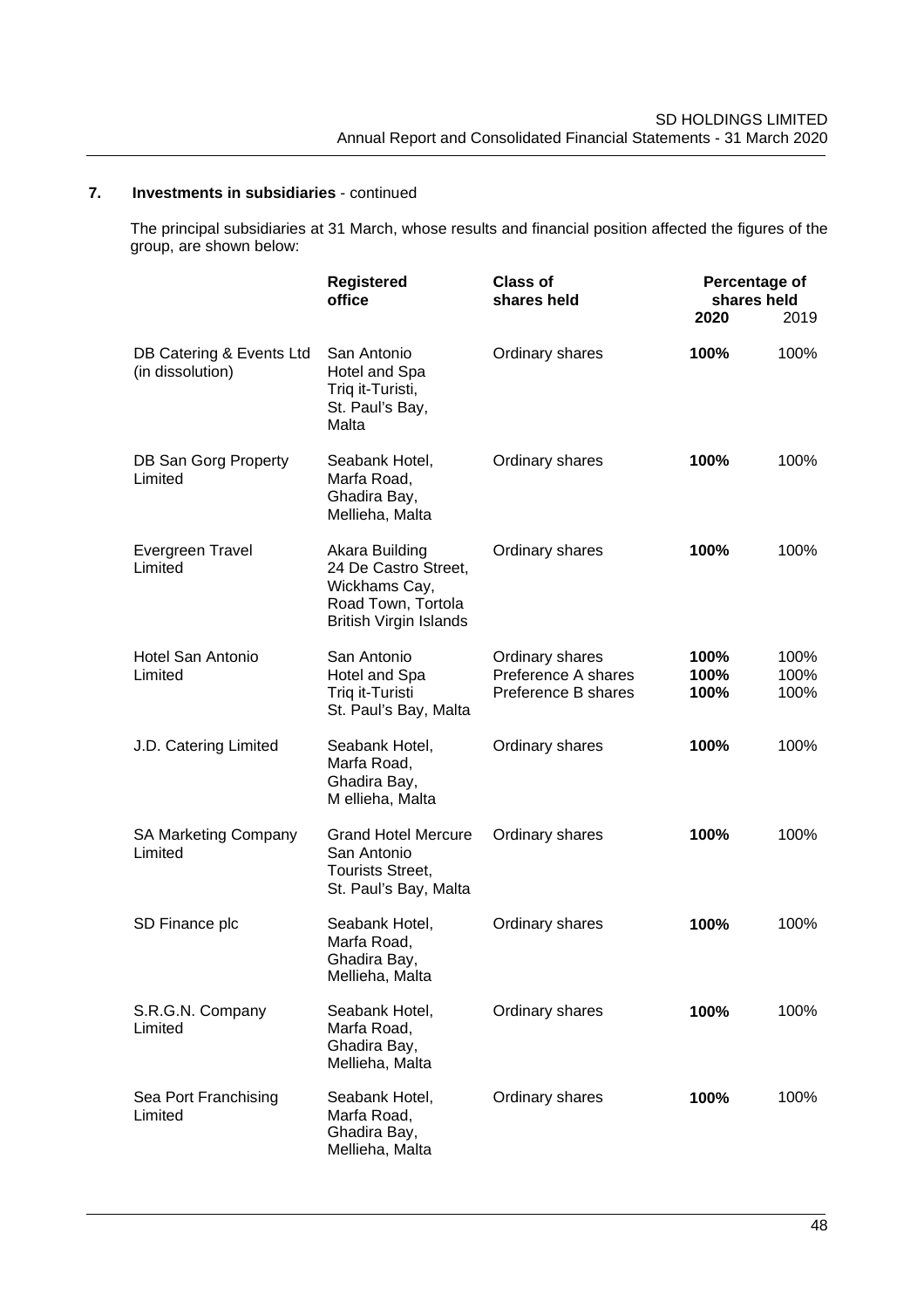#### **7. Investments in subsidiaries** - continued

|                                               | <b>Registered</b><br>office                                      | Class of<br>shares held              | Percentage of<br>shares held<br>2020 | 2019         |
|-----------------------------------------------|------------------------------------------------------------------|--------------------------------------|--------------------------------------|--------------|
| Seabank Hotel and<br>Catering Limited         | Seabank Hotel,<br>Marfa Road,<br>Ghadira Bay,<br>Mellieha, Malta | Ordinary shares<br>Preference shares | 100%<br>100%                         | 100%<br>100% |
| Silverstars Boat<br><b>Chartering Limited</b> | Seabank Hotel,<br>Marfa Road,<br>Ghadira Bay,<br>Mellieha, Malta | Ordinary shares                      | 100%                                 | 100%         |
| Debar Limited                                 | Seabank Hotel,<br>Marfa Road,<br>Ghadira Bay,<br>Mellieha, Malta | Ordinary shares                      | 100%                                 | 100%         |
| DB Group Franchising<br>Limited               | Seabank Hotel,<br>Marfa Road,<br>Ghadira Bay,<br>Mellieha, Malta | Ordinary shares                      | 100%                                 |              |

The shareholdings in DB San Gorg Property Limited, SD Finance plc, Debar Limited, DB Group Franchising Limited, DB Catering & Events Ltd, Seabank Hotel and Catering Limited and Silverstars Boat Chartering Limited are held directly by SD Holdings Limited. The shareholding in Hotel San Antonio Limited is held equally between SD Holdings Limited and Seabank Hotel and Catering Limited. The shareholdings in J.D. Catering Limited, S.R.G.N. Company Limited and Sea Port Franchising Limited are held through Seabank Hotel and Catering Ltd, whilst the shareholdings in Evergreen Travel Ltd and SA Marketing Company Ltd are held through Hotel San Antonio Limited.

#### **8. Investments in associates**

|                               | Group     |           | Company |       |
|-------------------------------|-----------|-----------|---------|-------|
|                               | 2020      | 2019      | 2020    | 2019  |
|                               | €         | €         | €       | €     |
| Year ended 31 March           |           |           |         |       |
| Opening carrying amount       | 7,757,226 | 6,163,760 | 5,400   | 900   |
| Additions                     | 60        | 4,500     | 60      | 4,500 |
| Share of results              | 1,911,119 | 1,588,966 |         |       |
| Dividend received             | (300,000) |           |         |       |
| Closing carrying amount       | 9,368,405 | 7,757,226 | 5,460   | 5,400 |
| At 31 March                   |           |           |         |       |
| Cost                          | 1,680,323 | 1,680,263 | 5,460   | 5,400 |
| Share of results and reserves | 7,688,082 | 6,076,963 |         |       |
| Closing carrying amount       | 9,368,405 | 7,757,226 | 5,460   | 5,400 |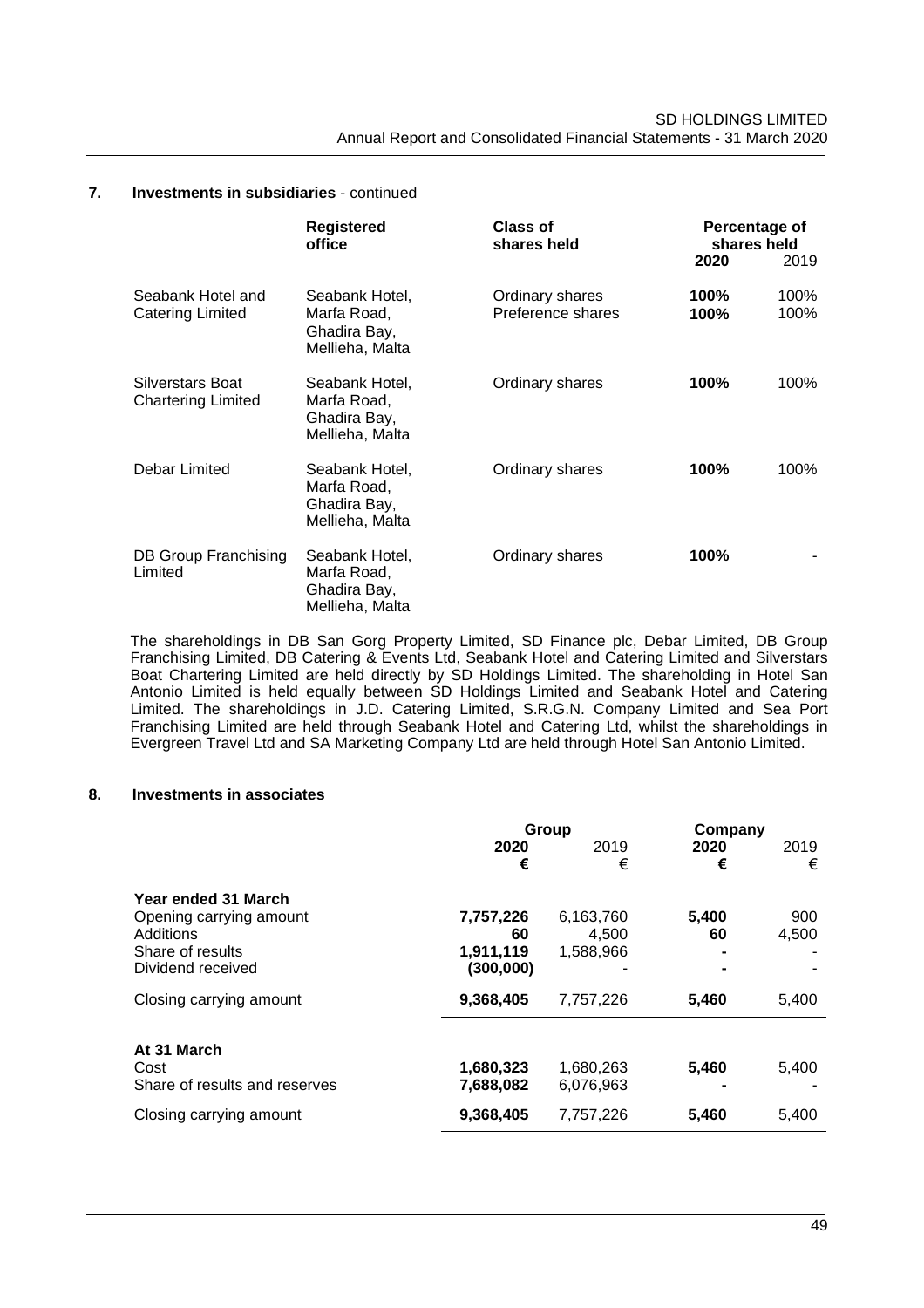#### **8. Investments in associates** - continued

The group's share of results of the associates, disclosed above and in profit or loss, is after tax and non-controlling interest in the associates. The principal associates at 31 March, whose results and financial position affected the figures of the group, are shown below:

|                                                                 | <b>Registered</b><br>office                                                             | Class of<br>shares held | 2020  | Percentage of<br>shares held<br>2019 |
|-----------------------------------------------------------------|-----------------------------------------------------------------------------------------|-------------------------|-------|--------------------------------------|
| DP Road Construction<br>Limited                                 | Sea Bank Hotel,<br>Marfa Road,<br>Ghadira Bay,<br>Mellieha, Malta                       | Ordinary A shares       | 45%   | 45%                                  |
| Malta Healthcare<br><b>Caterers Limited</b><br>Limited          | BLB 009Y,<br>Bulebel,<br>Industrial Estate,<br>Zejtun, Malta                            | Ordinary shares         | 50%   | 50%                                  |
| Porto Azzurro Limited                                           | <b>Ridott Street,</b><br>Xemxija Hill,<br>St.Paul's Bay, Malta                          | Ordinary shares         | 33.3% | 33.3%                                |
| Porto Azzurro Resort<br><b>Club Limited</b>                     | Porto Azurro Limited,<br><b>Ridott Street,</b><br>Xemxija Hill,<br>St.Paul's Bay, Malta | Ordinary shares         | 33.3% | 33.3%                                |
| <b>Sky Gourmet Malta</b><br><b>Inflight Services</b><br>Limited | James Confectionery,<br>Velleran Street,<br>Fgura, Malta                                | Ordinary shares         | 30%   | 30%                                  |
| <b>Sky Gourmet Malta</b><br>Limited                             | James Confectionery,<br>Velleran Street,<br>Fgura, Malta                                | Ordinary shares         | 30%   | 30%                                  |
| DB Gauci Shopping<br><b>Mall Limited</b>                        | Big Bon, Head office,<br>Santa Tereza Square,<br>off Naxxar Road<br>Birkirkara Malta    | Ordinary shares         | 45%   | 45%                                  |
| <b>JSSR Turnkey</b><br>Projects Limited                         | The Food Factory<br>BLB014A, Bulebel<br>Industrial Estate,<br>Zejtun, Malta             | <b>Ordinary Shares</b>  | 25%   |                                      |

The shareholdings in DP Road Construction Limited, DB Gauci Shopping Mall Limited and JSSR Turnkey Projects Limited are held directly by SD Holdings Limited, whilst all the other investments are held through Seabank Hotel and Catering Limited.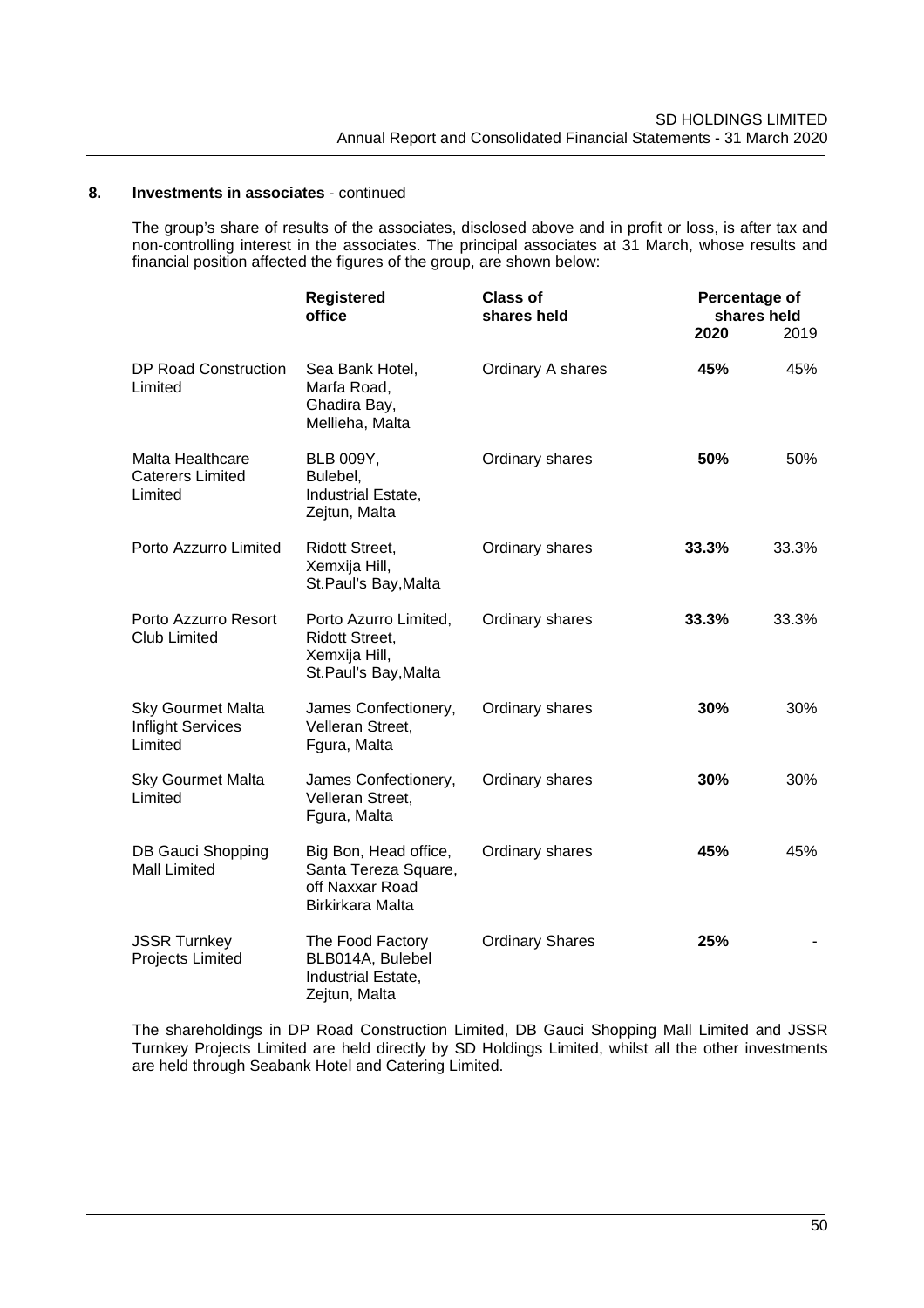#### **8. Investments in associates** – continued

#### *Disclosure requirements emanating from IFRS 12 'Disclosure of interests in other entities'*

The principal and significant associates of the group are Malta Healthcare Caterers Limited and Sky Gourmet Malta Limited. The main activities of the Malta Healthcare Caterers Group, is the provision of healthcare catering services to hospitals and retirement homes, together with the provision of nursing, medical and clinical services; whilst Sky Gourmet Malta Limited's principal activity is the provision of catering and commissary services to airlines operating from Malta. These investments provide strategic partnerships for the group within business sectors which are targeted by the group for diversification or consolidation purposes. The principal places of business for both associates are based in Malta.

Associates are measured using the equity method in accordance with the group's accounting policy and there are no contingent liabilities relating to the group's interest in the associates.

During the current financial year, Malta Healthcare Caterers Limited changed its statutory reference date from 31 December to 31 March to align its financial reporting period to that of the SD Holdings Limited. With respect to the preceding financial year, the financial information made available to shareholders related to the financial year ended 31 December 2018. Accordingly, the consolidated financial statements of Malta Healthcare Caterers Limited used in applying the equity method were attributable to the financial year ended 31 December 2018, which year end was different from that of the reporting entity.

Set out below are the summarised financial information of the group's principal associates, as presented in the respective financial statements.

#### **Summarised balance sheets**

|                                | <b>Malta Healthcare</b><br><b>Caterers Limited</b> |              | <b>Sky Gourmet</b><br><b>Malta Limited</b> |             |
|--------------------------------|----------------------------------------------------|--------------|--------------------------------------------|-------------|
|                                | As at<br>As at<br>31 March<br>31 December          |              | As at 31 March                             |             |
|                                | 2020<br>€                                          | 2018<br>€    | 2020<br>€                                  | 2019<br>€   |
| <b>Non-current assets</b>      | 29,006,987                                         | 7,967,870    | 163,207                                    | 326,562     |
| <b>Current assets</b>          | 40,585,544                                         | 30,544,541   | 3,909,498                                  | 3,812,269   |
| <b>Non-current liabilities</b> | (23, 290, 968)                                     | (4,254,341)  | (24, 577)                                  | (52, 699)   |
| <b>Current liabilities</b>     | (34,087,610)                                       | (25,560,419) | (2,592,549)                                | (2,084,997) |
| <b>Net assets</b>              | 12,213,953                                         | 8,697,651    | 1,455,579                                  | 2,001,135   |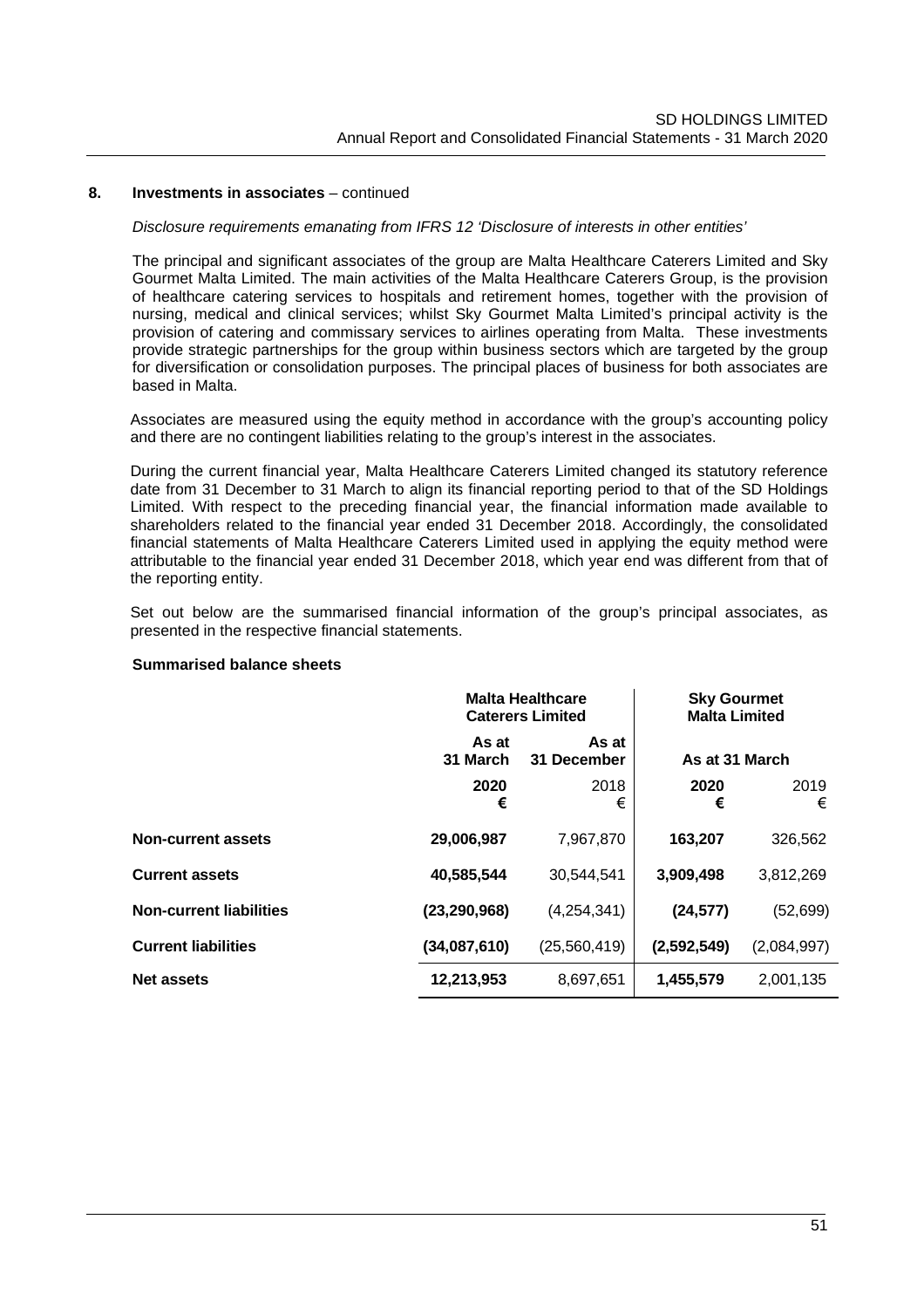#### **8. Investments in associates** - continued

The carrying amount of these investments is lower than the group's share of the net assets reflected above as a result of fair value adjustments made at the time of acquisition and the fact that the share of results for the year of acquisition was not a full financial year.

#### **Summarised statements of comprehensive income**

|                                                            | <b>Malta Healthcare</b><br><b>Caterers Limited</b> |                           | <b>Sky Gourmet</b><br><b>Malta Limited</b> |           |
|------------------------------------------------------------|----------------------------------------------------|---------------------------|--------------------------------------------|-----------|
|                                                            | 15 months ended<br>31 March                        | Year ended<br>31 December | Year ended 31 March                        |           |
|                                                            | 2020<br>€                                          | 2018<br>€                 | 2020<br>€                                  | 2019<br>€ |
| Revenue                                                    | 90,443,168                                         | 56,471,929                | 6,900,256                                  | 6,796,826 |
| Profit/(loss) for the year<br>- total comprehensive income | 3,516,302                                          | 2,931,967                 | 454,444                                    | 275,785   |

The other associates of the group are not deemed material, individually and in aggregate, to the group as a reporting entity taking cognisance of the group's financial position and aggregate assets. Accordingly, the disclosure requirements emanating from IFRS 12 were not deemed necessary for the user's understanding of the financial results and the financial position of the group.

The group's share of the results of the other associates and its share of the assets and liabilities are as follows:

| 2020                                           | <b>Assets</b><br>€ | Liabilities<br>€ | <b>Revenues</b><br>€ | <b>Profit</b><br>€ |
|------------------------------------------------|--------------------|------------------|----------------------|--------------------|
| Porto Azzurro Limited                          | 888,083            | (537,906)        | 438,250              | 11,583             |
| Sky Gourmet Malta Inflight<br>Services Limited | 133,900            | (1, 813)         | 394,997              | 4,561              |
| 2019                                           |                    |                  |                      |                    |
| Porto Azzurro Limited                          | 910,812            | (572, 219)       | 520,300              | 36,198             |
| Sky Gourmet Malta Inflight<br>Services Limited | 129,321            | (1,794)          | 352,358              | 4,049              |

DB Gauci Shopping Mall Limited, Porto Azzurro Resort Club Limited and JSSR Turnkey Projects Limited are considered by the directors to be a non-operating companies. With respect to DP Road Construction Limited, operations are not deemed to be material. For these entities no recent financial information was available.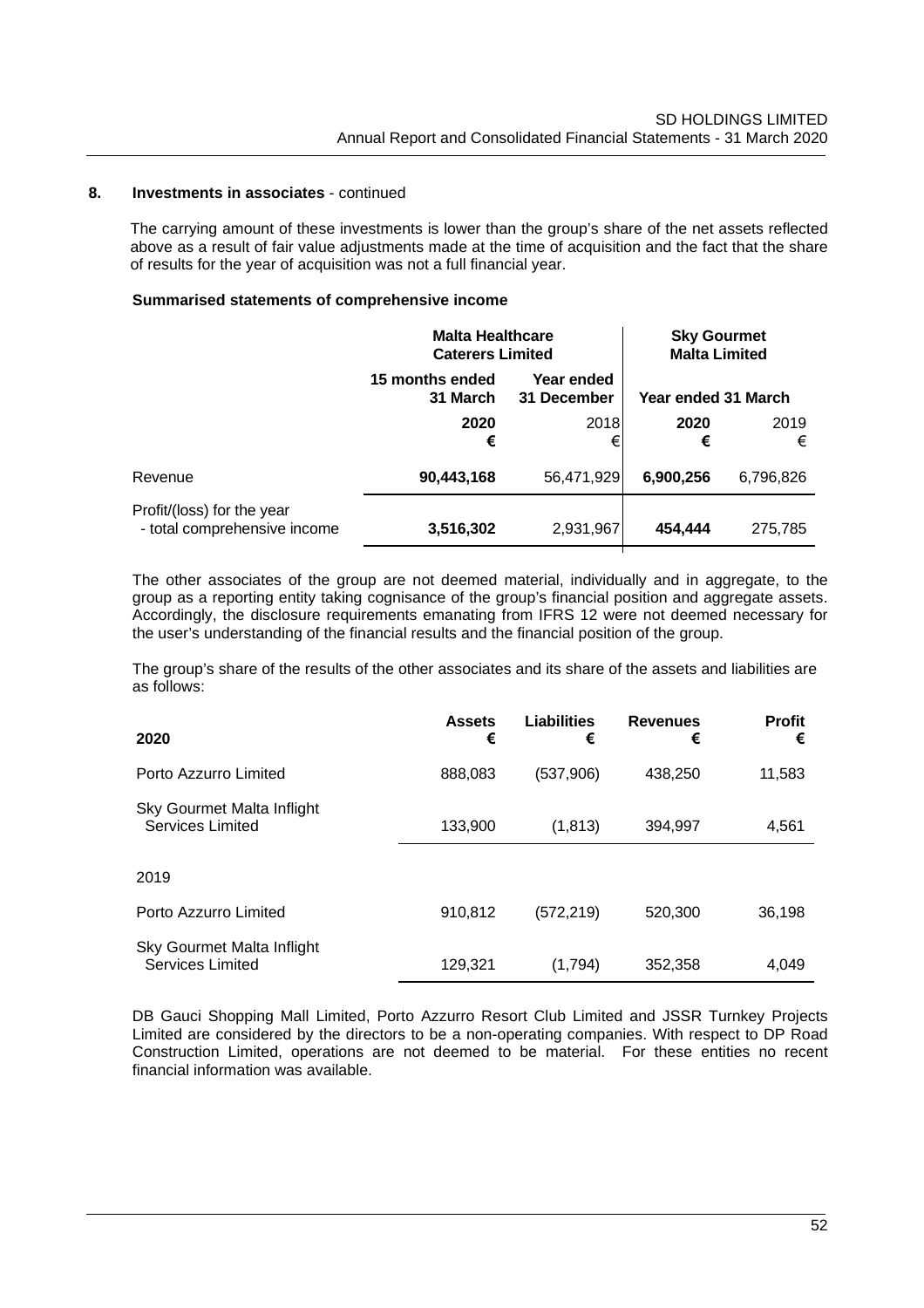#### **9. Right-of-use assets**

The statement of financial position reflects the following assets relating to leases:

|                                              | Properties | Motor vehicles | Total     |
|----------------------------------------------|------------|----------------|-----------|
|                                              | €          | €              | €         |
| 1 April 2019 – impact of adoption of IFRS 16 | 3,316,243  | 95.265         | 3,411,508 |
| Additions                                    | 3,164,108  | 38.941         | 3,203,049 |
| Amortisation charge (Note 22)                | (428, 944) | (34,665)       | (463,609) |
| As at 31 March 2020                          | 6,051,407  | 99.541         | 6,150,948 |

#### **10. Deferred taxation**

Deferred income taxes are calculated on temporary differences under the liability method and are measured at the tax rates that are expected to apply to the period when the asset is realised or the liability is settled based on tax rates (and tax laws) that have been enacted by the end of the reporting period. The principal tax rate used is 35%, with the exception of deferred taxation on the fair valuation of non-depreciable property which is computed on the basis applicable to disposals of immovable property, i.e. tax effect of 10%.

|                                                                                                              |                | Group                             |
|--------------------------------------------------------------------------------------------------------------|----------------|-----------------------------------|
|                                                                                                              | 2020           | 2019                              |
|                                                                                                              | €              | €                                 |
| Year ended 31 March                                                                                          |                |                                   |
| At beginning of year                                                                                         | (20, 894, 857) | (2,069,532)                       |
| Credited/(charged) to profit or loss (Note 26):                                                              |                |                                   |
| Unabsorbed capital allowances                                                                                | 19,861         |                                   |
| Utilised investment tax credits                                                                              | (2,085,089)    | (3,385,046)                       |
| Temporary differences on intra-group transactions                                                            | 9,266          | 9,266                             |
| Temporary differences on property, plant and equipment and                                                   |                |                                   |
| provisions for credit loss allowances                                                                        | 180,780        | (451, 871)                        |
| Temporary differences on right-of-use assets                                                                 | 49,081         |                                   |
| Realisation through asset use                                                                                | 108,632        |                                   |
| Charged to other comprehensive income (Note 15):<br>Deferred tax on movements in revaluation surplus on land |                |                                   |
| and buildings arising during the year (Note 14)                                                              |                | <b>3,850,000</b> (14,997,674)     |
| At end of year                                                                                               |                | $(18, 762, 326)$ $(20, 894, 857)$ |

Deferred taxation is principally composed of deferred tax assets and liabilities which are expected to be recovered and settled after more than 12 months. Deferred tax assets have been recognised in the financial statements on the basis that the directors of the respective companies are of the opinion that it is probable that future taxable profits will be available to utilise such assets.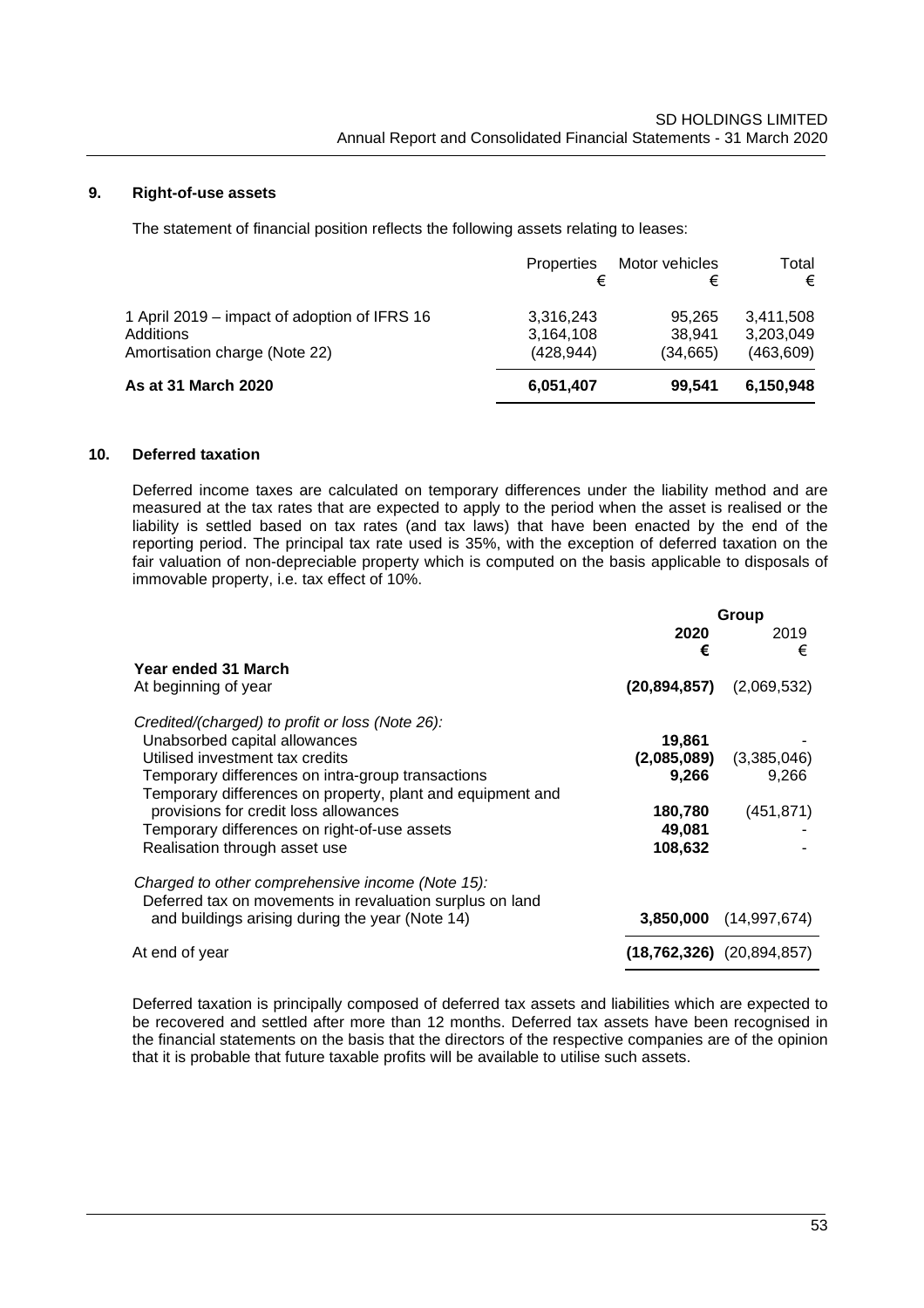### **10. Deferred taxation** - continued

The balance at 31 March represents:

|                                                                                  | Group       |
|----------------------------------------------------------------------------------|-------------|
| 2020<br>€                                                                        | 2019<br>€   |
| Unutilised tax credits arising from:                                             |             |
| Unabsorbed capital allowances<br>19,861                                          |             |
| Investment tax credits<br>1,168,685                                              | 3,253,774   |
| Taxable temporary differences arising from depreciation of property,             |             |
| plant and equipment<br>(5,254,974)                                               | (5,528,474) |
| Taxable temporary differences arising from revaluation of property,              |             |
| plant and equipment<br>$(14,788,540)$ $(18,747,172)$                             |             |
| (99, 491)<br>Taxable temporary differences arising from intra-group transactions | (108, 757)  |
| Taxable temporary differences arising from right-of-use assets<br>49,081         |             |
| Deductible temporary differences on provisions for                               |             |
| credit loss allowances<br>143,052                                                | 235,772     |
| $(18, 762, 326)$ $(20, 894, 857)$                                                |             |
| Disclosed as follows:                                                            |             |
| Deferred tax assets<br>1,392,474                                                 | 1,363,394   |
| $(20, 154, 800)$ $(22, 258, 251)$<br>Deferred tax liabilities                    |             |
| $(18, 762, 326)$ $(20, 894, 857)$                                                |             |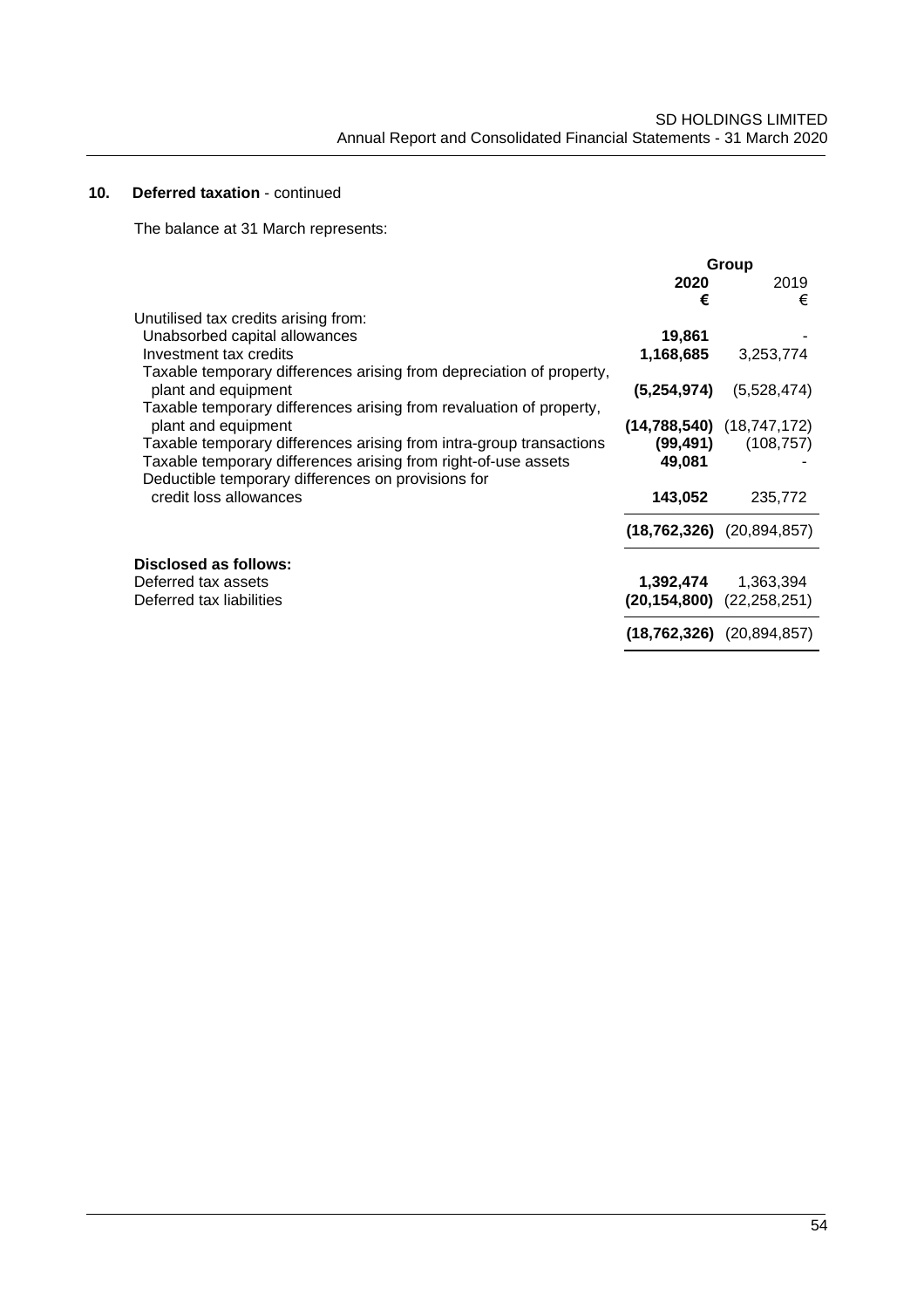#### **11. Trade and other receivables**

|                                                 | Group      |            | Company    |           |
|-------------------------------------------------|------------|------------|------------|-----------|
|                                                 | 2020       | 2019       | 2020       | 2019      |
|                                                 | €          | €          | €          | €         |
| Non-current                                     |            |            |            |           |
| Amounts owed by subsidiary<br>Other receivables | 100,435    | 75,000     | 17,000,000 |           |
|                                                 |            |            |            |           |
|                                                 | 100,435    | 75,000     | 17,000,000 |           |
| <b>Current</b>                                  |            |            |            |           |
| Trade receivables                               | 4,212,295  | 4,824,580  |            |           |
| Less: credit loss allowances                    | (408, 721) | (673,635)  |            |           |
|                                                 | 3,803,574  | 4,150,945  |            |           |
| Advance payments to suppliers                   | 2,286,938  | 7,568,831  |            |           |
| Amounts owed by shareholder                     | 26,206     | 59,166     | 259,156    | 430,064   |
| Amounts owed by subsidiaries                    |            |            | 108,927    | 62,886    |
| Amounts owed by associates                      | 2,275,416  | 2,480,042  | 1,728,254  | 1,742,523 |
| Amounts owed by other related parties           | 145,013    | 113,871    |            |           |
| Other receivables                               | 840,706    | 1,669,118  |            |           |
| Indirect taxation                               |            |            | 3,527      | 3,556     |
| Prepayments                                     | 1,146,915  | 1,011,754  |            |           |
|                                                 | 10,524,768 | 17,053,727 | 2,099,864  | 2,239,029 |

Non-current amounts owed by subsidiary amounting to €17,000,000 relate to the consideration receivable from the sale of intellectual property to DB Group Franchising Limited. These amounts are unsecured, interest free and have been earmarked as additional capital required by the subsidiary, the terms of which will be concluded in the foreseeable future.

Non-current other receivables represent deposits effected by a group undertaking to lessor under operating lease arrangements. This is refundable at the end of the lease terms in accordance with the respective lease arrangements.

Included in other receivables is a payroll grant receivable from the Government amounting to €234,078 (2019: nil) relating to the COVID-19 pandemic schemes.

#### **12. Inventories**

|                                                                     |                               | Group                         |  |
|---------------------------------------------------------------------|-------------------------------|-------------------------------|--|
|                                                                     | 2020<br>€                     | 2019<br>€                     |  |
| Food and beverage<br>Merchandise<br>Consumables and other inventory | 867,624<br>588,441<br>308,119 | 696,747<br>323,303<br>199,558 |  |
|                                                                     | 1,764,184                     | 1,219,608                     |  |
|                                                                     |                               |                               |  |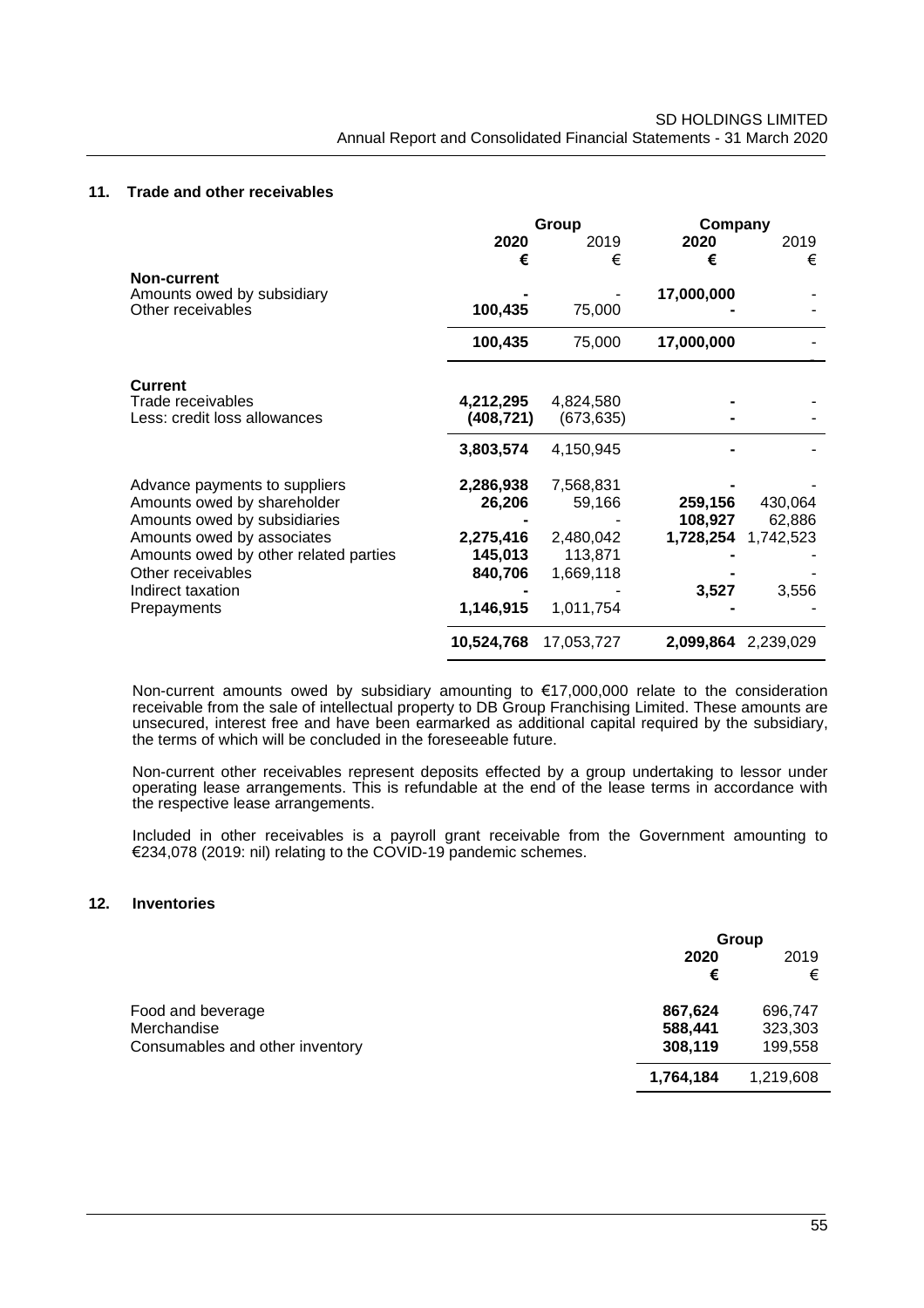#### **13. Cash and cash equivalents**

For the purposes of the cash flow statements, the year-end cash and cash equivalents comprise the following:

|                           |               | Group      |            | Company   |
|---------------------------|---------------|------------|------------|-----------|
|                           | 2020          | 2019       | 2020       | 2019      |
|                           | €             | €          | €          | €         |
| Cash at bank and in hand  | 25,770,964    | 11,004,457 | 20.344.084 | 4.450.162 |
| Bank overdrafts (Note 18) | (1, 410, 132) | (595, 177) |            |           |
|                           | 24.360.832    | 10,409,280 | 20.344.084 | 4,450,162 |

#### **14. Share capital**

|                                                                      | Company   |           |
|----------------------------------------------------------------------|-----------|-----------|
|                                                                      | 2020      | 2019      |
| <b>Authorised</b>                                                    | €         | €         |
| 5,000,000 Ordinary shares of €1 each                                 | 5,000,000 | 5.000.000 |
| <b>Issued and fully paid</b><br>4,000,000 Ordinary shares of €1 each | 4,000,000 | 4,000,000 |

#### **15. Revaluation reserve**

|                                                                                           | Group          |                  |
|-------------------------------------------------------------------------------------------|----------------|------------------|
|                                                                                           | 2020<br>€      | 2019<br>€        |
| Year ended 31 March                                                                       |                |                  |
| At beginning of year                                                                      | 81,706,384     | 22,585,765       |
| Revaluation surplus on land and buildings                                                 |                |                  |
| arising during the year (Note 4)                                                          | $\blacksquare$ | 74,118,293       |
| Deferred tax on revaluation surplus on land and                                           |                |                  |
| buildings arising during the year (Note 10)                                               |                | $-$ (14,997,674) |
| Reversal of revaluation surplus on land and buildings<br>arising during the year (Note 4) | (11,000,000)   |                  |
| Deferred tax on reversal of revaluation surplus on land and                               |                |                  |
| buildings arising during the year (Note 10)                                               | 3,850,000      |                  |
| Transfer upon realisation on through asset use, net of deferred tax                       | (201,742)      |                  |
| At end of year                                                                            | 74,354,642     | 81.706.384       |

The revaluation reserve represents the revaluation surplus arising on the valuation of the group's land and buildings and is non-distributable.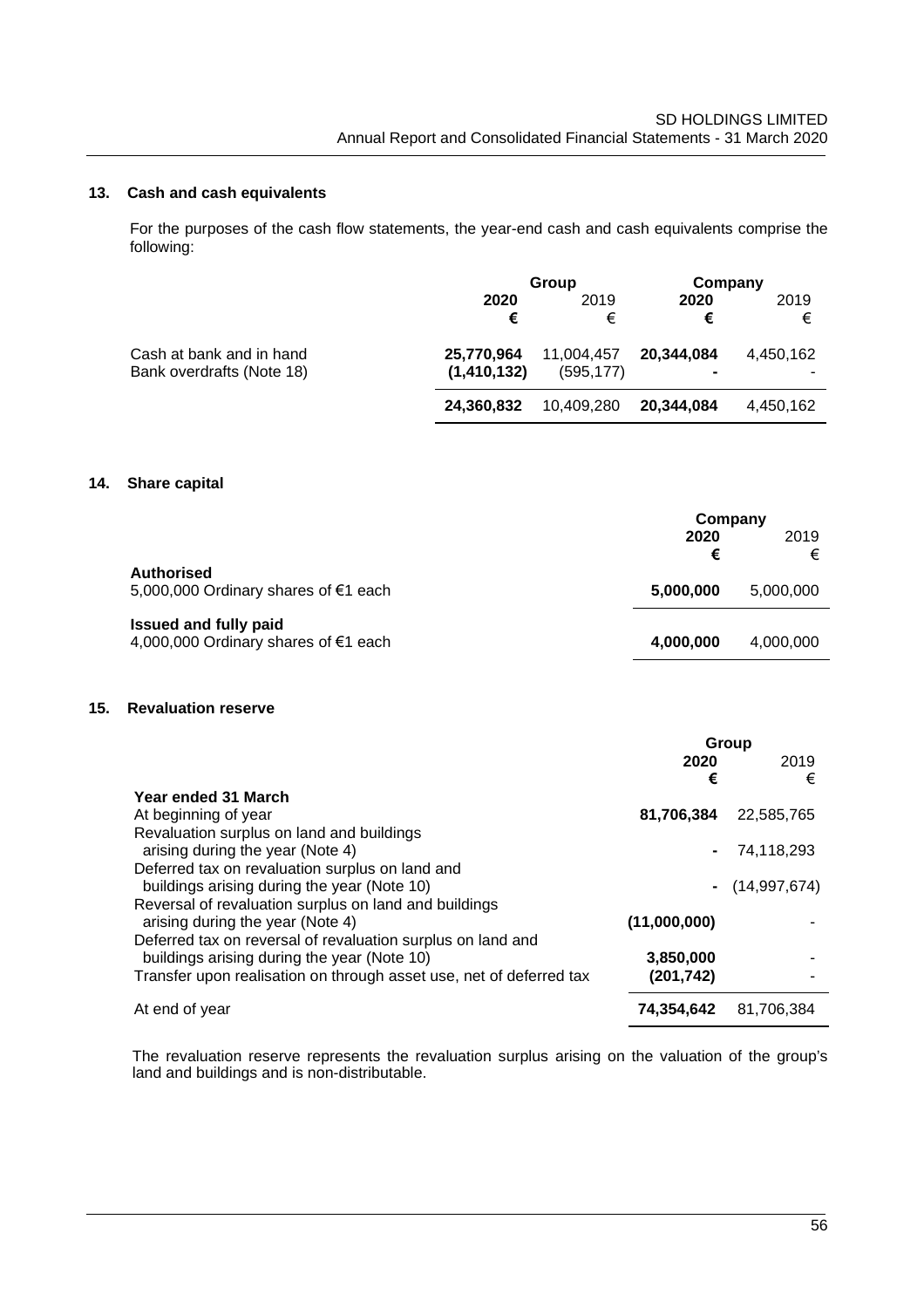#### **16. Other reserves**

|                                                               | Group                   |                         |  |
|---------------------------------------------------------------|-------------------------|-------------------------|--|
|                                                               | 2020<br>€               | 2019<br>€               |  |
| Capital redemption reserve<br>Incentives and benefits reserve | 11,628,279<br>1,301,885 | 11,628,279<br>1,301,885 |  |
|                                                               | 12,930,164              | 12,930,164              |  |

The capital redemption reserve represents a sum equal to the nominal amount of reference shares redeemed by a subsidiary in accordance with Article 115 of the Maltese Companies Act (Cap. 386). The capital redemption reserve may be applied in paying up unissued shares to be issued to members as fully paid bonus shares. These redemptions took place in prior years. The preference shares redeemed were attributable to non-controlling interest.

The incentives and benefits reserve represents transfers effected by a subsidiary for the net amount of profits subject to income tax at a reduced rate of tax, in accordance with Articles 24B and 36 of the Business Promotion Act. No transfers to the incentives and benefits reserve have been made during the current and the preceding financial years, as no income was subject to tax at reduced rates. Such profits are set aside for the exclusive purpose of financing the upgrading projects within the qualifying company as approved by Malta Enterprise Corporation in accordance with Article 6 of the Business Promotion Act. The incentives and benefits reserve is not distributable and will be retained for a period of eight years after which it can be distributed by means of a bonus issue.

#### **17. Trade and other payables**

|                                                              | Group      |            | Company    |            |
|--------------------------------------------------------------|------------|------------|------------|------------|
|                                                              | 2020       | 2019       | 2020       | 2019       |
|                                                              | €          | €          | €          | €          |
| <b>Non-current</b>                                           |            |            |            |            |
| Amounts due to Government in relation to                     |            |            |            |            |
| purchase of land                                             | 49,225,625 | 48,947,198 |            |            |
| Deferred income arising on long term<br>rights of use sales  | 12,123,083 | 10,985,349 |            |            |
|                                                              |            |            |            |            |
|                                                              | 61,378,708 | 59,932,547 |            |            |
|                                                              |            |            |            |            |
| <b>Current</b>                                               |            |            |            |            |
| Trade payables                                               | 6,733,413  | 5,335,758  |            |            |
| Amounts due to Government in relation to<br>purchase of land | 1,429,571  | 1,429,571  |            |            |
| Payables and accruals with respect to                        |            |            |            |            |
| capital expenditure                                          | 1,099,062  | 1,162,098  |            |            |
| Contract liabilities - Advance deposits                      |            |            |            |            |
| from tour operators and other third parties                  | 3,419,742  | 7,806,276  |            |            |
| Amounts owed to subsidiaries                                 |            |            | 51,670,552 | 36,262,695 |
| Amounts owed to associates                                   | 4,923,535  | 3,883,507  |            |            |
| Amounts owed to other related parties                        | 663,804    | 1,305,222  | 1,830,941  | 891,518    |
| Other payables                                               | 139,803    | 668,937    | 18,785     | 49         |
| Indirect taxation and social security                        | 827,250    | 92,830     |            |            |
| Accrued interest payable to bond holders                     | 2,630,491  | 2,641,582  |            |            |
| Other accruals                                               | 1,491,165  | 1,716,655  | 10,581     | 6,550      |
|                                                              | 23,357,836 | 26,042,436 | 53,530,859 | 37,160,812 |
|                                                              |            |            |            |            |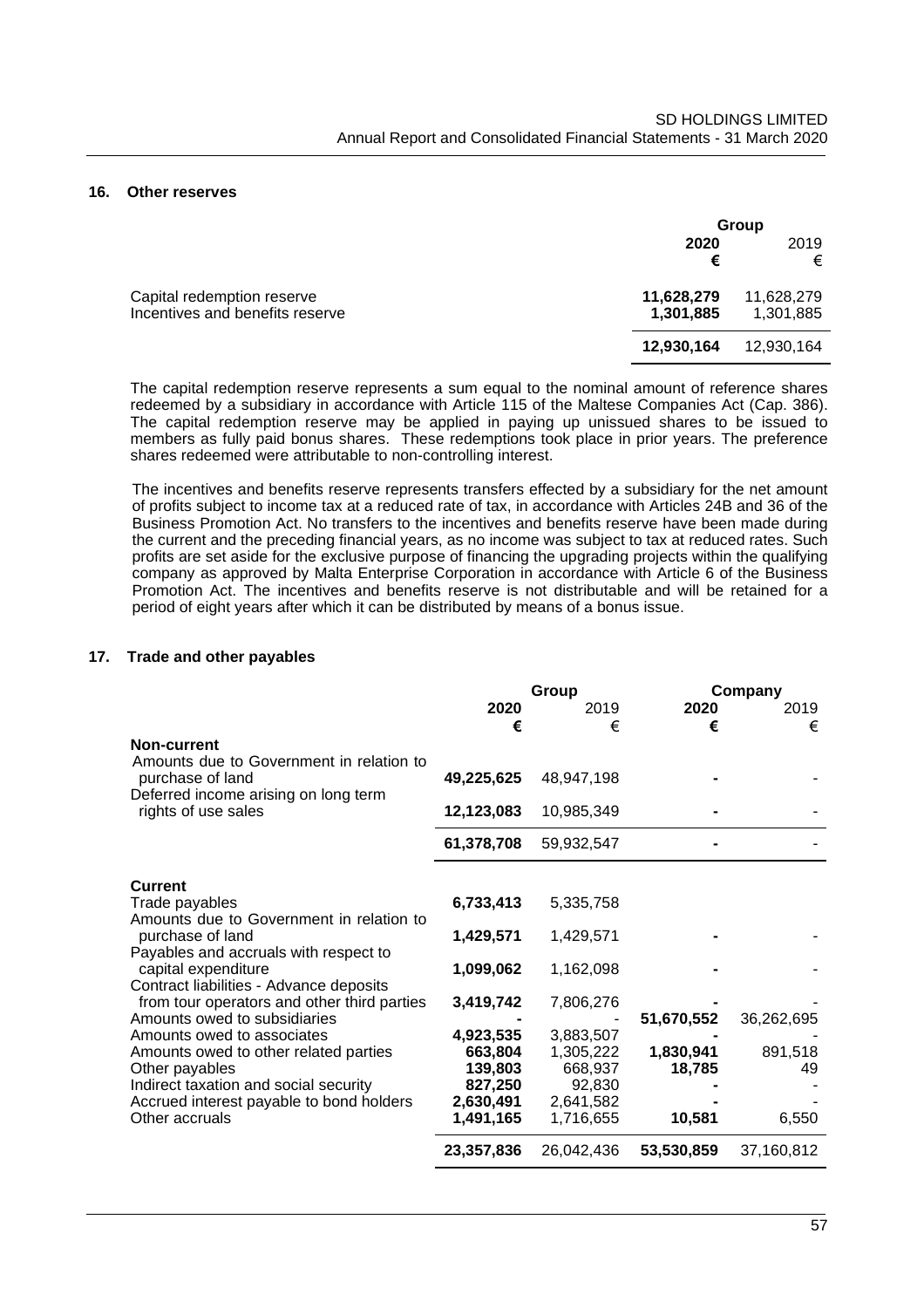#### **17. Trade and other payables** - continued

The group's liability towards the Government of Malta in relation to the payment of groundrents and any penalty that may become due by db San Gorg Property Limited is secured by a special privilege on the site at St Julian's accorded to the dominus by law in favour of the Government of Malta.

The maturity of this liability is as follows:

|                                  | Group       |                                 |  |
|----------------------------------|-------------|---------------------------------|--|
|                                  | 2020<br>€   | 2019<br>€                       |  |
| Due within 1 year                | 1,429,571   | 1,429,571                       |  |
| Due between 1 and 2 years        | 2,991,080   | 1,429,571                       |  |
| Due between 2 and 5 years        | 7,544,670   | 8,973,241                       |  |
| Due after more than 5 years      | 164,112,856 | 165,675,366                     |  |
|                                  |             | 176,078,177 177,507,749         |  |
| Less: imputed interest component |             | $(125,392,981)$ $(127,130,979)$ |  |
|                                  | 50,685,196  | 50,376,770                      |  |

The company's amounts owed to subsidiaries represent financing obtained by the parent company from other group undertakings to finance various group projects including the acquisition of Hotel San Antonio Limited in prior years and subsequent developments at the same hotel. Such advances are unsecured and repayable on demand. However, the respective subsidiaries have undertaken not to request repayment of amounts due until alternative financing is available. Included in such advances are offsettable amounts of €1,488,101 (2019: €1,488,101) owed by a subsidiary to the parent company which are subject to interest at 4.8% (2019: 4.8%). All the other amounts are interest free.

#### **18. Borrowings**

|                                 | Group      |            |           | Company   |
|---------------------------------|------------|------------|-----------|-----------|
|                                 | 2020<br>€  | 2019<br>€  | 2020<br>€ | 2019<br>€ |
| <b>Non-current</b>              |            |            |           |           |
| Bank loans                      | 7,301,163  | 8,303,770  |           |           |
| Loan from subsidiary            |            |            | 1,488,101 | 1,488,101 |
| 650,000 4.35% Bonds 2017 - 2027 | 64,314,699 | 64,231,846 |           |           |
|                                 | 71,615,862 | 72,535,616 | 1,488,101 | 1,488,101 |
| Current                         |            |            |           |           |
| <b>Bank overdrafts</b>          | 1,410,132  | 595,177    |           |           |
| <b>Bank loans</b>               | 781,728    | 167,920    |           |           |
|                                 | 2,191,860  | 763,097    |           |           |
| Total borrowings                | 73,807,722 | 73,298,713 | 1,488,101 | 1,488,101 |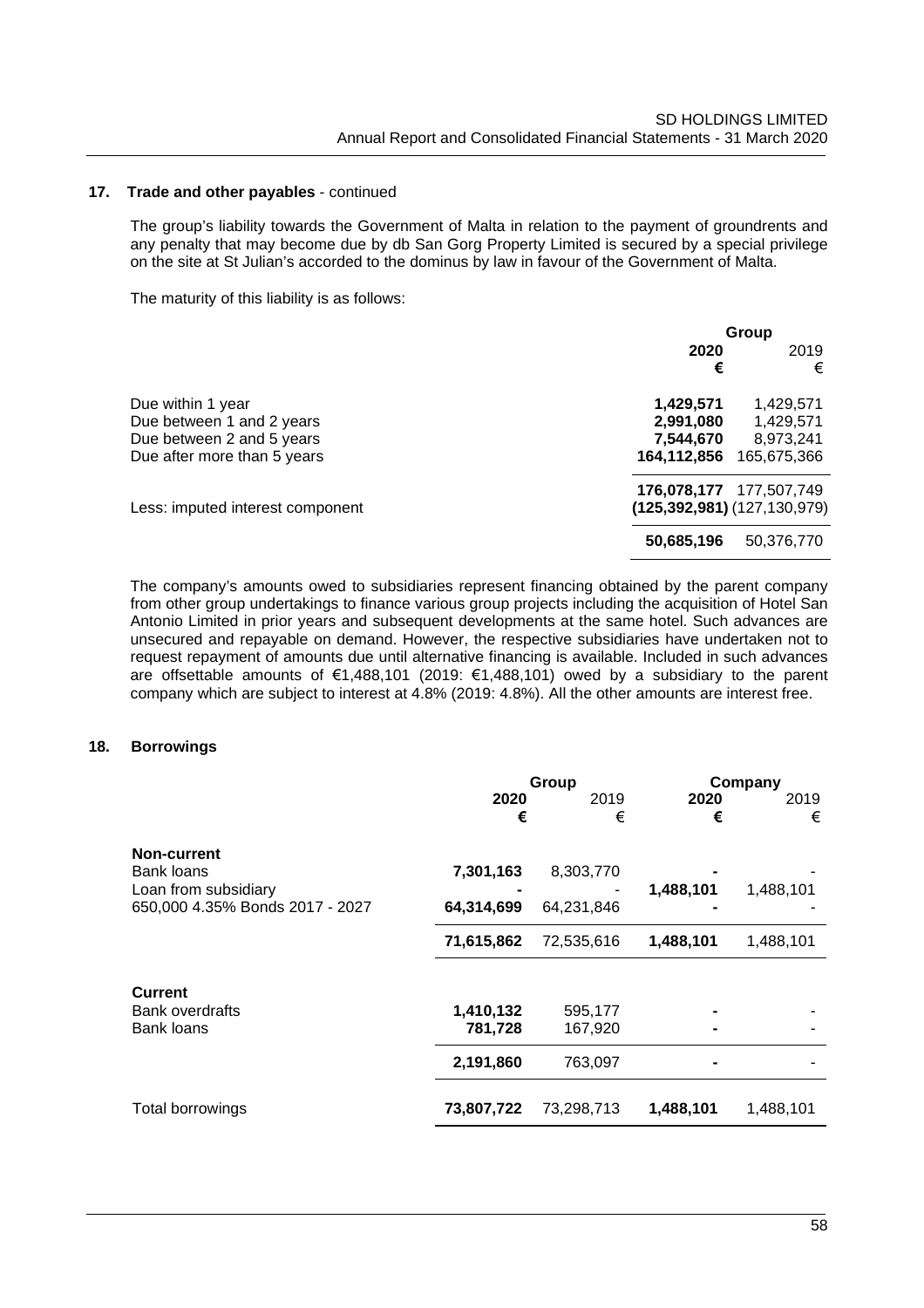#### **18. Borrowings** - continued

#### *Bonds*

By virtue of an offering memorandum dated 27 March 2017, SD Finance plc (the Issuer) issued €65,000,000 bonds with a face value of €100 each. The bonds have a coupon interest of 4.35% which is payable annually in arrears, on 25 April of each year. The bonds are redeemable at par and are due for redemption on 25 April 2027. The bonds are guaranteed by SD Holdings Limited, which has bound itself jointly and severally liable with the issuer, for the repayment of the bonds and interest thereon, pursuant to and subject to the terms and conditions in the offering memorandum. The bonds were admitted on the Official List of the Malta Stock Exchange on 4 May 2017. The quoted market price as at 31 March 2020 and 2019 for the bonds was €98 and €103 respectively, which in the opinion of the directors fairly represents the fair value of these financial liabilities. At the end of the current reporting period, bonds with a face value of €535,000 (2019: €500,000) were held by a company director.

In accordance with the provisions of the prospectus, the proceeds from the bond issue have been advanced by the Issuer to SD Holdings Limited (the company's parent undertaking and guarantor of the bonds) and to Hotel San Antonio Limited and Seabank Hotel and Catering Limited (both fellow subsidiaries of the Issuer). The principal purposes for these advances were the re-financing of existing banking facilities of the respective borrower, the financing of the redemption of the redeemable preference shares of Seabank Hotel and Catering Limited (refer to Note 16) and for the general corporate funding purposes of the db Group.

The bonds are measured at the amount of the net proceeds adjusted for the amortisation of the difference between the net proceeds and the redemption value of such bonds, using the effective yield method as follows:

|                                                         | 2020<br>€            | 2019<br>€             |
|---------------------------------------------------------|----------------------|-----------------------|
| Original face value of bonds issued                     | 65,000,000           | 65,000,000            |
| Bond issue costs<br>Accumulated amortisation            | (924,036)<br>238,735 | (924, 036)<br>155,882 |
| Closing net book amount of bond issue costs             | (685, 301)           | (768, 154)            |
| Amortised cost and closing carrying amount of the bonds | 64,314,699           | 64,231,846            |

#### *Bank borrowings*

The group's and the company's banking facilities as at 31 March 2020 amounted to  $\epsilon$ 74,198,508 (2019: €86,093,431) and €500,000 (2019: €500,000) respectively. The group's bank facilities are mainly secured by:

- (a) special hypothecs over the group's property up to an amount of  $\epsilon$ 74,438,602 (2019: €85,100,000);
- (b) general hypothecs over the group's present and future assets up to an amount of  $\epsilon$ 91,642,371 (2019: €85,950,000);
- (c) guarantees given by the shareholder;
- (d) pledges over specific insurance policies of group undertakings;
- (e) pledges over the shareholder's life insurance policies;
- (f) letters of undertaking.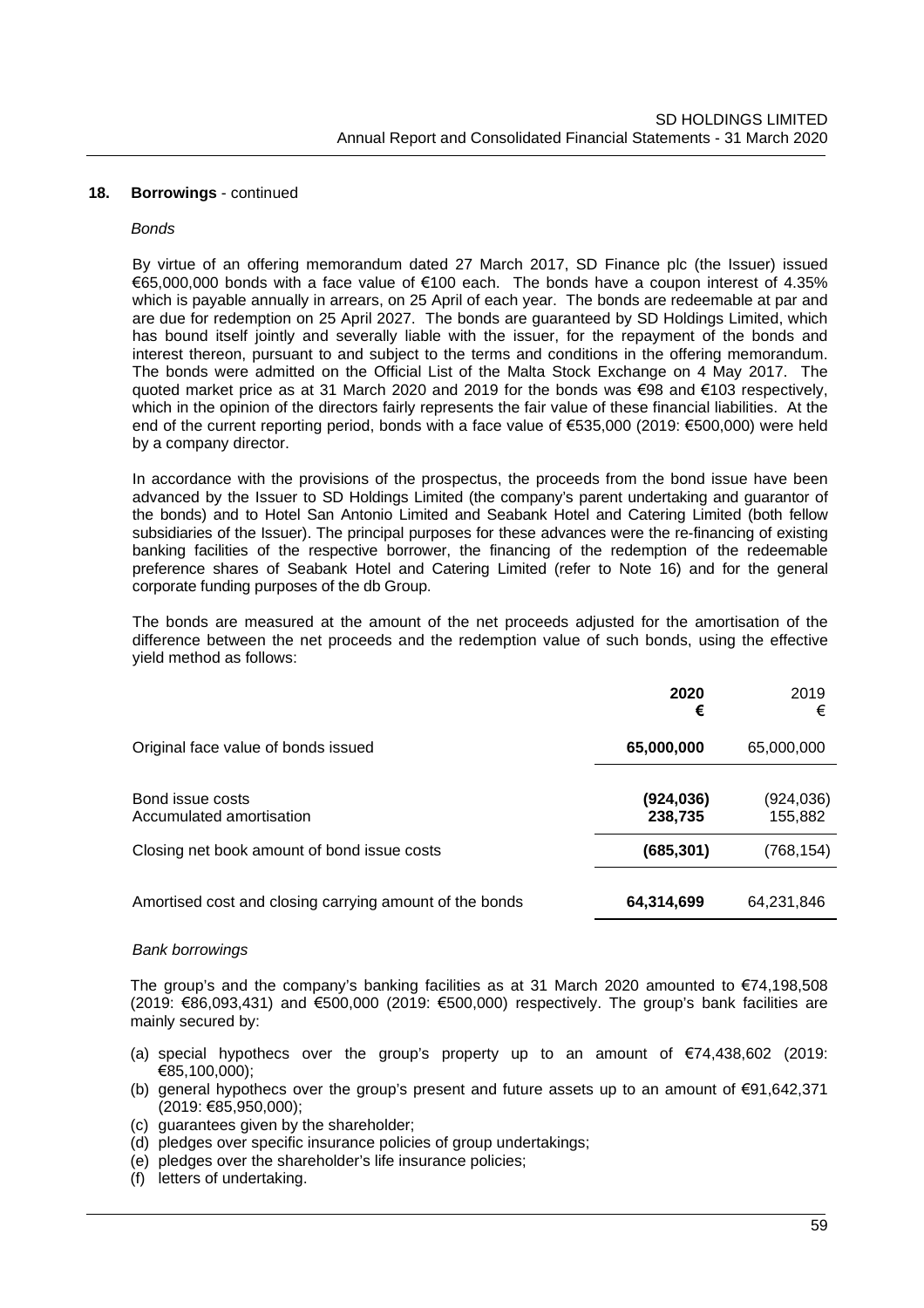#### **18. Borrowings** - continued

The interest rate exposure of the bank borrowings is at floating rates and the weighted average effective interest rates as at the end of the financial reporting period are as follows:

|                 | Group |      | Company        |      |
|-----------------|-------|------|----------------|------|
|                 | 2020  | 2019 | 2020           | 2019 |
| Bank overdrafts | 4.0%  | 5.3% | $\blacksquare$ | -    |
| Bank loans      | 3.9%  | 4.0% | $\blacksquare$ | -    |
|                 |       |      |                |      |

Maturity of non-current bank borrowings:

|                       |           | Group        |                | Company |
|-----------------------|-----------|--------------|----------------|---------|
|                       | 2020      | 2019<br>2020 |                | 2019    |
|                       | €         | €            | €              | €       |
| Between 1 and 2 years | 1,851,242 | 553,584      | $\blacksquare$ |         |
| Between 2 and 5 years | 3,964,870 | 1,660,754    | -              |         |
| Over 5 years          | 1,485,051 | 6,089,432    | $\blacksquare$ | -       |
|                       | 7,301,163 | 8,303,770    | $\blacksquare$ |         |

#### *Loan from subsidiary*

The company's non-current loans from subsidiary amounting to €1,488,101 consist of advances from SD Finance plc, out of the proceeds of the bonds issued by the same company. The proceeds of the bond issue have been advanced to SD Holdings Limited and other companies forming part of the db Group. SD Holdings Limited utilised these advances primarily for re-financing its existing banking facilities. These loans are subject to interest at a fixed interest rate of 4.55%, with an additional renewal fee, which shall be charged on the loans at a floating rate at the discretion of the directors of the Issuer. As at the end of the current reporting period, the element of the floating rate interest was 0.27% (2019: 0.25%). The loans are unsecured and repayable by not later than 10 April 2027.

#### **19. Deferred government grants**

|                                                         |           | Group     |
|---------------------------------------------------------|-----------|-----------|
|                                                         | 2020<br>€ | 2019<br>€ |
| At beginning of the year<br>Credited to profit or loss: | 14,462    | 23,283    |
| - Annual amortisation related to assets                 | (4,821)   | (8,821)   |
| At end of year                                          | 9,641     | 14,462    |
| At 31 March                                             |           |           |
| Non-current                                             | 4,820     | 9,641     |
| Current                                                 | 4,821     | 4,821     |
|                                                         | 9,641     | 14,462    |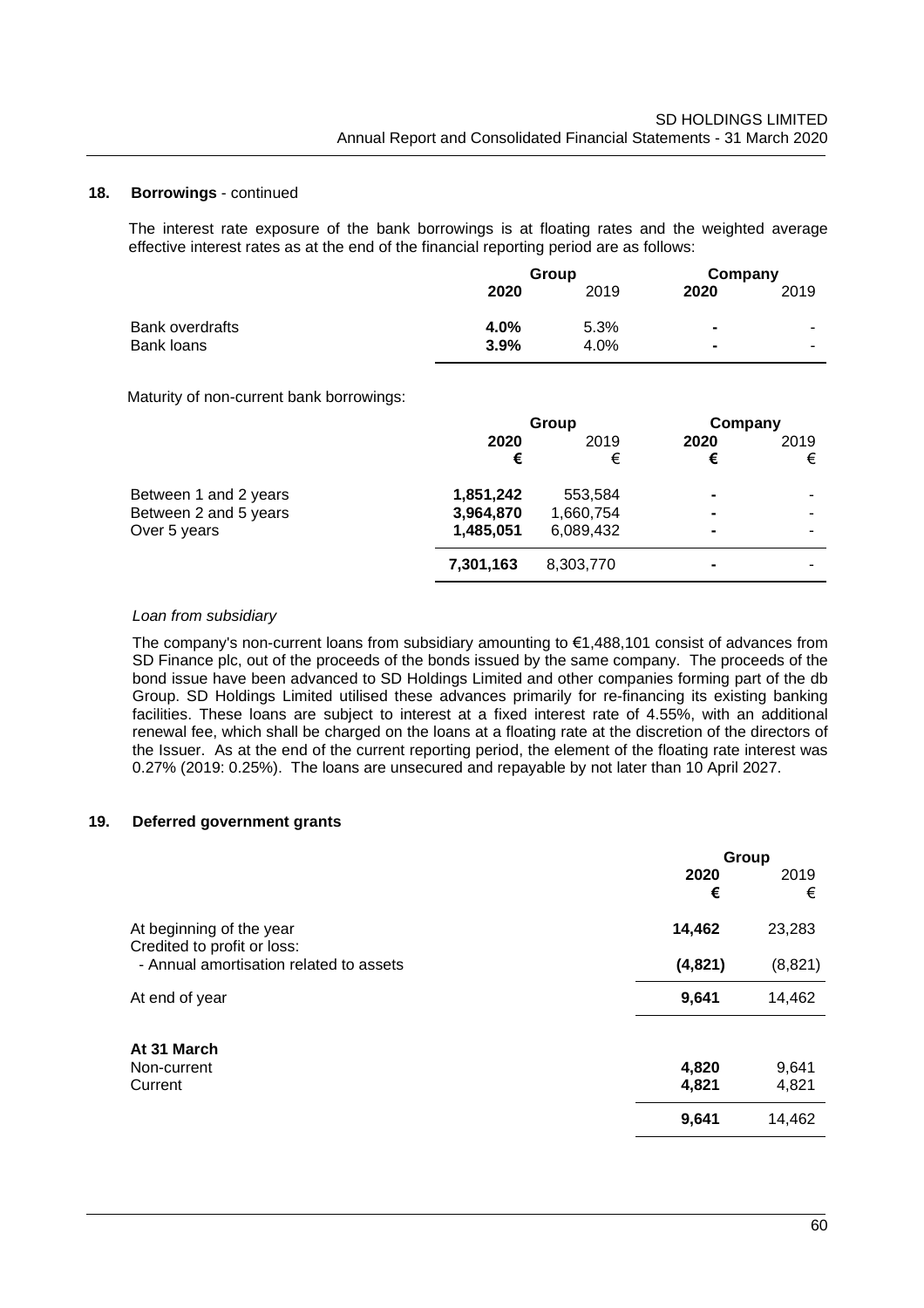# **20. Lease liabilities**

| 514,437    | 26,487   | 540,924                      |
|------------|----------|------------------------------|
|            |          |                              |
|            |          | 5,751,061                    |
| 6,187,189  | 104.796  | 6,291,985                    |
| (483,745)  | (35,085) | (518, 830)                   |
| 190,583    | 5.675    | 196,258                      |
| 3,164,108  | 38,941   | 3,203,049                    |
| 3,316,243  | 95,265   | 3,411,508                    |
| €          | €        | €                            |
| Properties | vehicles | Total                        |
|            |          | Motor<br>5,672,752<br>78.309 |

The total cash outflows for leases in 2020 was €518,830.

### **21. Revenue**

The group's entire revenue is derived locally mainly from hospitality, leisure and ancillary activities.

|                                            | Group      |            | Company |      |
|--------------------------------------------|------------|------------|---------|------|
|                                            | 2020       | 2019       | 2020    | 2019 |
|                                            | €          | €          | €       | €    |
| By category                                |            |            |         |      |
| Hospitality and ancillary services         | 39,737,633 | 39,483,497 |         |      |
| Food and beverage                          | 14,062,644 | 12,672,863 |         |      |
| Merchandise and other retailing activities | 4,490,025  | 2,301,641  |         |      |
| Other revenue                              | 1,033,372  | 1,674,864  |         |      |
|                                            | 59,323,674 | 56,132,865 |         |      |
|                                            |            |            |         |      |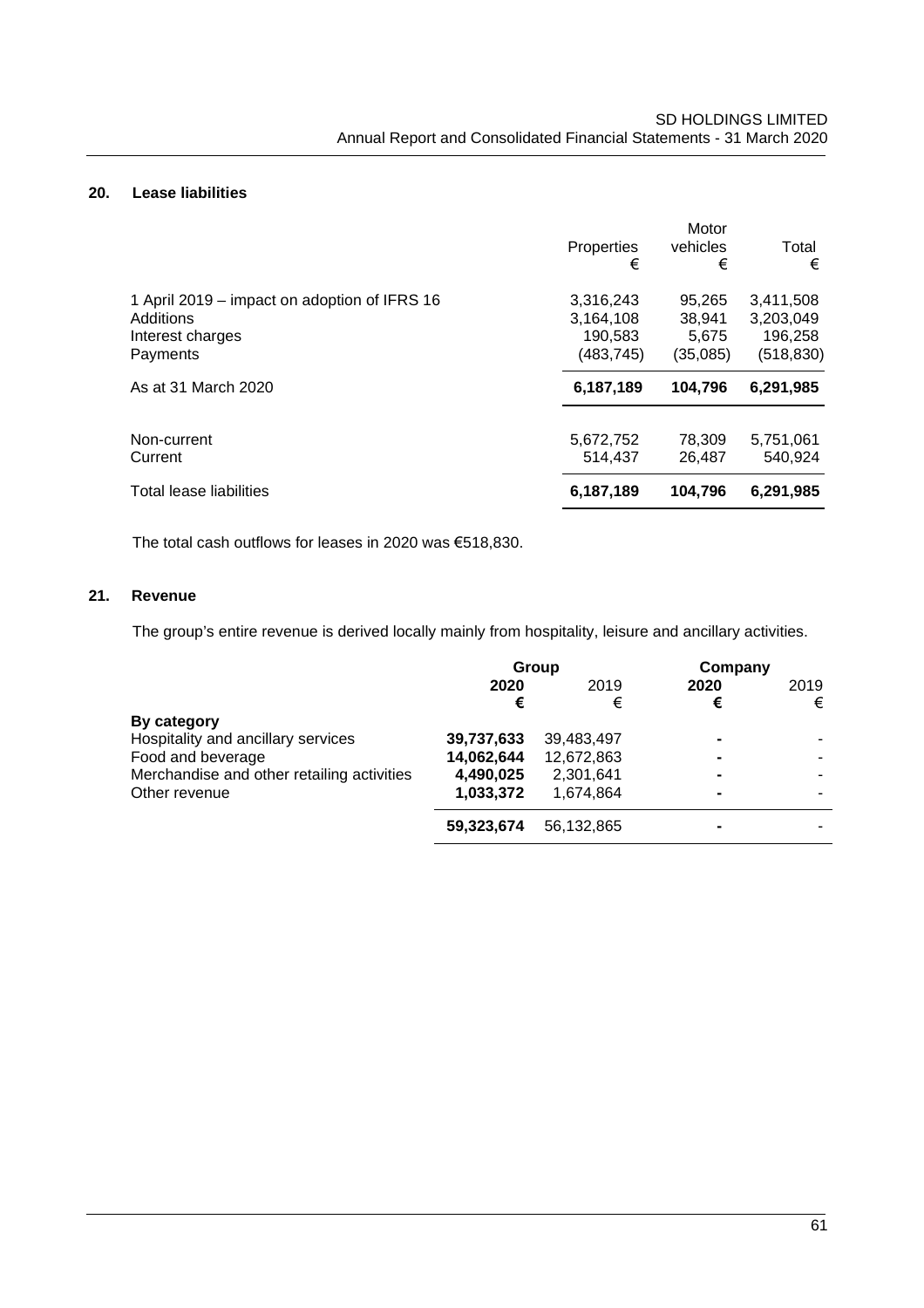### **22. Expenses by nature**

|                                                                                     | Group      |            | Company |        |
|-------------------------------------------------------------------------------------|------------|------------|---------|--------|
|                                                                                     | 2020       | 2019       | 2020    | 2019   |
|                                                                                     | €          | €          | €       | €      |
| Employee benefit expense (Note 23)                                                  | 12,902,514 | 11,443,248 |         |        |
| Amortisation of intangible assets (Note 6)                                          | 268,956    | 241,820    |         |        |
| Amortisation of right of use assets (Note 9)                                        | 463,609    |            |         |        |
| Depreciation of property,                                                           |            |            |         |        |
| plant and equipment (Note 4)                                                        | 8,471,853  | 7,166,672  |         |        |
| Utilities and similar charges                                                       | 1,583,966  | 1,668,466  |         |        |
| Operating supplies and related expenses                                             | 11,744,669 | 9,995188   |         |        |
| Repairs and maintenance costs                                                       | 2,580,692  | 3,423,010  |         |        |
| Marketing, advertising costs and                                                    |            |            |         |        |
| commissions                                                                         | 1,536,367  | 1,485,542  |         |        |
| Franchise royalties                                                                 | 452,443    | 479,813    |         |        |
| Operating lease rentals - property                                                  |            | 587,426    |         |        |
| Variable lease rentals                                                              | 315,472    |            |         |        |
| Ground rents payable                                                                |            | 6,198      |         |        |
| Amounts written off in respect of trade<br>receivables (included in 'Administrative |            |            |         |        |
| expenses')                                                                          | 767,988    |            |         |        |
| Other expenses                                                                      | 3,482,543  | 3,645,591  | 13,216  | 17,750 |
| Total cost of sales, selling and                                                    |            |            |         |        |
| administrative expenses                                                             | 44,571,072 | 40,142,974 | 13,216  | 17,750 |

Auditor's fees

Fees charged by the auditor for services rendered during the current and the preceding financial years relate to the following:

|                                      | Group   |         | Company |       |
|--------------------------------------|---------|---------|---------|-------|
|                                      | 2020    | 2019    | 2020    | 2019  |
|                                      | €       | €       | €       | €     |
| Annual statutory audit               |         |         |         |       |
| - parent company auditors            | 87,300  | 55,500  | 1,050   | 1,050 |
| - other auditors                     |         | 20,000  |         |       |
| Tax advisory and compliance services |         |         |         |       |
| - parent company auditors            | 7.970   | 6,650   | 365     | 365   |
| Other non-audit services             |         |         |         |       |
| - parent company auditors            | 59,594  | 21,800  | 5,500   | 5,500 |
| - other auditors                     |         | 1.525   |         |       |
|                                      | 154,864 | 105.475 | 6.915   | 6.915 |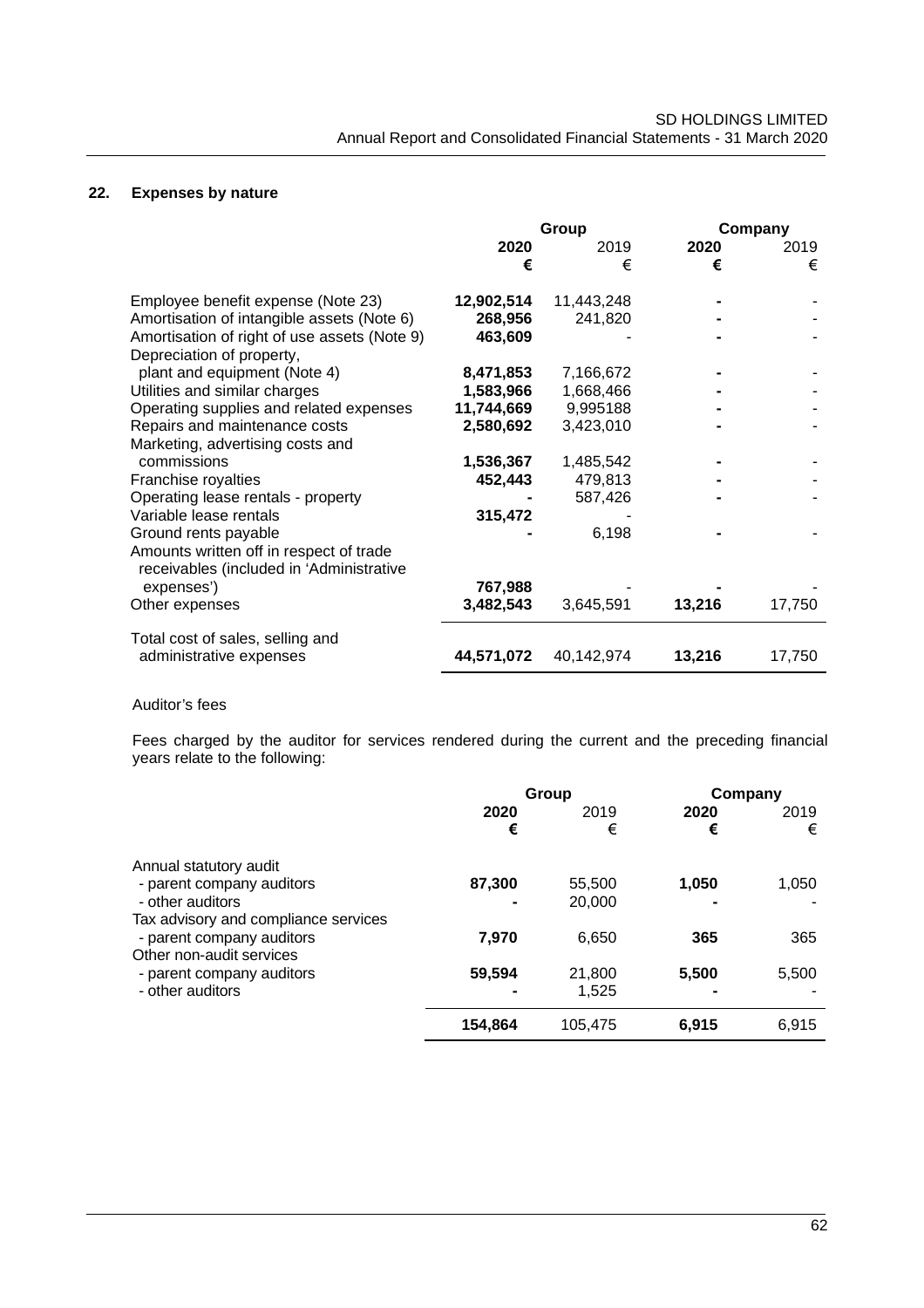#### **23. Employee benefit expense**

|                                                                                 | Group                    |                       |  |
|---------------------------------------------------------------------------------|--------------------------|-----------------------|--|
|                                                                                 | 2020<br>€                | 2019<br>€             |  |
| Wages and salaries (including directors' remuneration)<br>Social security costs | 12,156,775<br>923,074    | 10,557,781<br>841,542 |  |
| Recharged (to)/from associates                                                  | 13,079,849<br>(177, 335) | 11,399,323<br>43,925  |  |
|                                                                                 | 12,902,514               | 11,443,248            |  |

Wages and salaries for 2020 are presented net of a payroll grant receivable from the Government amounting to €234,078 (2019: nil) in view of the COVID-19 pandemic. Grants related to income are presented as a deduction in reporting the related expense.

Average number of persons employed by the group during the year:

|                                 |           | Group     |  |
|---------------------------------|-----------|-----------|--|
|                                 | 2020      | 2019      |  |
| <b>Direct</b><br>Administration | 645<br>85 | 570<br>70 |  |
|                                 | 730       | 640       |  |

#### **24. Other operating income**

|                                     | Group     |         | Company        |        |  |  |  |  |  |      |  |  |      |
|-------------------------------------|-----------|---------|----------------|--------|--|--|--|--|--|------|--|--|------|
|                                     | 2020      |         | 2019           |        |  |  |  |  |  | 2020 |  |  | 2019 |
|                                     | €         | €       | €              | €      |  |  |  |  |  |      |  |  |      |
| Amortisation of deferred Government |           |         |                |        |  |  |  |  |  |      |  |  |      |
| grants (Note 19)                    | 4,821     | 8.821   | ۰              |        |  |  |  |  |  |      |  |  |      |
| Operating lease income              | 297,998   | 291,807 | ۰              |        |  |  |  |  |  |      |  |  |      |
| Other income                        | 1,129,285 | 60,361  | $\blacksquare$ | 14.457 |  |  |  |  |  |      |  |  |      |
|                                     | 1,432,104 | 360,989 | $\blacksquare$ | 14,457 |  |  |  |  |  |      |  |  |      |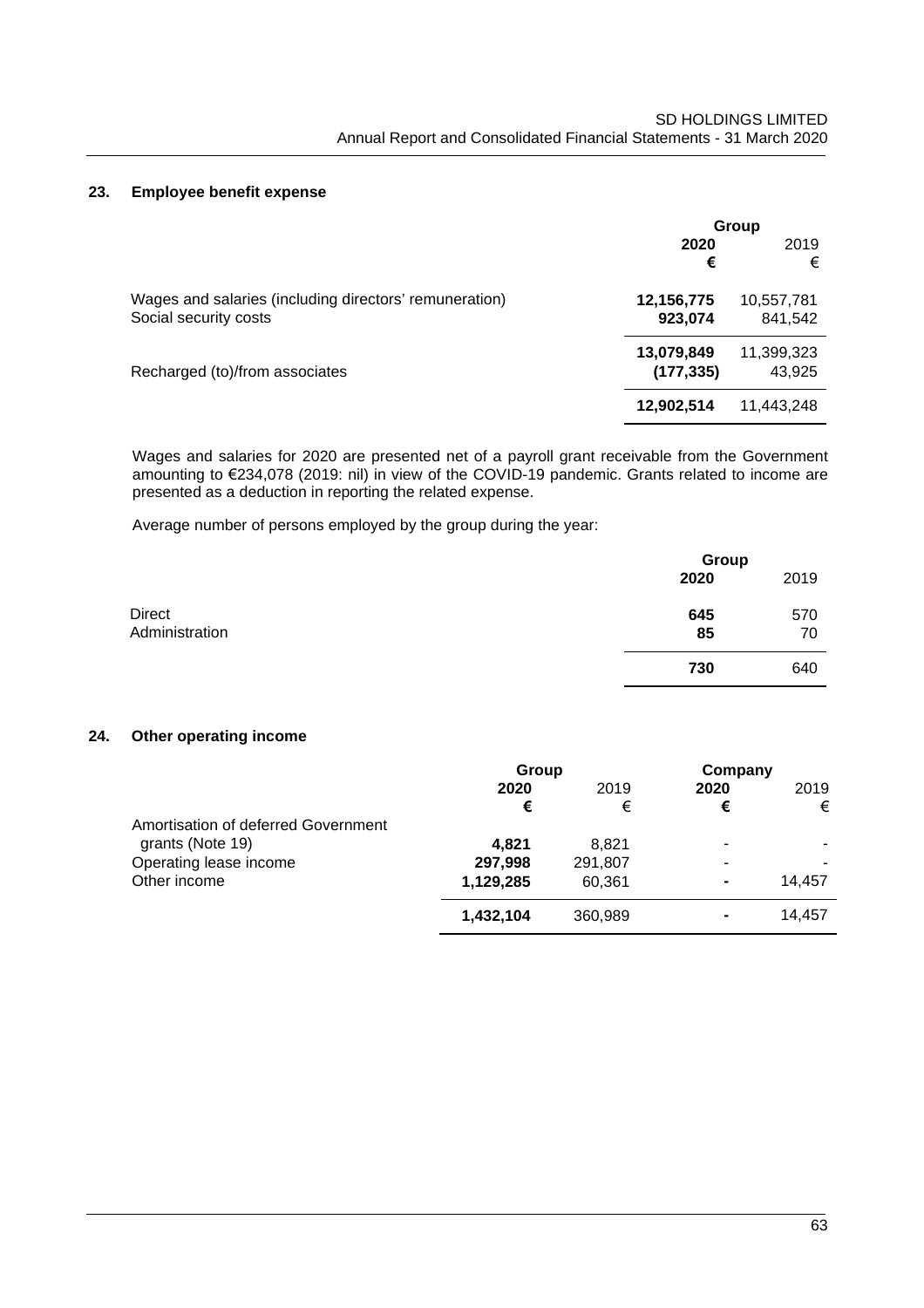## **25. Finance income and finance costs**

|                                                                                                           | Group     |           | Company |        |
|-----------------------------------------------------------------------------------------------------------|-----------|-----------|---------|--------|
|                                                                                                           | 2020      | 2019      | 2020    | 2019   |
|                                                                                                           | €         | €         | €       | €      |
| <b>Finance income</b><br>Interest on amounts owed by subsidiary<br>Finance income arising from short-term |           |           | 69,564  | 68,344 |
| deposits                                                                                                  |           | 14,524    |         |        |
| Other finance income                                                                                      |           |           | 8,178   |        |
|                                                                                                           |           | 14,524    | 77,742  | 68,344 |
|                                                                                                           | Group     |           | Company |        |
|                                                                                                           | 2020      | 2019      | 2020    | 2019   |
|                                                                                                           | €         | €         | €       | €      |
| <b>Finance costs</b><br>Bond interest expense<br>Interest on bank borrowings                              | 2,910,353 | 2,907,034 |         |        |
| and other loans                                                                                           | 92,297    | 3,507     | 1,847   | 635    |
| Interest on loan from subsidiary                                                                          |           |           | 67,709  | 67,709 |
| Finance cost on lease liabilities                                                                         | 196,258   |           |         |        |
| Imputed interest component on deferred<br>income arising on long-term rights of                           |           |           |         |        |
| use sales                                                                                                 | 499,833   |           |         |        |
| Other finance charges                                                                                     | 43,374    | 33,403    |         |        |
|                                                                                                           | 3,742,075 | 2,943,944 | 69,556  | 68,344 |

#### **26. Tax expense**

|                                          | Group     |           | Company        |           |
|------------------------------------------|-----------|-----------|----------------|-----------|
|                                          | 2020<br>€ | 2019<br>€ | 2020<br>€      | 2019<br>€ |
| Current taxation:<br>Current tax expense | 554,392   | 1,575,240 | 2,801          | -         |
| Under provision in prior year            | 167,098   |           |                | ۰         |
| Deferred taxation (Note 10)              | 1,717,469 | 3,827,651 | $\blacksquare$ | ۰         |
| Tax expense                              | 2,438,959 | 5,402,891 | 2,801          |           |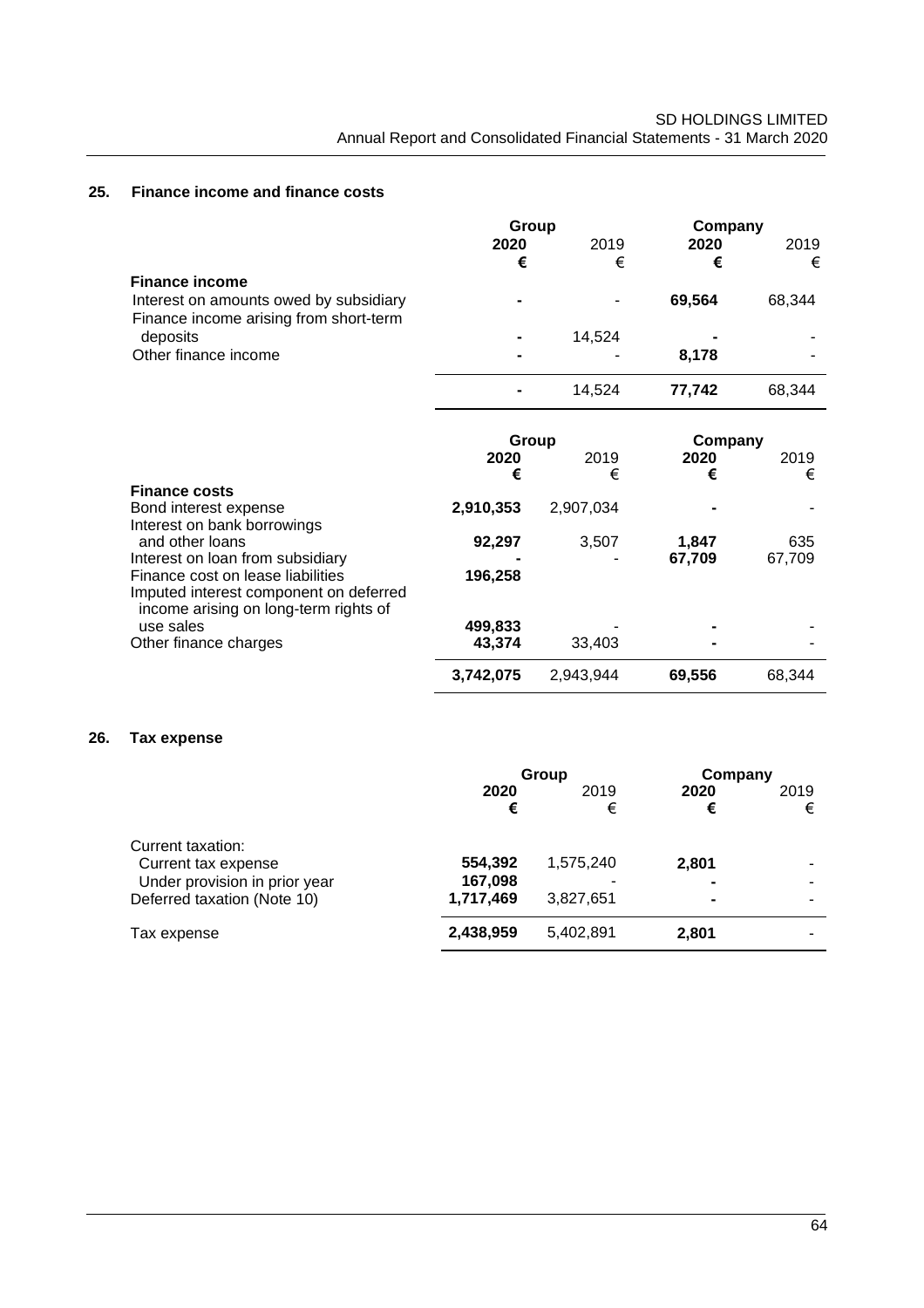#### **26. Tax expense** - continued

The tax on the profit/(loss) before tax differs from the theoretical amount that would arise using the basic tax rate as follows:

|                                                                                  | Group       |            | Company     |          |
|----------------------------------------------------------------------------------|-------------|------------|-------------|----------|
|                                                                                  | 2020        | 2019       | 2020        | 2019     |
|                                                                                  | €           | €          | €           | €        |
| Profit/(loss) before tax                                                         | 14,618,664  | 16,095,517 | 16,984,970  | (3,293)  |
| Tax on profit/(loss) at 35%                                                      | 5,116,532   | 5,633,431  | 5,944,740   | (1, 152) |
| Tax effect of:                                                                   |             |            |             |          |
| Share of results of associates                                                   | (668,892)   | (556,138)  |             |          |
| Expenses not deductible for tax purposes<br>Income not subject to tax or charged | 202,301     | 212,670    | 4,625       | 1,152    |
| at reduced rates<br>Unrecognised temporary differences                           | (106, 087)  | (2,544)    | (5,946,564) |          |
| and unutilised tax credits                                                       | (54, 394)   | 115,472    |             |          |
| Under provision in prior year                                                    | (116, 751)  |            |             |          |
| Incentives in respect of intellectual property                                   |             |            |             |          |
| of a group undertaking                                                           | (1,933,750) |            |             |          |
| Tax charge in the accounts                                                       | 2,438,959   | 5,402,891  | 2,801       |          |

### **27. Directors' remuneration**

|                               | Group   |         | Company        |      |
|-------------------------------|---------|---------|----------------|------|
|                               | 2020    | 2019    | 2020           | 2019 |
|                               |         | €       |                | €    |
| Salaries and other emoluments | 564.328 | 282.155 | $\blacksquare$ |      |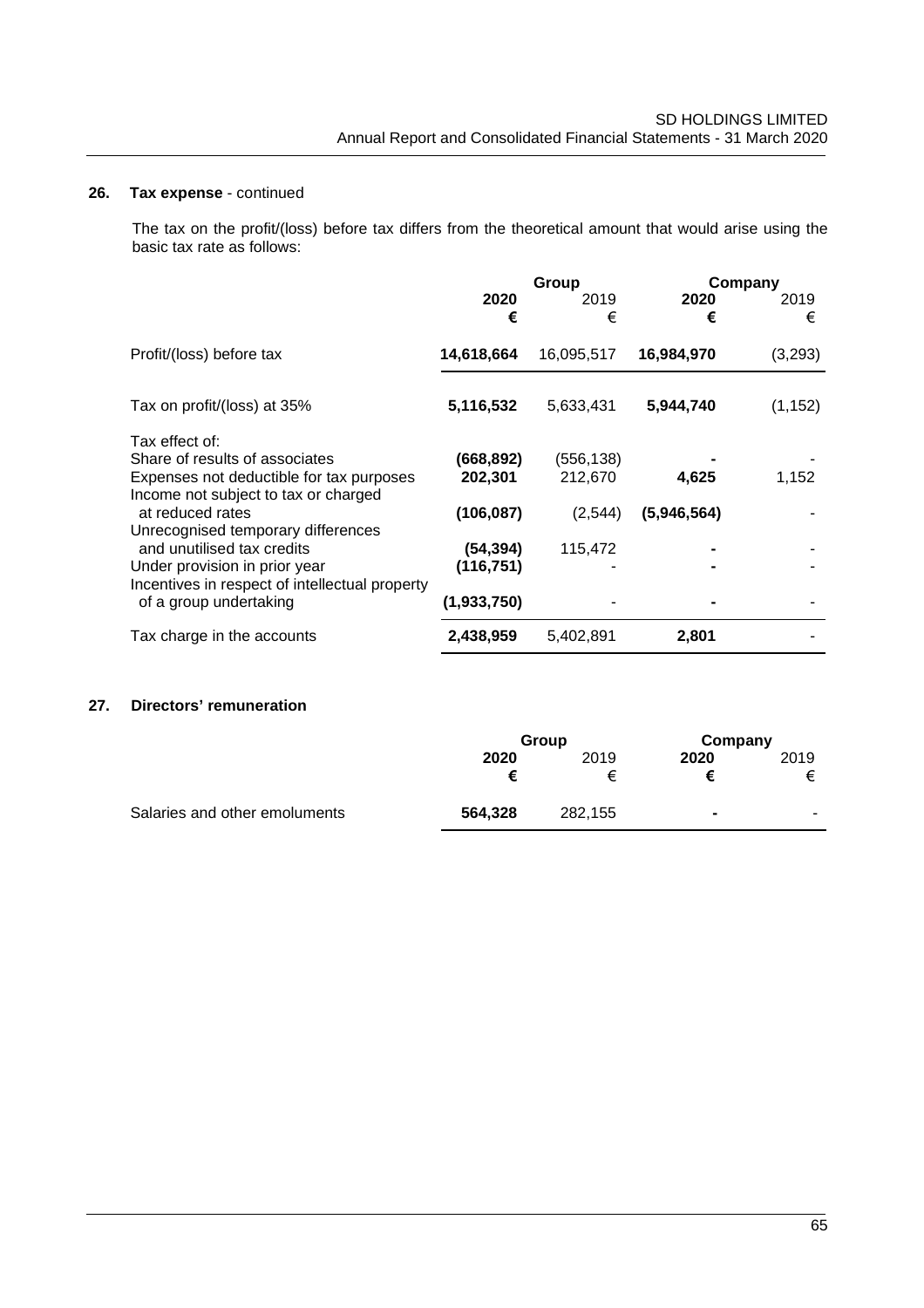#### **28. Cash generated from operations**

Reconciliation of operating profit/(loss) to cash generated from operations:

|                                              | Group       |             | Company        |                |
|----------------------------------------------|-------------|-------------|----------------|----------------|
|                                              | 2020<br>€   | 2019<br>€   | 2020<br>€      | 2019<br>€      |
| Operating profit/(loss)                      | 16,449,620  | 17,435,971  | 16,976,784     | (3,293)        |
| Adjustments for:                             |             |             |                |                |
| Depreciation of property,                    |             |             |                |                |
| plant and equipment (Note 4)                 | 8,471,853   | 7,166,672   |                |                |
| Amortisation of intangible assets (Note 6)   | 268,956     | 241,817     |                |                |
| Amortisation of right-of-use assets (Note 9) | 463,609     |             |                |                |
| Amortisation of deferred Government          |             |             |                |                |
| grants (Note 19)                             | (4,821)     | (8,821)     |                |                |
| Gain on disposal of property, plant and      |             |             |                |                |
| equipment                                    | 12,018      | 500         |                |                |
| Movement in credit loss allowances           | (264, 914)  | (1,085,091) |                |                |
| Changes in working capital:                  |             |             |                |                |
| Inventories                                  | (544, 576)  | (12, 504)   |                |                |
| Trade and other receivables                  | 6,768,438   | (1,252,867) | (16, 860, 835) | (12, 186, 505) |
| Trade and other payables                     | (2,913,400) | 2,323,526   | 16,370,047     | 14,700,711     |
| Cash generated from operations               | 28,706,783  | 24,809,203  | 16,485,996     | 2,510,913      |

#### *Net debt reconciliation*

Other than as disclosed in Note 18 'Borrowings', with respect to the amortisation of bond issue costs, all the movements in the group's and the company's net debt mainly relate only to cash flow movements and disclosed as part of the financing activities in the statements of cash flows.

#### **29. Commitments**

#### *Capital commitments*

Commitments for capital expenditure not provided for in these financial statements are as follows:

|                                                                  | Group                       |                        |
|------------------------------------------------------------------|-----------------------------|------------------------|
|                                                                  | 2020<br>€                   | 2019<br>€              |
| Authorised but not contracted for<br>Contracted but not provided | 2,101,509<br>$\blacksquare$ | 2,378,000<br>1,087,000 |
|                                                                  | 2,101,509                   | 3,465,000              |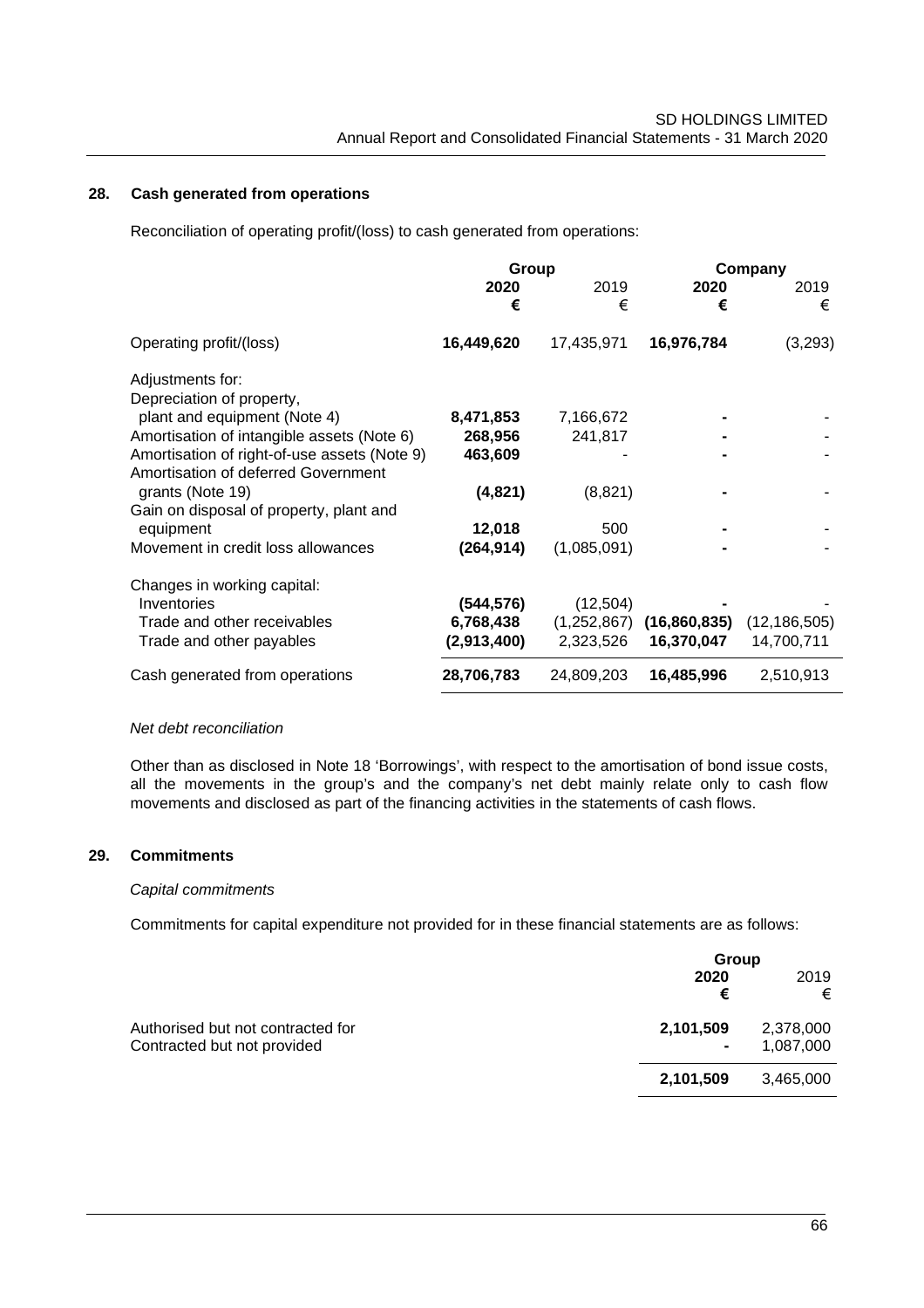#### **29. Commitments** - continued

#### *Operating lease commitments – where group undertakings act as lessee*

Future minimum lease payments payable under non-cancellable operating lease rentals are as follows:

|                                                  | Group          |                      |
|--------------------------------------------------|----------------|----------------------|
|                                                  | 2020<br>€      | 2019<br>€            |
| Less than one year<br>Between one and five years | $\blacksquare$ | 598,997<br>2,775,068 |
| More than five years                             | $\blacksquare$ | 2,657,054            |
|                                                  | $\blacksquare$ | 6,031,119            |

Operating lease payments mainly represent rentals payable by group undertakings for property concessions.

*Operating lease commitments – where a group undertaking is a lessor*

A subsidiary undertaking had non-cancellable operating leases receivable, as follows:

|                    |         | Group   |  |
|--------------------|---------|---------|--|
|                    | 2020    | 2019    |  |
|                    | €       | €       |  |
| Less than one year | 297,998 | 291,807 |  |

Operating lease receivables relate to property concessions.

#### **30. Contingencies**

At 31 March 2020, the group's and the company's major contingent liabilities were:

- (a) Guarantees given by the parent company in respect of bank facilities of group undertakings for an amount of €72,900,000 (2019: 68,100,000). At 31 March 2019, the parent company also gave guarantees for an amount of €17,000,000 jointly with other group undertakings in respect of bank facilities of a subsidiary.
- (b) Guarantees given by a group undertaking in respect of bank facilities of an associate for an amount of €3,375,000 (2019: €3,650,000).
- (c) Undertakings given by the parent company to provide the necessary financial support to subsidiaries and associates so as to enable these entities to meet their liabilities and any other obligations as they fall due and to continue as a going concern.
- (d) Uncalled share capital amounting to  $\epsilon$ 5,590 (2019:  $\epsilon$ 5,590) relating to shares subscribed in associates by a group undertaking and uncalled share capital amounting to €960 (2019: €960) relating to shares subscribed in subsidiaries by the parent company.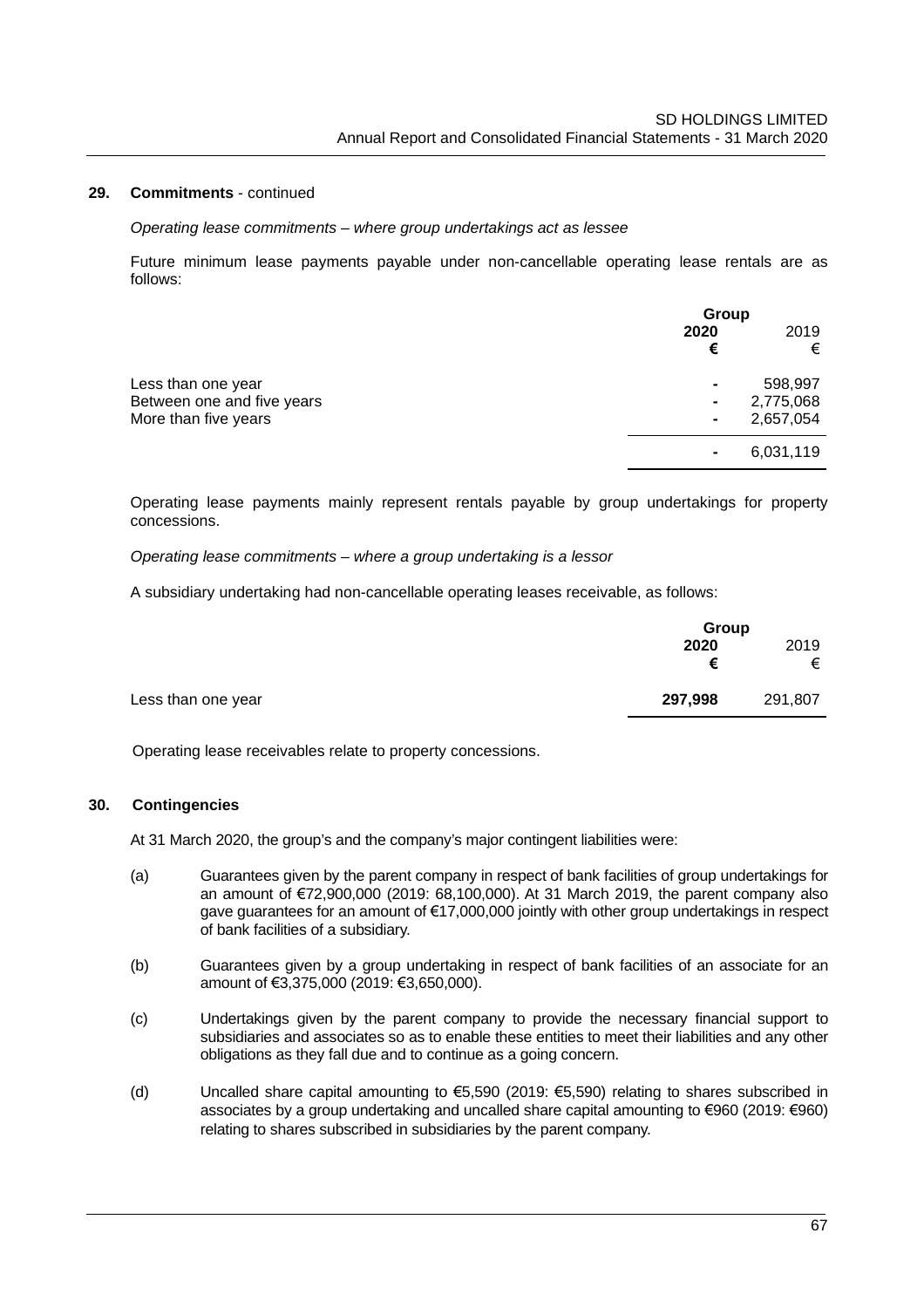#### **30. Contingencies** - continued

- (e) Guarantees of €693,650 (2019: €693,650) issued by the group's bankers, on behalf of group undertakings in favour of the Planning Authority, in the ordinary course of business.
- (f) Guarantees of up to a maximum of €60,106 (2019: €60,106) issued by a group undertaking to various third parties for a beach concession.
- (g) Guarantees and performance bond amounting to  $\epsilon$ 250,000 (2019:  $\epsilon$ 250,000) given to the Commissioner of Land with respect to the acquisition of the land title.
- (h) Guarantees of €108,500 (2019: nil) issued by the group's bankers, on behalf of group undertakings in favour of the Environment and Resources Authority, in the ordinary course of business.

#### **31. Related party transactions**

Parties are considered to be related if one party has the ability to control the other party and exercise significant influence over the other party in making financial and operating policy decisions.

The entities constituting the db Group are ultimately owned by Mr Silvio Debono who is considered to be the group's ultimate controlling party. Accordingly, all entities owned or controlled by Silvio Debono, the associates of the group and the group's key management personnel are the principal related parties of the db Group.

In the ordinary course of their operations, group entities provide services to associates and other related parties mentioned above for trading services and in turn group entities also purchase services from such related parties. The group's related party transactions also include financing transactions, principally advances with associates and other related parties.

In the opinion of the directors, disclosure of related party transactions, which are generally carried out on commercial terms and conditions, is only necessary when the transactions effected have a material impact on the operating results and financial position of the group. The aggregate invoiced amounts in respect of a considerable number of transaction types carried out with related parties are not considered material and accordingly they do not have a significant effect on these financial statements.

Except for transactions disclosed or referred to previously, the following significant operating transactions have a material effect on the operating results and financial position of the group:

|                                                    | Group     |      |
|----------------------------------------------------|-----------|------|
|                                                    | 2020      | 2019 |
|                                                    | €         | €    |
| Income from goods and services                     |           |      |
| Management fees charged to associates (included in |           |      |
| 'Other operating income')                          | 1,048,766 |      |